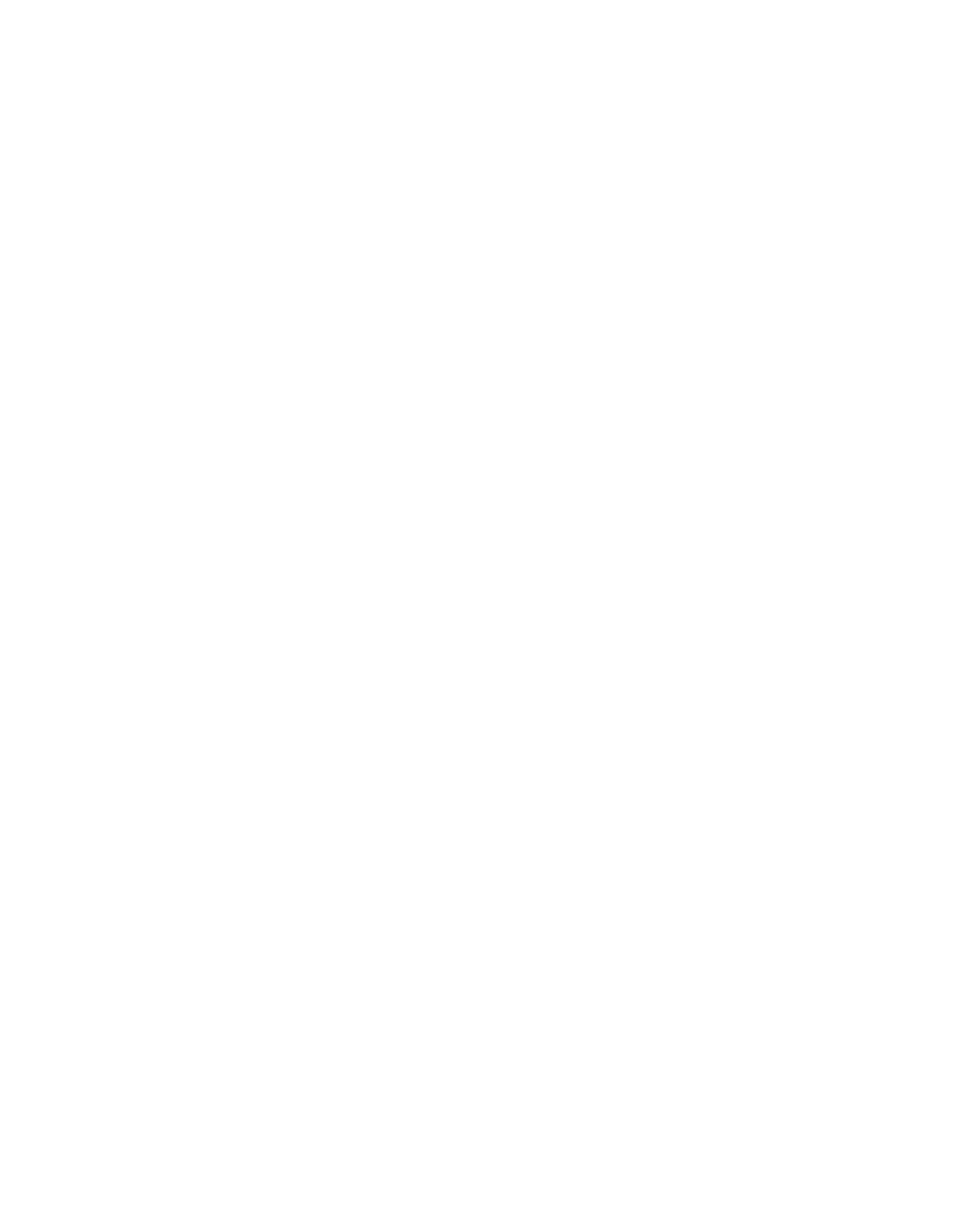# **Table of Contents**

| 1 GENERAL CONSUMER PROTECTIONS: RULES THAT PROTECT YOU WHEN SHOPPING 1 |  |
|------------------------------------------------------------------------|--|
|                                                                        |  |
|                                                                        |  |
|                                                                        |  |
|                                                                        |  |
|                                                                        |  |
|                                                                        |  |
|                                                                        |  |
|                                                                        |  |
|                                                                        |  |
|                                                                        |  |
|                                                                        |  |
|                                                                        |  |
|                                                                        |  |
|                                                                        |  |
|                                                                        |  |
|                                                                        |  |
|                                                                        |  |
|                                                                        |  |
|                                                                        |  |
|                                                                        |  |
|                                                                        |  |
|                                                                        |  |
|                                                                        |  |
|                                                                        |  |
|                                                                        |  |
|                                                                        |  |
|                                                                        |  |
|                                                                        |  |
|                                                                        |  |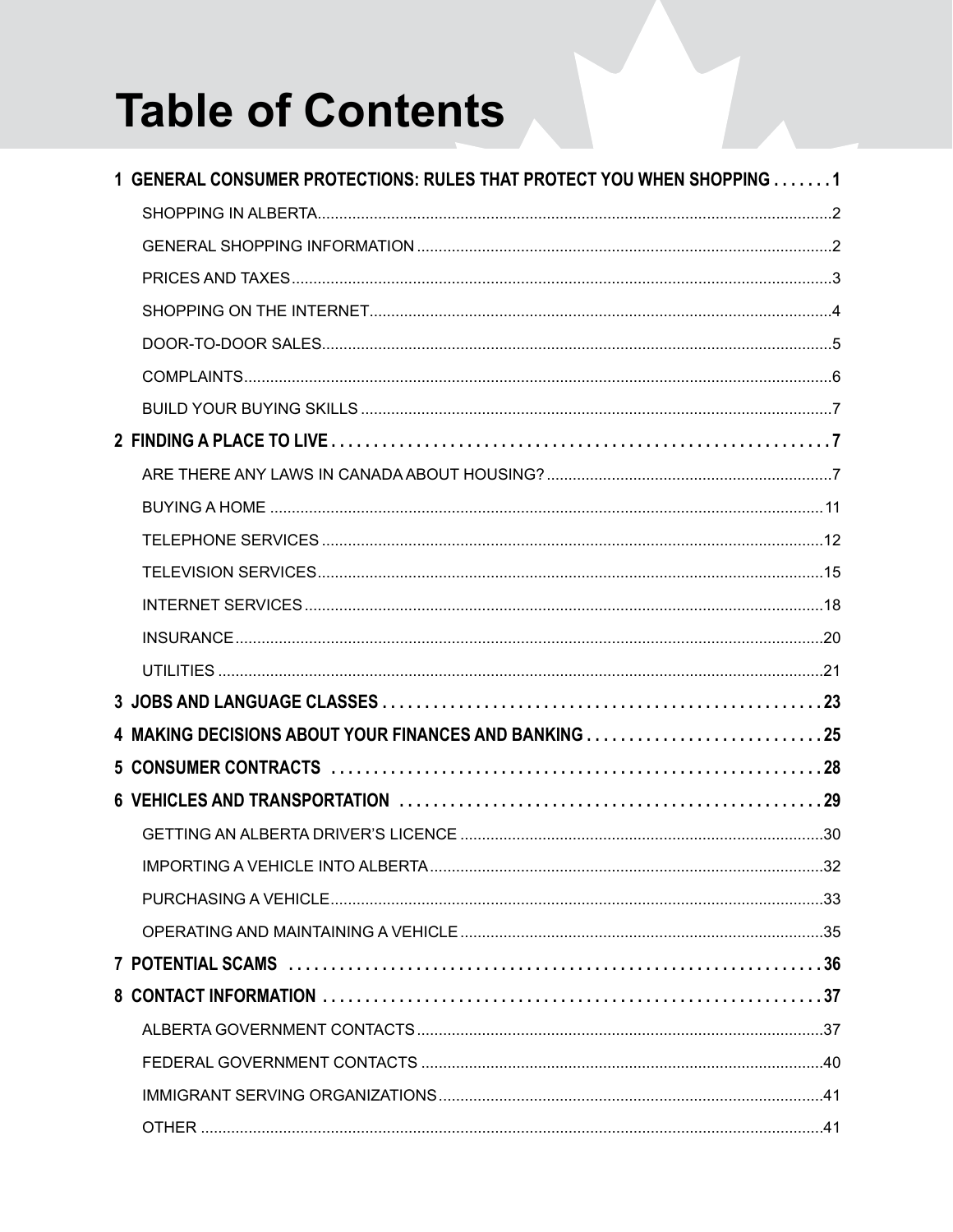# **Introduction**

Welcome to Alberta. This is a guide on how to buy products and services in Alberta and contains information about your consumer rights. This is a revised version of the Federal Government's document: Welcome to Canada: A Consumer Guide for Newcomers.

The sections discussing Product Safety and Food Quality have been omitted from this document, but can be viewed by visiting the federal resource.

You will need to buy certain items and you will need to use certain services as you settle into your new life in Alberta. These activities have been organized into eight general categories:

- 1. General Consumer Protections
- 2. Finding a Place to Live
- 3. Jobs and Language Classes
- 4. Making Decisions About Your Finances and Banking
- 5. Consumer Contracts
- 6. Vehicles and Transportation
- 7. Potential Scams
- 8. Contact Information

**NOTE**: This publication is intended to provide general information only and is not a substitute for legal advice.

Albertan Government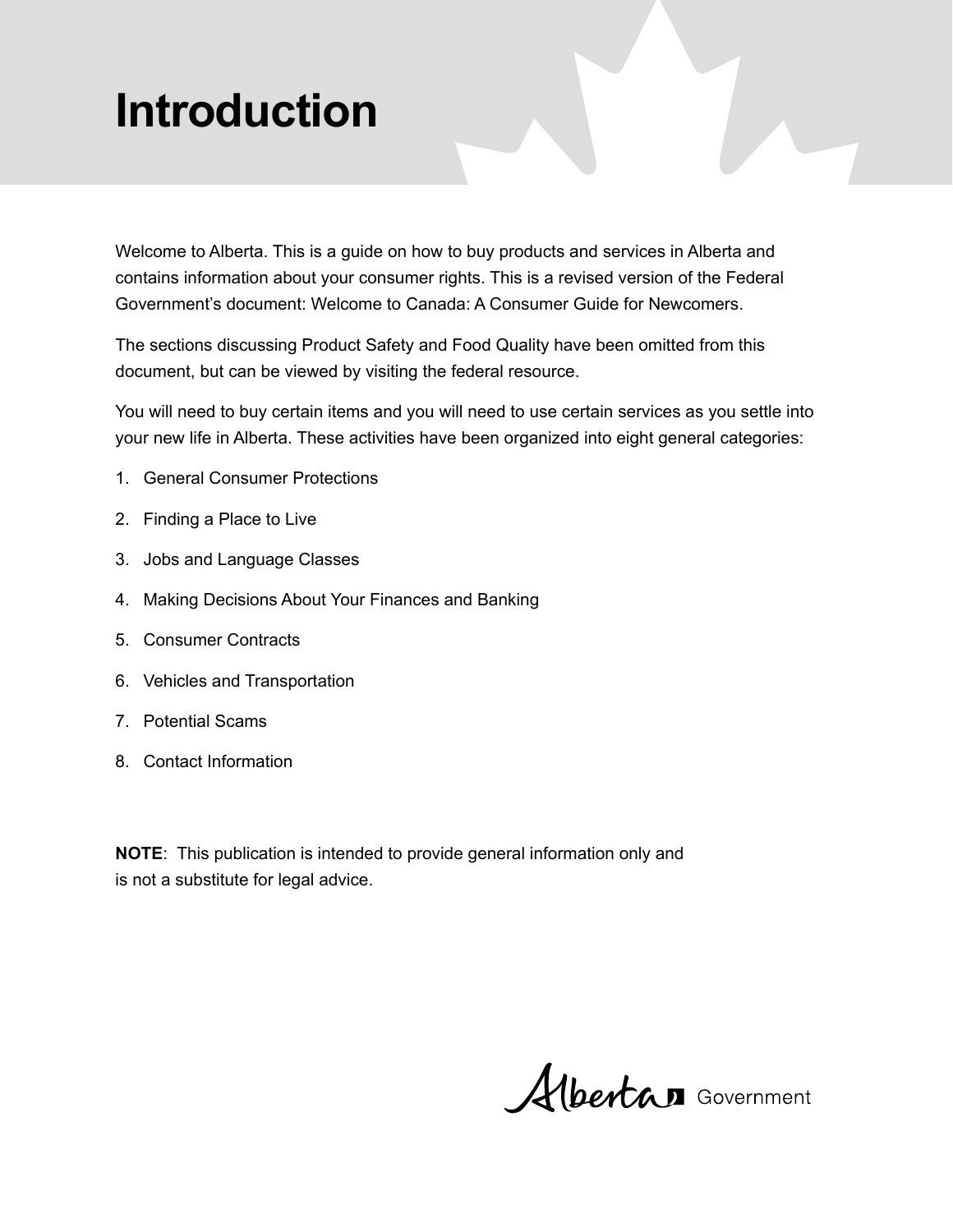# <span id="page-4-0"></span>**1 GENERAL CONSUMER PROTECTIONS: RULES THAT PROTECT YOU WHEN SHOPPING**

**In Alberta, there are laws and guidelines to make sure consumers are treated fairly.**

# **INFORMATION ON SHOPPING**

### **IT IS IMPORTANT TO UNDERSTAND THESE LAWS BECAUSE BEING INFORMED MEANS BEING BETTER PROTECTED**

Newcomers to Alberta have the same protections and responsibilities as all Albertans. Knowing about these protections will help you to make the best choices when it comes to buying goods and services.

In Alberta, expect to:

- receive the product or service you have chosen at the time it was promised to you.
- pay only for the products or services you have agreed to buy.
- have retailers and manufacturers honour their warranties or quarantees.
- get a full and honest explanation about all costs and credit terms.
- be protected against products or services that are defective or hazardous to your health.
- be given all the facts and information that you need to choose the product or service that is best for you.
- be entitled to return or exchange products if there is a product exchange or return policy.
- get money back or a fair settlement if the products or services are not the ones ordered, are faulty, damaged or do not fit your purpose.
- be able to complain to the merchant or supplier if you are not satisfied with a product or service.
- have your privacy respected and protected.
- express your views about consumer issues through government organizations or your elected representative.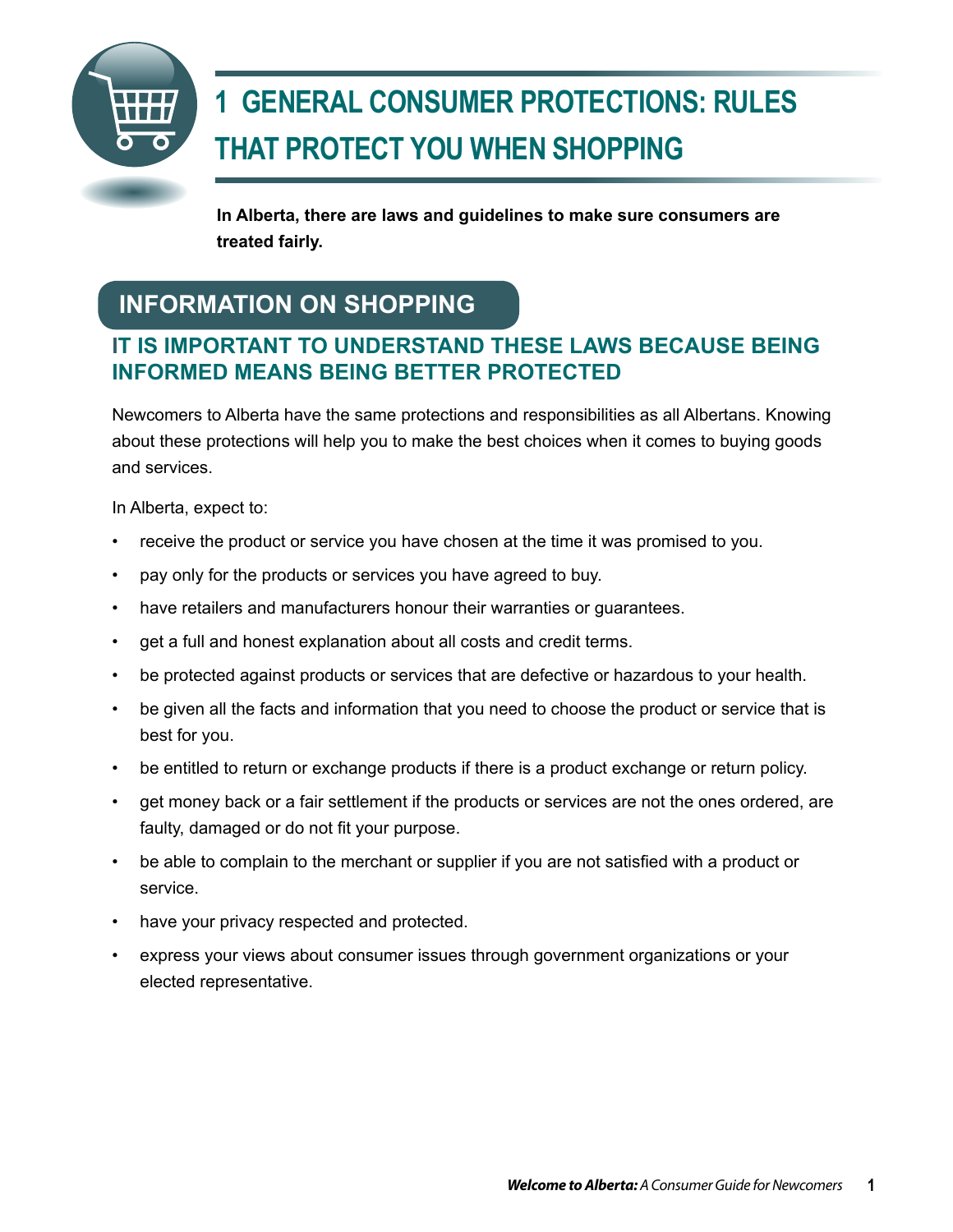### <span id="page-5-0"></span>**SHOPPING IN ALBERTA**

The following information will answer some questions and help you understand some situations you may come across as you shop for food, clothes and other products.

### **GENERAL SHOPPING INFORMATION**

### **► Where can I find specials and coupons?**

Stores often promote their deals and specials in newspaper flyers that are normally delivered door-to-door before the weekend. These flyers often have coupons that you can cut out, bring to the store and give to the employee at the cash register when you pay for your products to receive a discount.

You can also look for special prices, sales and coupons in magazines and on the Internet.

### **► A store has offered me a rain check. What does this mean?**

If a store offers you a rain check, it means that an item they had advertised as being on sale is no longer available. An employee at customer service or at the cash register will give you a piece of paper with the name and the sales price of the item you wanted. The company is letting you know that you can come back to the store and buy the item at the sale price when it becomes available.

If you can't find an item that has been advertised as being on sale, always ask an employee at customer service if you can have a rain check. It is important to know that rain checks are not always available. A company could specify "no rain checks" when they advertise a sale for example.

### **► Can I bring products back to the store?**

There is no legal obligation for businesses to accept an item you want to return just because you have changed your mind about it. **Businesses don't have to give a refund or exchange on products unless it is written in their return policy**. Return policies are often posted somewhere near the cash register. It is a good idea to ask the salesperson about the return policy before purchasing any item.

If you want to return an item because it is broken, the store may be obliged to offer a replacement for the item, repair it, or return your money. If a manufacturer's warranty came with the item, the store may refer you to that warranty and suggest you contact the manufacturer directly.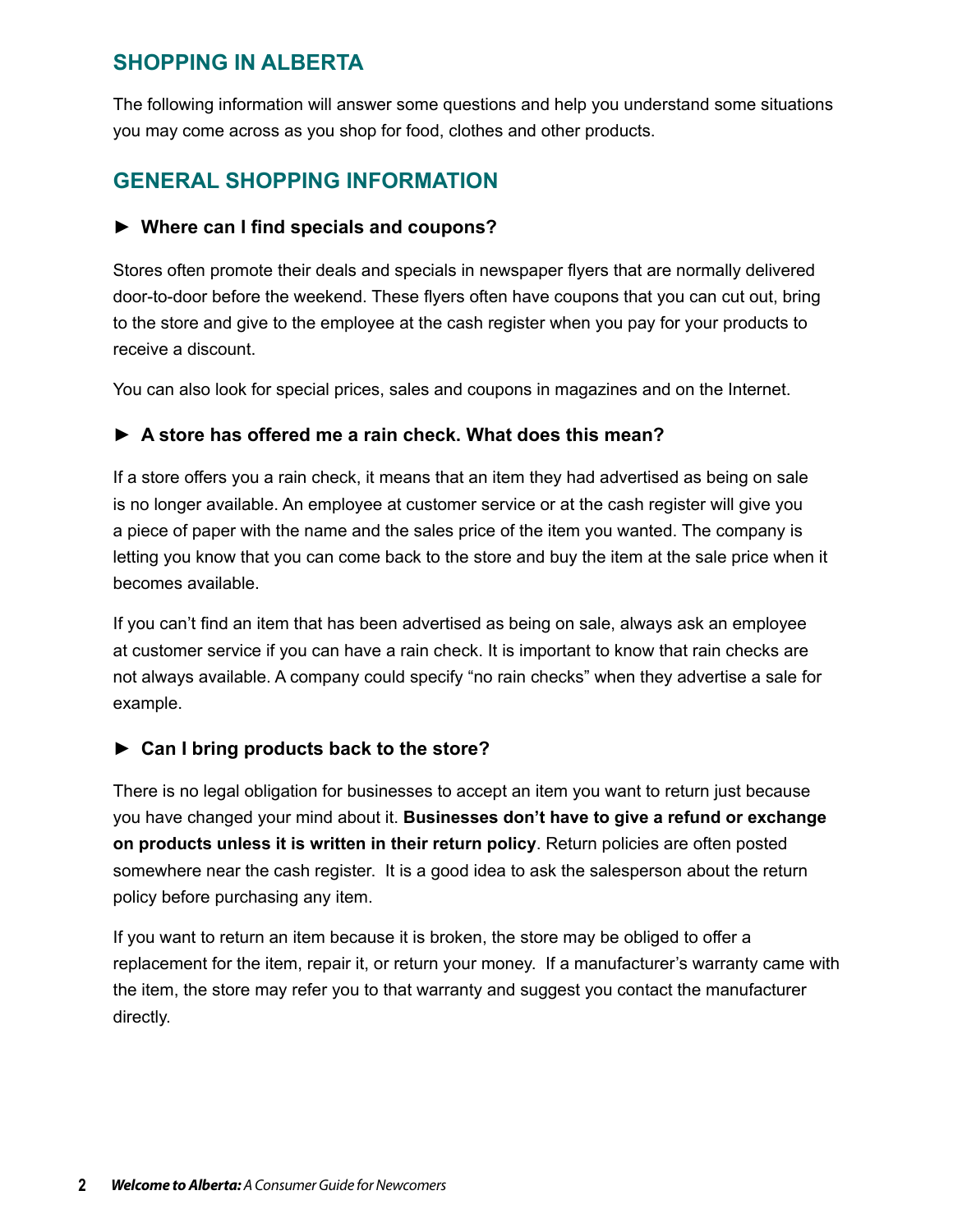<span id="page-6-0"></span>If you are having problems with an exchange or refund, or feel the seller is not respecting their policy, contact **Service Alberta's Consumer Contact Centre:**

Edmonton and area: 780-427-4088 Other areas within Alberta, call toll free: 1-877-427-4088 Email: **[service.alberta@gov.ab.ca](mailto:service.alberta@gov.ab.ca)**

### **► A store is telling me a product comes with a warranty. What does this mean?**

A warranty is a written promise to replace or repair the product, if necessary, within a specified period. The warranty will likely be offered by the manufacturer of the product and not by the store where you are buying the product.

If you have a credit card, you should check with your credit card company to see if they offer warranties on products you buy with your credit card. Some credit cards offer one year of warranty if you pay for the item with your card. If your credit card is already covering the item for a period of time, the store's warranty may not offer any extra protection.

You may be asked if you want to buy an extended warranty on products or vehicles. Before you accept to pay more for an extended warranty, check to see if the product already comes with a manufacturer's warranty and what it includes.

A number of frauds or scams have been reported where consumers receive telephone calls from someone offering to sell them an extended warranty, for example, for a car they have just bought. Be careful about such offers because a number of cases have been reported throughout Canada where the callers have simply taken the money and disappeared.

For more information on warranties, visit the **[Warranty](http://www.consumerhandbook.ca/en/topics/products-and-services/warranties)** section of the *[Canadian Consumer](http://www.consumerhandbook.ca/en/)  [Handbook](http://www.consumerhandbook.ca/en/)*.

### **PRICES AND TAXES**

When you pay for an item you have just purchased, the tax will be added to the total. There is a Canada-wide federal sales tax known as GST (Goods and Services Tax). Additionally in certain provinces there is a provincial sales tax known as PST (Provincial Sales Tax). Certain provinces combine these two taxes together into a single tax known as HST (Harmonized Sales Tax). There is no PST or HST in Alberta, only GST.

### **► Goods and Services Tax (GST) credit.**

The GST is the tax you pay on most goods and services sold in Canada. Currently the GST rate is 5%. The GST/HST Credit is a tax-free payment made every three (3) months to some individuals and families with low or modest incomes.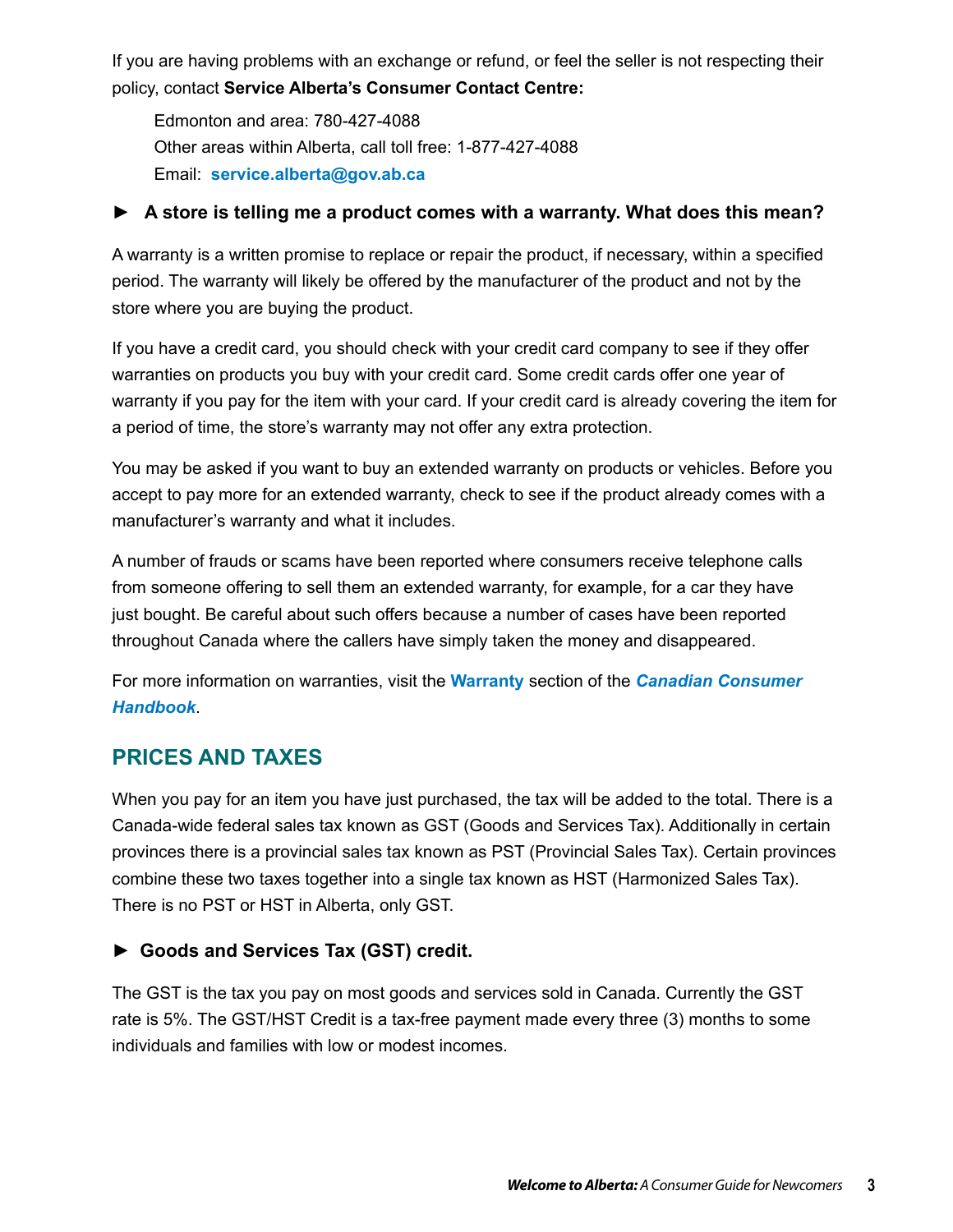<span id="page-7-0"></span>It gives back all or part of the GST or HST that these individuals and families pay. To receive the GST/HST payments you must meet eligibility requirements, and you have to file income tax and benefit returns every year.

You can get more information by calling the GST information line at 1-800-959-1953.

You can also contact the **[Canada Revenue Agency](http://www.cra-arc.gc.ca/menu-eng.html)** or call 1-800-267-6999.

### **SHOPPING ON THE INTERNET**

### **► Is there anything I need to be aware of if I buy something on the Internet?**

There are advantages and risks of buying on the Internet (online shopping). If you are not sure about the online company, ask someone you trust if they have done business with the company before. Check to see that the company you are dealing with has security systems that protect your financial information and your privacy when you buy something online.

Before giving **any** financial information (including your credit card number) make sure you are using a secure Internet link. Look for one or both of these clues:

- There is an icon (symbol), often a lock or key somewhere near the outside border of your computer screen in the browser. The lock should be in the locked position and the key should not be broken
- The website address begins with https://. The "s" means the site is secure.



Usually companies will have information about their security systems and their privacy policy on their website. If they do not, think twice about buying from them.

Make sure you understand the online company's warranty, refund and return policy – just like you would do with any other company. Make sure it is clear how much you will be paying for shipping, duty fees and taxes. Print out a copy of the confirmation of your purchase.

For more tips and information about online shopping, visit Service Alberta's Consumer Tips: **[Internet Shopping](http://www.servicealberta.gov.ab.ca/pdf/tipsheets/Internet_shopping.pdf).**

For more tips and information about online shopping, read the **[Online Shopping](http://www.consumerhandbook.ca/en/topics/consumer-protection/online-shopping)** section of the *[Canadian Consumer Handbook](http://www.consumerhandbook.ca/en/)*.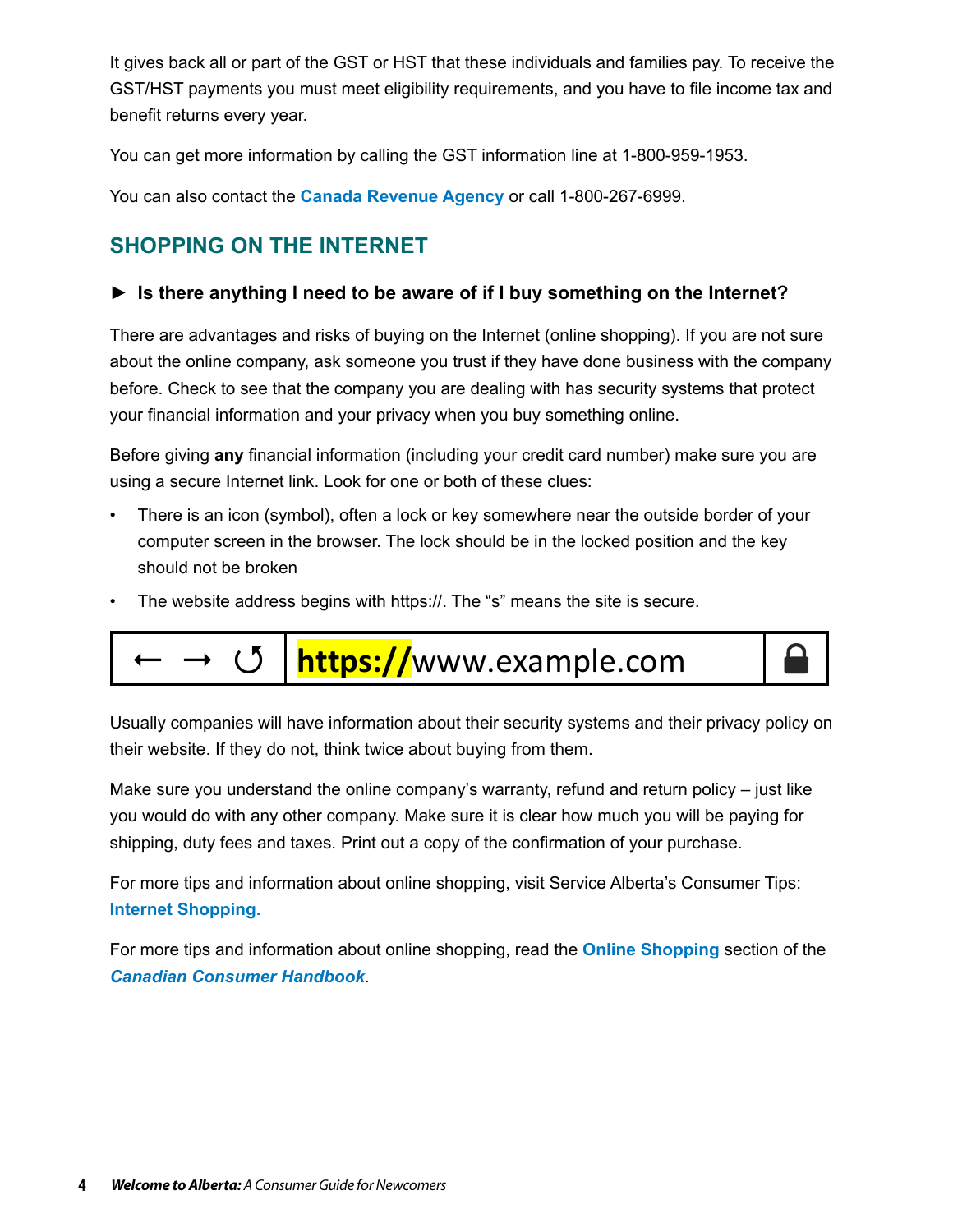### <span id="page-8-0"></span>**DOOR-TO-DOOR SALES**

### **► Should I buy products and services from someone who comes knocking on my door offering to sell me something?**

In some areas where there is a lot of competition in certain industries/business sectors you may find that people will knock on your door to sell you their services. Be very careful about signing anything.

You should not feel pressured to buy from someone who comes knocking on your door. It is perfectly acceptable to say "no thank you" and close the door.

Be suspicious if the person:

- offers a free gift if you buy a product,
- is offering a good or service, but says they are not selling anything,
- tells you the offer is only good for that day, or
- tells you that a neighbour just bought the same product.

If you feel threatened or intimidated, ask the person to leave. Don't let the person into your home unless you invite them in, and if you do invite them, don't leave the person alone in any room of your home. If you are suspicious, immediately report the incident to the police.

Before you buy anything from a door-to-door salesperson:

- ask to see their identification and direct selling business license,
- ask to see information about the product and visit local stores that sell the same products to compare prices – some door-to-door products may be overpriced, and
- check to see if a business is licensed online at **[www.servicealberta.gov.ab.ca/183.cfm.](http://www.servicealberta.gov.ab.ca/183.cfm)**

Before buying any product or service from a direct seller, do research. This means asking the salesperson to come back another time.

In Alberta you may cancel a contract you make with a door-to-door salesperson for any reason within 10 days. This is called a **cooling-off period**.

For more information on door-to-door sales, including extended cancellation rights, read Service Alberta's Consumer Tips: **[Dealing with Door-to-Door Sales](http://www.servicealberta.ca/pdf/tipsheets/Dealing_with_door_to_door_sales.pdf)***.*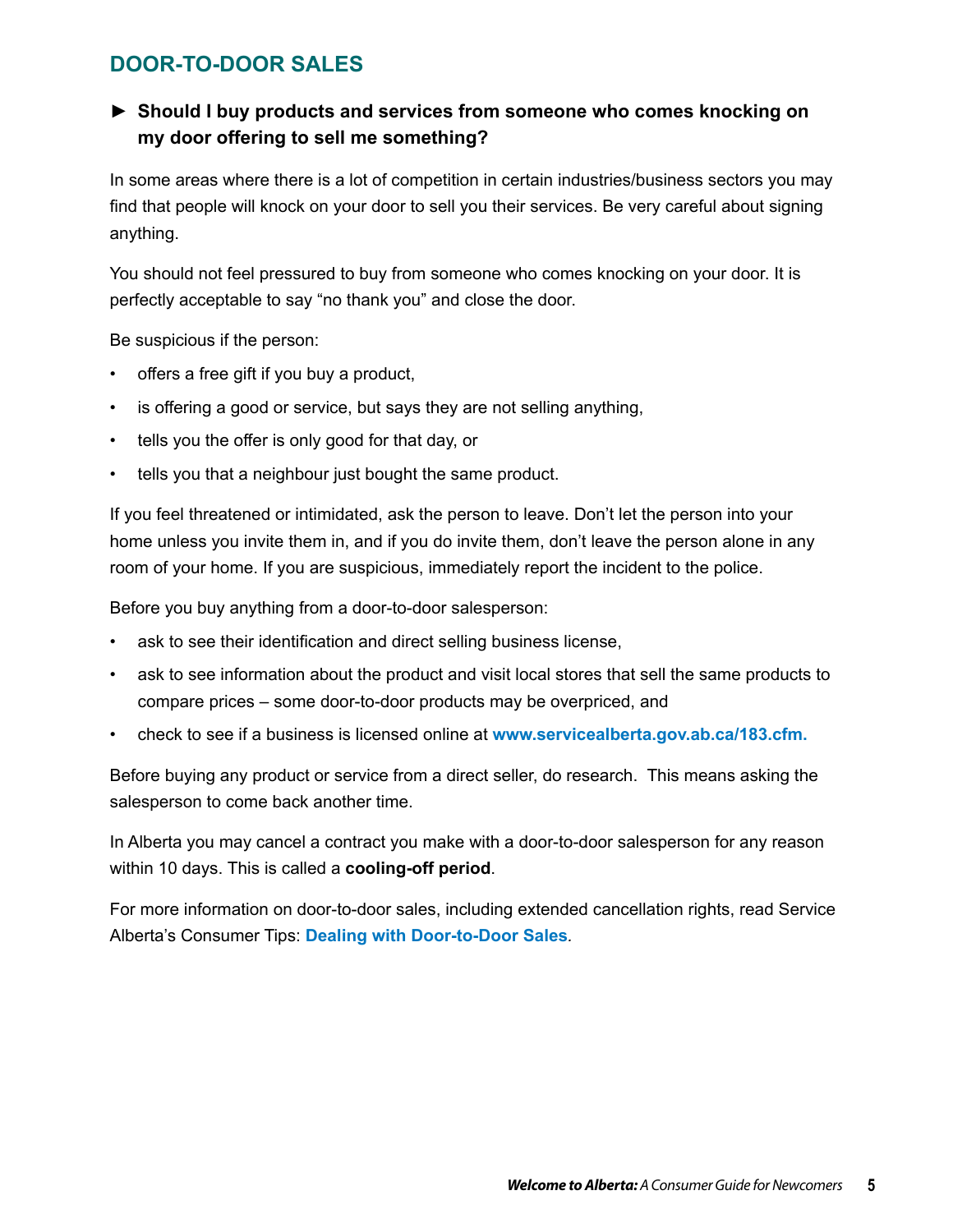### <span id="page-9-0"></span>**COMPLAINTS**

### **► How do I make a complaint?**

If you've just bought something that you're not happy with, contact the business right away. Good businesses will be pleased to fix any mistake they've made or replace a faulty product. If you are not satisfied, you can also contact **Service Alberta's Consumer Contact Centre:**

Edmonton and area: 780-427-4088 Other areas in Alberta (toll free): 1-877-427-4088 E-mail: **[service.alberta@gov.ab.ca](mailto:service.alberta@gov.ab.ca)**

The Consumer Services Division of Service Alberta is responsible for Alberta's consumer protection and tenancy laws*.* The Consumer Services Division addresses issues pertaining to:

- • Auctions
- • Cemeteries
- • Charitable Fund-raising
- • Collection Agencies
- • Credit Reports
- • Credit Transactions
- • Debt Repayment
- • Door-to-Door Sales
- • Employment Agencies
- • Energy Marketing
- • Gift Cards
- • Home Inspections
- • Internet Sales Contracts
- Landlords and Tenants (Mobile Home Sites and Residential Tenancies)
- Payday Loans
- • Prepaid Contracting
- • Time Shares & Travel Clubs
- • Unfair Trade Practices

For more information on complaints, visit Service Alberta's Consumer Infosheet: **[Filing a](http://www.servicealberta.gov.ab.ca/pdf/tipsheets/filing_a_complaint_with_cs.pdf)  [Complaint with Consumer Services](http://www.servicealberta.gov.ab.ca/pdf/tipsheets/filing_a_complaint_with_cs.pdf).**

For tips and tools on how to complain effectively, visit the **[Complaint Roadmap](http://www.consumerinformation.ca/eic/site/032.nsf/eng/h_01165.html)** or the **[Complaints](http://www.consumerhandbook.ca/en/topics/products-and-services/complaints)** section of the *[Canadian Consumer Handbook](http://www.consumerhandbook.ca/en/)*.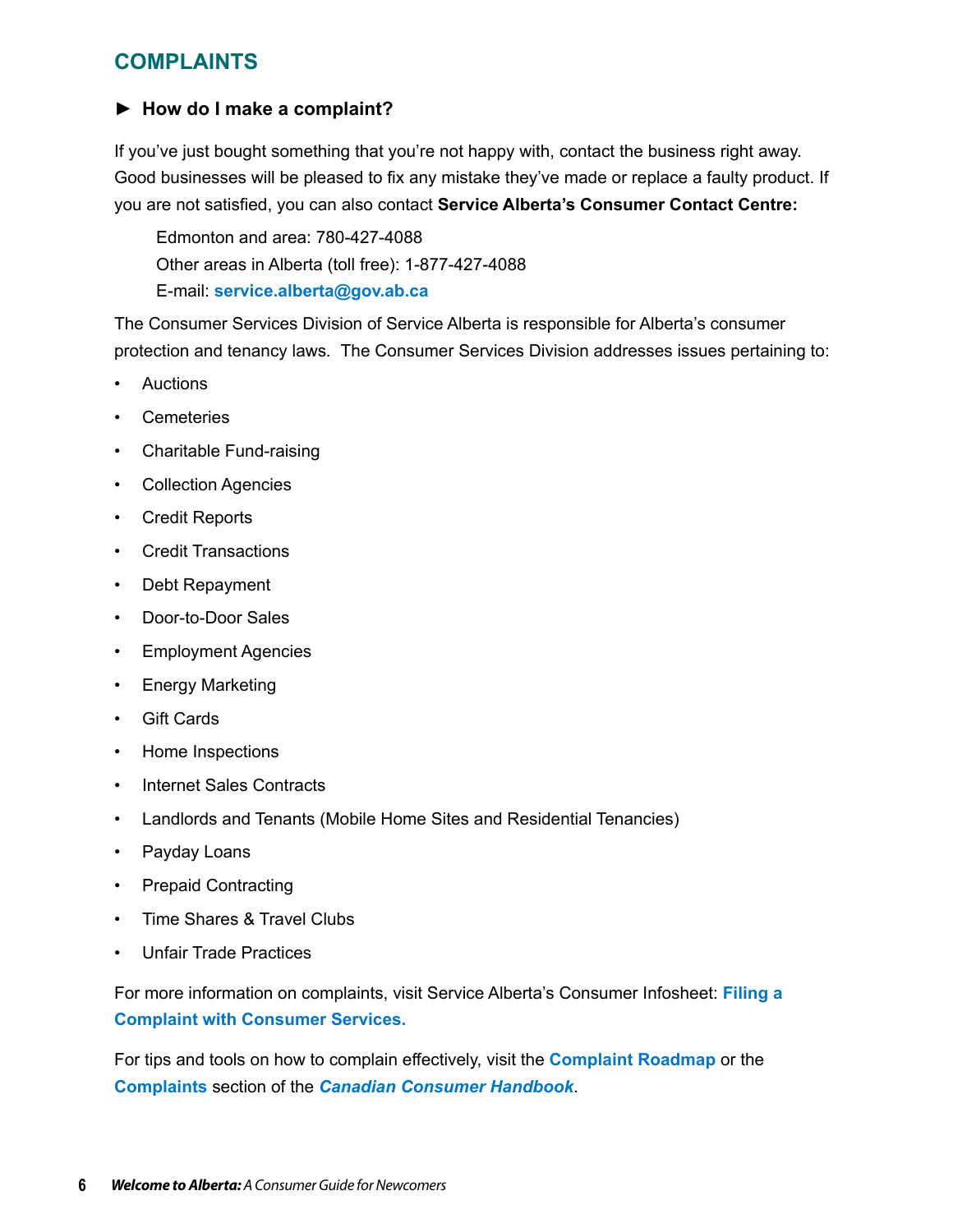### <span id="page-10-0"></span>**BUILD YOUR BUYING SKILLS**

The following is a list of good buying practices. It is in your best interest to:

- be informed and do research before buying anything.
- compare prices and ask questions about differences between products.
- read and understand everything in a contract before you sign it.
- make sure you receive what you have paid for.
- let a business you are dealing with know if you have a problem or complaint.
- read product instructions and use products as they are supposed to be used.
- • understand what is and is not covered under product and service warranties or guarantees.
- know what you need to do if you wish to return a product.
- check the qualifications and references of people you are hiring to do home or vehicle repairs.



# **2 FINDING A PLACE TO LIVE**

**Finding a place to live and organizing your home will likely be one of the first things you will do as a newcomer. This is a time when you will have to make a lot of choices, including whether you want to rent or buy a home.**

### **RENTING A HOME**

### **ARE THERE ANY LAWS IN CANADA ABOUT HOUSING?**

Every province and territory has its own laws about housing, including renting an apartment or a house or buying a house. One condition that is the same across the country is that it is against the law to refuse to rent or sell to you because of your race, creed, religion, colour, family status, or sexual orientation.

### **► What are some of the advantages of renting a home?**

Many newcomers to Alberta start off renting a house or apartment. Renting a home should provide you with a safe place where you can begin your new life in Alberta. If you want to buy a home, renting can also give you the time to look for a place to buy without feeling pressured into making a quick decision.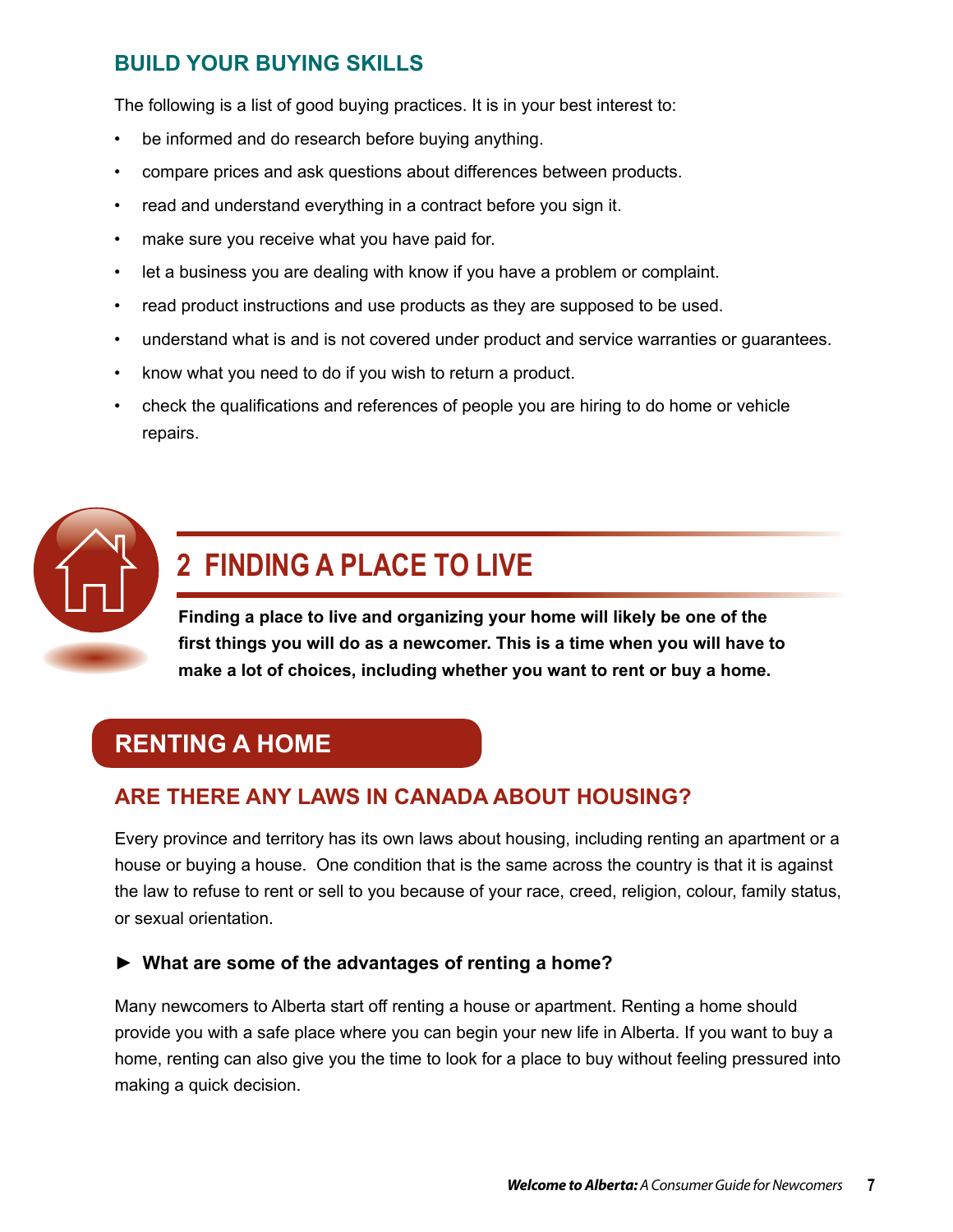### **► Where can I find homes for rent?**

Apartments and houses for rent are usually listed in the classified advertising section of your local newspaper or you can find them advertised on Internet sites. "**For Rent**" signs are often in front of homes or apartment buildings that have places to rent.

### **► What do I need to think about if I am renting?**

There are many things to consider.

Rental apartments and houses come with access to a refrigerator and cooking stove with an oven. It will be expensive to buy these appliances yourself. If there is no washer and dryer for clothes inside the apartment, ask if there is a place to do laundry in the building or close by in the neighbourhood. When you use public laundry facilities you will pay each time you use the machines.

An important question to ask is whether the cost of utilities (hot and cold water, heating, electricity, etc.) is included in the rent. Winters in Alberta can be very cold and if heating is not included in the rental price, you will have to pay for heat every month. This can be costly and you will need to budget for this expense. Ask the landlord or a previous tenant about their average apartment utilities costs over the last year or so. This will give you an excellent idea of what you can expect to pay and which months tend to be the highest.

Another important thing to think about is whether the apartment or house is close to public transportation, schools and grocery stores.

Before you agree to rent an apartment or a house, make sure to check that everything is in working order. If something is not in good working order, get a written agreement from the landlord that it will be fixed before you move in.

For more information, visit Service Alberta's Consumer Tips: **[Information for Tenants](http://www.servicealberta.gov.ab.ca/pdf/tipsheets/Information_for_tenants.pdf)**.

You can also visit Canada Mortgage and Housing Corporation's website **[Housing for](http://www.cmhc.ca/newcomers/index.html)  [Newcomers](http://www.cmhc.ca/newcomers/index.html)**. Select the language you prefer from the list of eight options then click on the "Renting an Apartment" section at the top of the website for information.

For information on the different housing laws and to get contact information for your provincial or territorial office responsible for housing, consult the *[Provincial and Territorial Fact Sheets](http://www.cmhc.ca/en/co/reho/yogureho/fash/index.cfm)* from the Canadian Mortgage and Housing Corporation.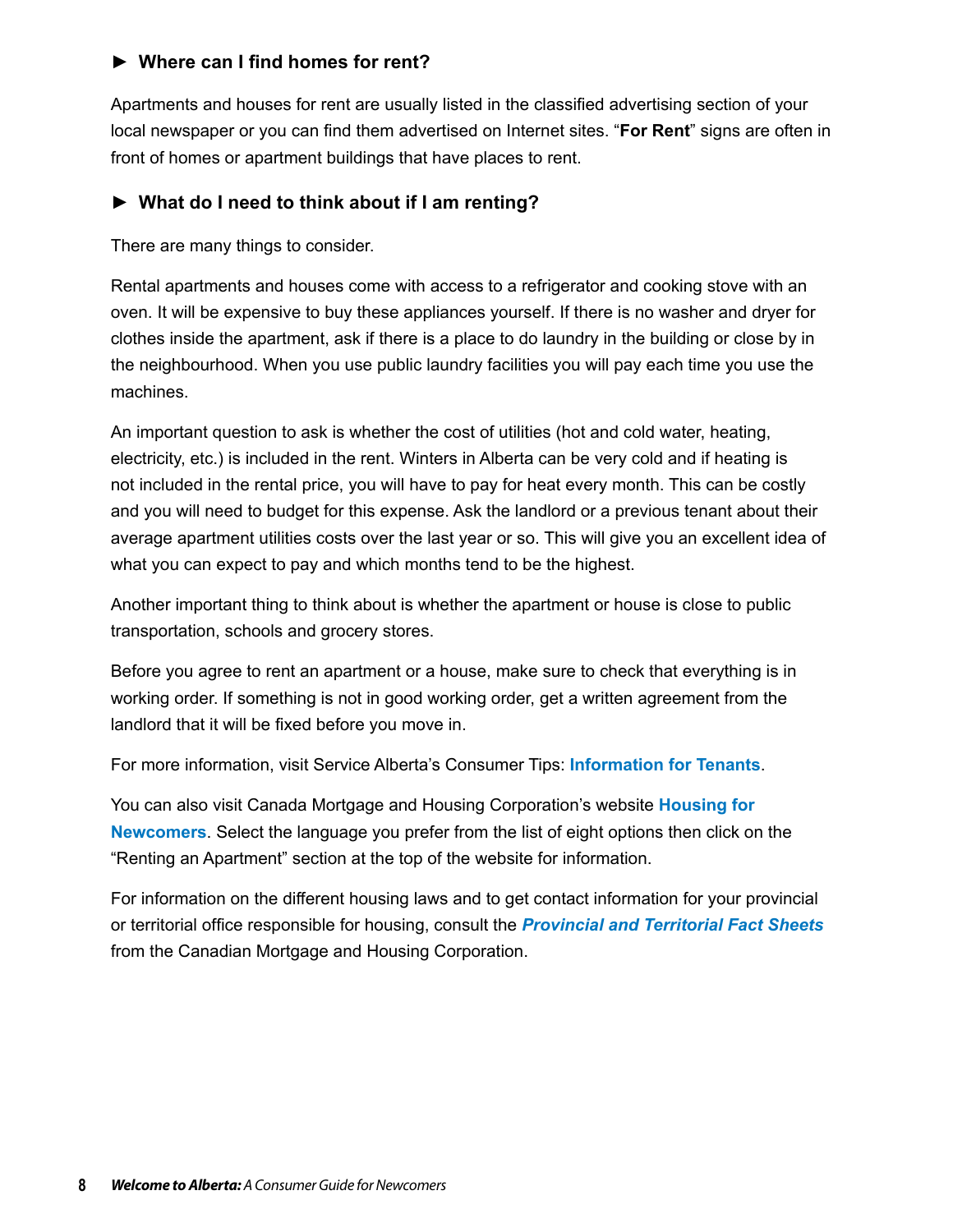### **► I am being asked to pay a rent deposit of six to twelve months' rent. Is this allowed?**

Some newcomers to Alberta have reported being asked by landlords to pay a security deposit for as much as six (6) months to one (1) full year of rent upfront in order to rent their first apartment or home. Such demands are **not allowed**. The maximum amount a landlord can ask for as a security deposit is the equivalent of one month's rent at the time the tenancy starts.

If you come across a problem related to a demand for a rent deposit that does not respect the housing laws where you live, contact **Service Alberta's Consumer Contact Centre:**

Edmonton and area: 780-427-4088 Other areas within Alberta call toll free: 1-877-427-4088 Email: **[service.alberta@gov.ab.ca](mailto:service.alberta@gov.ab.ca)**

### **► What is a lease agreement and should I sign?**

When you have found an apartment or a house that is right, you will need to sign either a fixed lease agreement or month-to-month lease. A fixed lease is a legal contract that says you agree to rent the apartment for a specified amount of time – usually for one (1) year. At the close of the contract, you can end the lease and move to a different location or you may be able to renew it for another set period or go on a month-to-month lease. A month-to-month lease is an agreement by landlord and tenant to allow the tenant to rent on a month-to-month basis. Usually this type of lease can be terminated by either party with a 30-day notice.

The main advantage of signing a lease is that it gives you the right to stay in your home for the period of the lease. The landlord will not be able to force you to move out without good cause. The main disadvantage of leasing is that you are committed to stay for the entire period of the lease.

Make sure you read the entire lease agreement and understand it before you sign. If you are not sure about something ask someone you know, trust, and who is familiar with leases to explain the document.

When you sign a lease agreement you become a tenant. As a tenant you are expected to pay your rent on time and to keep the apartment or house clean. The landlord has a responsibility to keep the apartment or house in good condition and to make sure it meets certain health and safety standards. The landlord cannot force you to move out without following proper legal procedures.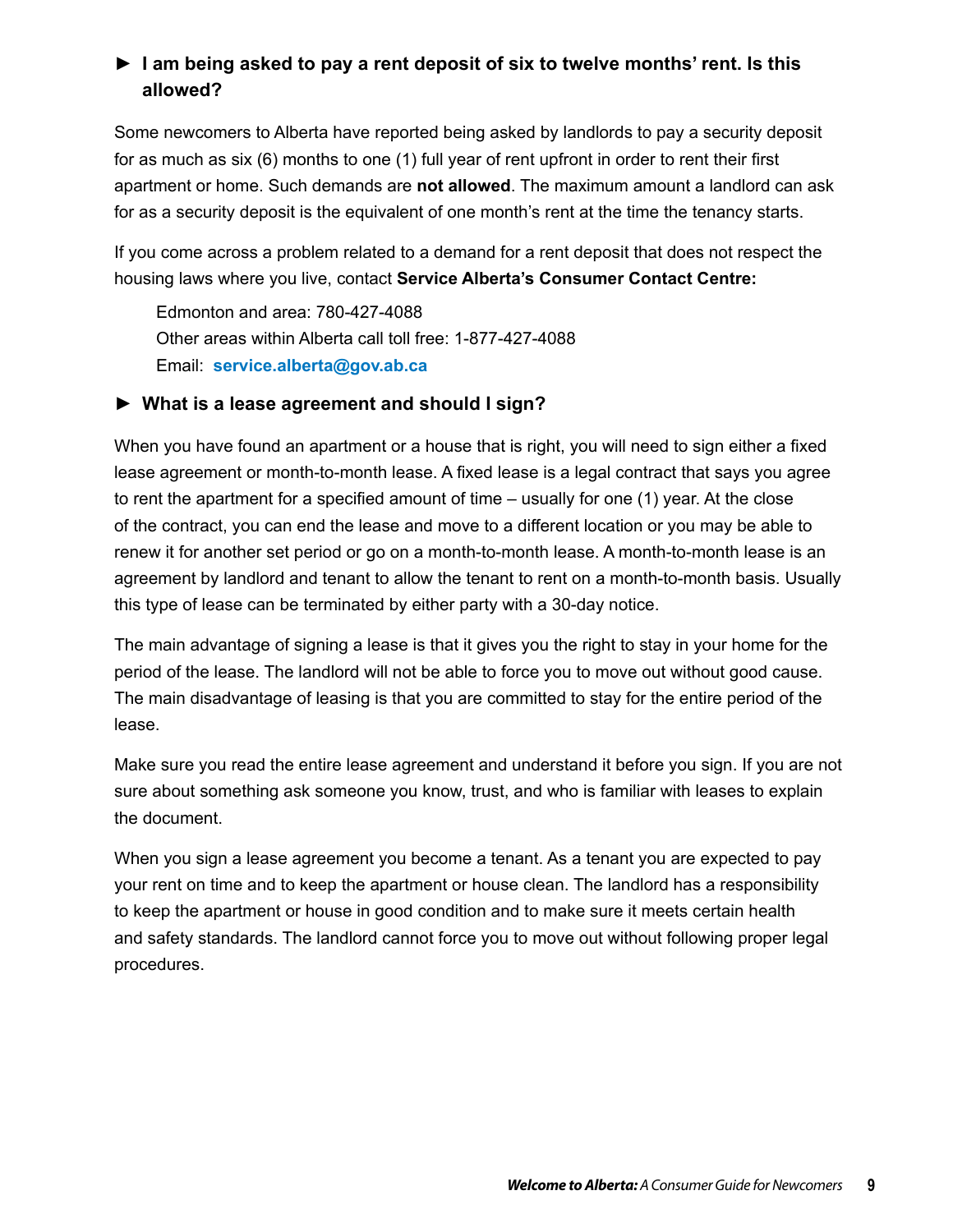### **► Subletting, Subleasing or Assignment**

If you must leave your home before the end of your lease you are still responsible for paying the rent you owe on the remainder of your lease. In this situation you may need to find someone to sublet your home. Subletting or subleasing is a legal arrangement between you and another tenant. That person agrees to live in your place, pay rent and respect the requirements of the rental agreement between you and your landlord.

A tenant cannot sublease or assign the residential rental premises to someone else without the landlord's written consent. A landlord may not refuse permission without reasonable grounds and must give the tenant their reasons in writing within 14 days after receiving the request.

If the landlord does not answer the request within 14 days, the tenant may assume that the landlord agrees to the sublease or assignment.

A landlord may not charge a fee for giving consent to a sublease.

**Note**: A tenant who subleases or assigns the rental premises may or may not be responsible for the balance of the residential tenancy agreement and may choose to seek legal advice.

More information on subletting is available on the **[Laws for Tenants in Alberta website](http://tenant.landlordandtenant.org/movinginfacts/sub_lease.aspx)**. Additional information can be viewed on the website of **[Canadian Mortgage and Housing](http://www.cmhc-schl.gc.ca/en/co/reho/yogureho/fore/moou/moou_004.cfm)  [Corporation.](http://www.cmhc-schl.gc.ca/en/co/reho/yogureho/fore/moou/moou_004.cfm)** For information on the rights and responsibilities of both tenants and landlords, visit Service Alberta's **[Quick Reference Guide based on the](http://www.servicealberta.gov.ab.ca/pdf/RTA/RTA_Quick_Reference_Guide.pdf)** *Residential Tenancies Act*.

For more information on renting, visit Service Alberta's Consumer Tips: **[Information for](http://www.servicealberta.ca/pdf/tipsheets/Information_for_tenants.pdf)  [Tenants.](http://www.servicealberta.ca/pdf/tipsheets/Information_for_tenants.pdf)**

Alternatively you can visit the Canada Mortgage and Housing Corporation's website **[Housing](http://www.cmhc.ca/newcomers/index.html)  [for Newcomers](http://www.cmhc.ca/newcomers/index.html)**. Select the language you prefer from the list of eight options, click on the "Renting an Apartment" section at the top of the website and then select the "Signing a Lease" link in the list of fact sheets. You will also find useful information in **[Your Guide to Renting a](http://www.cmhc.ca/en/co/reho/yogureho/fore/replli/index.cfm)  [Home – Renting a Place to Live](http://www.cmhc.ca/en/co/reho/yogureho/fore/replli/index.cfm)**.

### **► What do I do if I have a problem with my apartment or with my landlord?**

Problems that come up between tenants and landlords may be about emergencies, repairs, privacy or the rental agreement. It is important to deal directly with the landlord when you have a problem and to put everything in writing. The Canada Mortgage and Housing Corporation has information that explains the **[difference between regular repairs and emergencies](http://www.cmhc.gc.ca/en/co/reho/yogureho/fore/isdute/isdute_001.cfm#bullet1)**, tips on how to contact your landlord, and what to do if you can't reach your landlord.

A landlord is responsible to ensure the rental premises are habitable (fit for humans to live in) at the beginning and throughout the tenancy. For example, landlords are to ensure that there are no bed bugs and the heat is working. Habitable means the rental premises meet the *Minimum Housing and Health Standards* under Alberta's *Public Health Act* and Housing Regulation.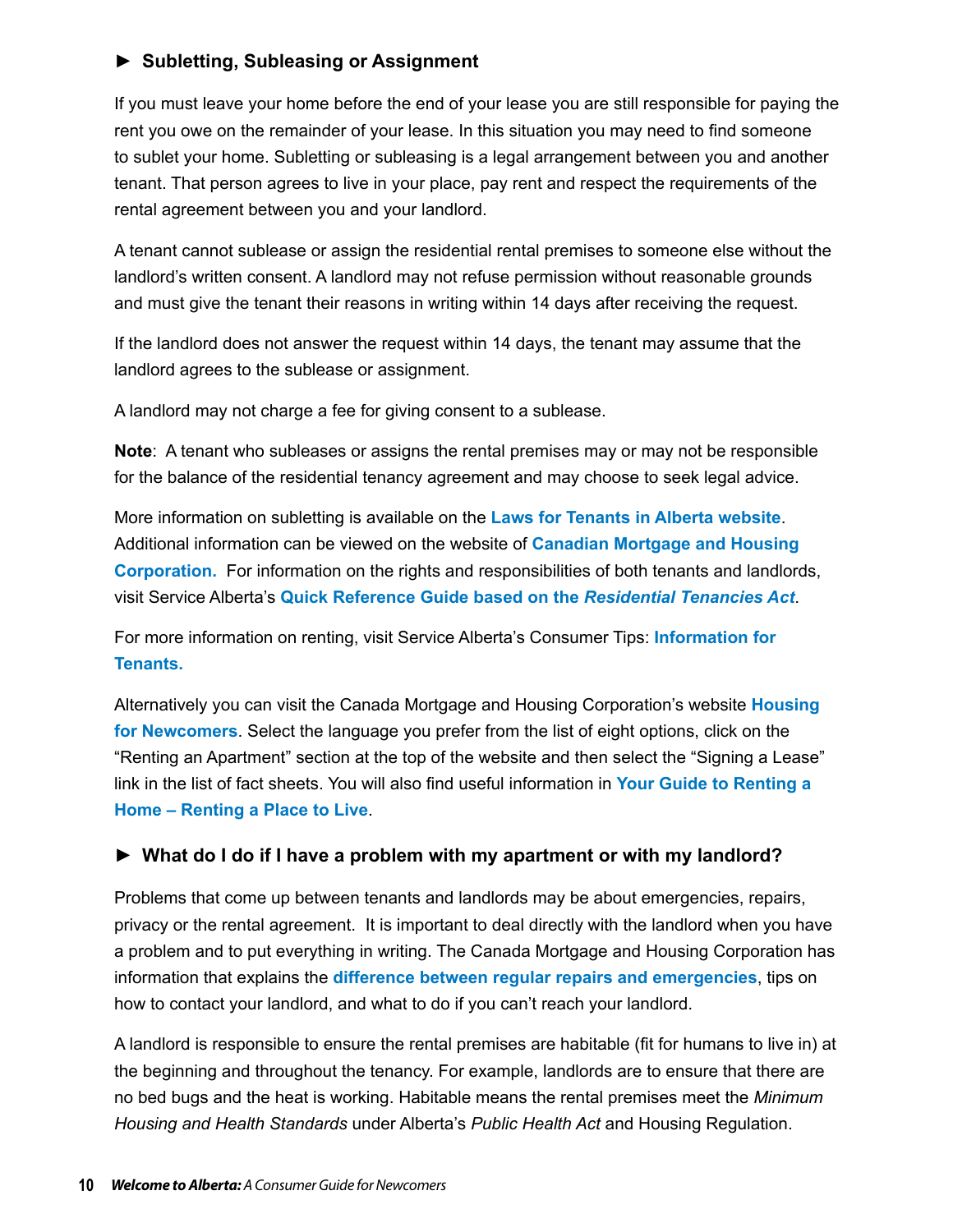<span id="page-14-0"></span>These standards can be viewed online at: **[www.health.alberta.ca/documents/Standards-](http://www.health.alberta.ca/documents/Standards-Housing-Minimum.pdf)[Housing-Minimum.pdf](http://www.health.alberta.ca/documents/Standards-Housing-Minimum.pdf)**. For more information, tenants can contact **Health Link Alberta**

*Edmonton* - 780-408-LINK (5465) *Calgary* - 403-943-LINK (5465) *Toll Free -* 1-866-408-LINK (5465) website: **[https://myhealth.alberta.ca](https://myhealth.alberta.ca/)**

If your concerns cannot be resolved with your landlord, contact the **[Residential Tenancy](http://www.servicealberta.ca/rtdrs/)  [Dispute Resolution Service](http://www.servicealberta.ca/rtdrs/)** (RTDRS). The RTDRS is a government service that offers landlords and tenants an alternative means of resolving serious disputes outside of court. It is designed to be fast, informal and less expensive than the courts.

The RTDRS may hear concerns related to termination of tenancies, unpaid rent/utilities, security deposits, damages, repairs or other common disagreements. For more information regarding the RTDRS, visit: **[www.rtdrs.alberta.ca](http://www.servicealberta.ca/rtdrs/)**.

It is **not recommended** to refuse to pay your rent if you are not happy with your landlord or if you are having problems with the house or apartment you are renting. This could lead to termination of your tenancy and then eviction. Unresolved disputes over payment of rent must be decided by a court or the RTDRS.

For more information, contact the **RTDRS**

*Toll free* - 310-0000 then 780-644-3000 Email: **[rtdrs@gov.ab.ca](mailto:rtdrs@gov.ab.ca)** Website: **[www.servicealberta.ca/rtdrs](http://www.servicealberta.ca/rtdrs/)**

For more information on renting, visit Service Alberta's **[Quick Reference Guide](http://www.servicealberta.gov.ab.ca/pdf/RTA/RTA_Quick_Reference_Guide.pdf).** 

You can also visit the "Renting an Apartment" section of the **[Housing for Newcomers](http://www.cmhc.ca/newcomers/index.html)** website and **[Your Guide to Renting a Home - Issues During Tenancy](http://www.cmhc.ca/en/co/reho/yogureho/fore/isdute/index.cfm)** from the Canada Mortgage and Housing Corporation, the **[Housing](http://www.cic.gc.ca/english/newcomers/after-housing.asp)** section of Citizenship and Immigration Canada's website or the **[Housing](http://www.consumerhandbook.ca/en/topics/housing/housing)** section of the **[Canadian Consumer Handbook](http://www.consumerhandbook.ca/en/)**.

### **BUYING A HOME**

### **► Where can I find homes for sale?**

Most homes in Alberta are sold through real estate agents, but some owners sell their homes themselves. "For Sale" signs are usually posted in front of homes that are for sale and you can read about homes for sale in the classified advertising section of your local newspaper. There are also many Internet sites that advertise homes for sale.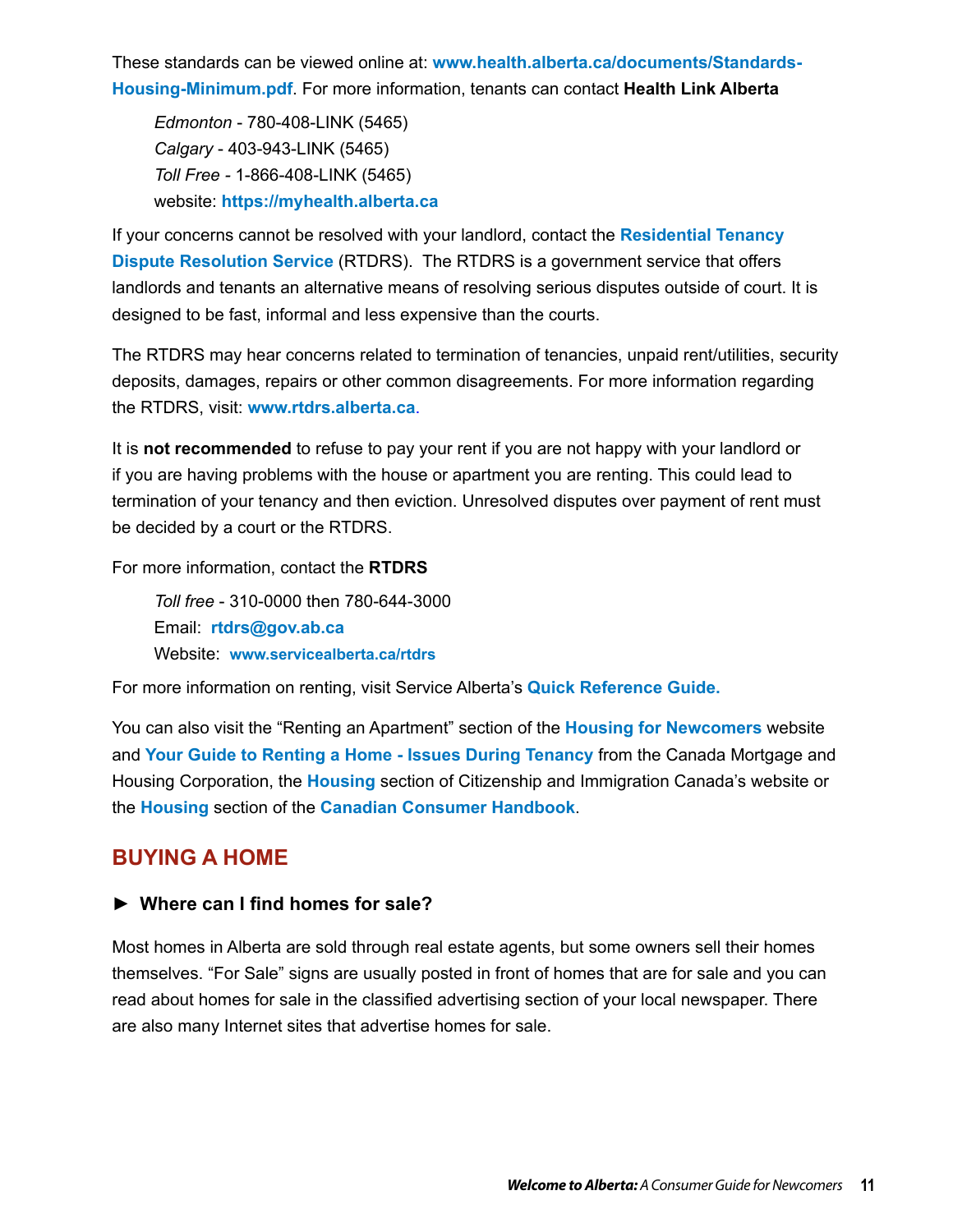### <span id="page-15-0"></span>**► Where can I find more information about buying a home?**

For more information about buying a home, visit the following:

- The **[Real Estate Council of Alberta](http://www.reca.ca)** (RECA) regulates the real estate industry in Alberta. It is mandated by law to protect consumers engaging in real estate transactions, such as buying or selling a home, acquiring a mortgage or obtaining a home appraisal.
- RECA's website offers **[consumer tools](http://www.reca.ca/consumers/content/consumer-information/consumer-tools.htm)** to help consumers make an informed decision when buying or selling a home and explains what to know when working with a realtor. The tools are available in a number of languages.
- • Canada Mortgage and Housing Corporation's website **[Housing for Newcomers](http://www.cmhc.ca/newcomers/index.html)** has information available in eight languages. Select the language you prefer from the list, click on the "Buying a Home" section at the top of the website, then click on the link to the "Buying Your First Home in Canada" in the list of guides. The information includes types of housing for sale in Canada, how to find a place to live, how to calculate what you can afford to spend on a home, how to get financing to buy your home and much more.
- • Canada Mortgage and Housing Corporation's **[Home Buying Step by Step](http://www.cmhc.gc.ca/en/co/buho/hostst/index.cfm)**
- • The **[Housing](http://www.cic.gc.ca/english/newcomers/after-housing.asp)** section of Citizenship and Immigration Canada's website
- • The **[Housing](http://www.consumerhandbook.ca/en/topics/housing/housing)** section of the **[Canadian Consumer Handbook](http://www.consumerhandbook.ca/en/)**

Some consumer groups or immigrant-serving organizations also offer special courses for newcomers on buying a home. There may be a cost for you to take these courses, but the money may be well spent if it means learning how to avoid common and expensive mistakes. To find more information about courses offered in your area, contact the **Alberta Association of Immigrant Serving Agencies (AAISA)**. Local immigrant-serving agencies can be found through AAISA's website: **[www.aaisa.ca](http://www.aaisa.ca/)**.

### *GETTING STARTED: SERVICES FOR YOUR HOME*

As you settle into your life in Canada, you may need to buy a few services for your home, such as telephone, television, Internet, insurance and utilities. Try to do as much research as possible and compare different prices and offers to find a service that meets your needs and budget.

### **TELEPHONE SERVICES**

### **► What type of telephone services are there in Alberta?**

There are two main types of telephone services in Alberta:

- Fixed line telephones (home phones or land lines); and
- • Cellular telephones (wireless or mobile phones).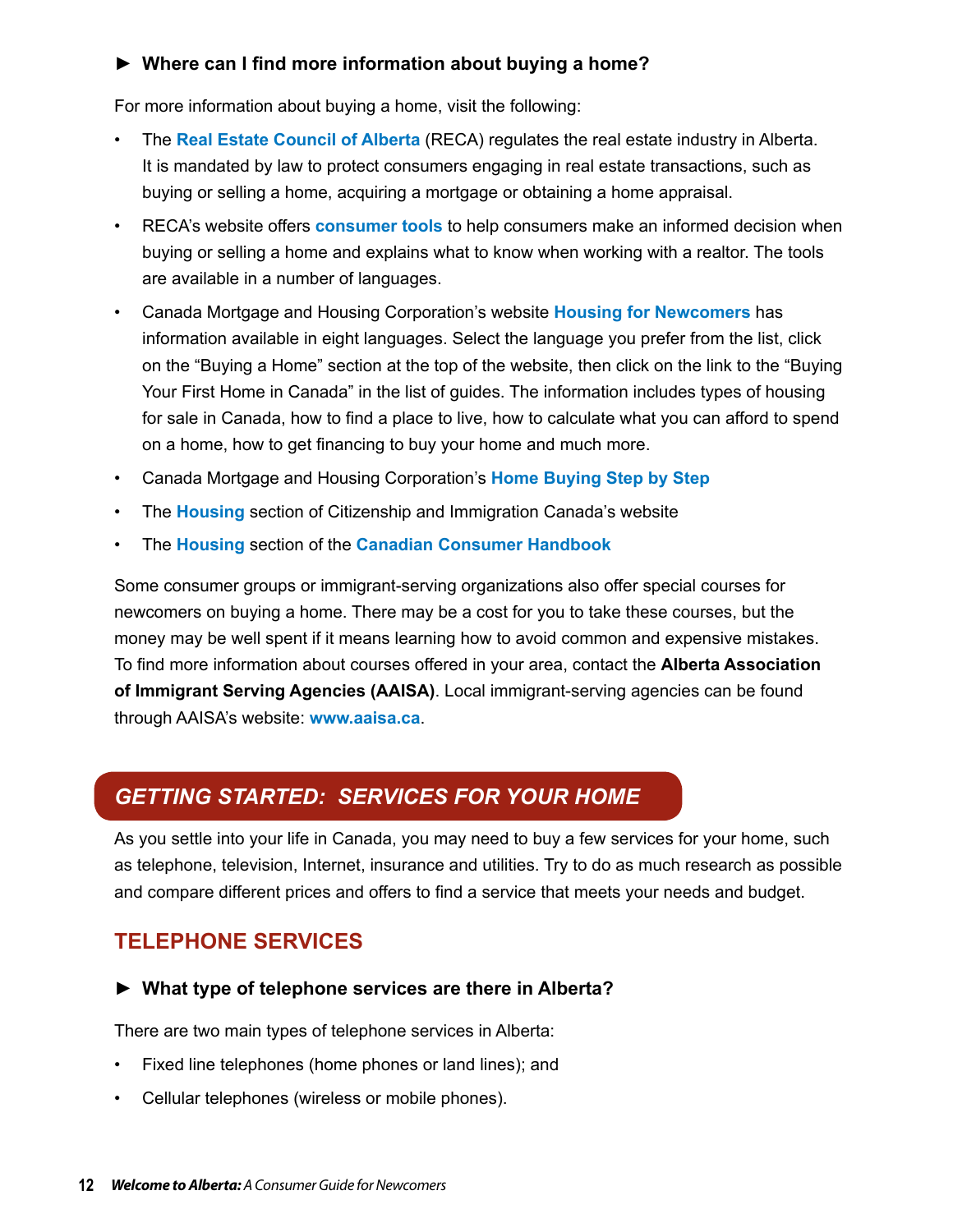Depending on your needs and budget, you may choose to use only one of these services or both.

### **► Where do I find companies that sell telephone services?**

Look for telephone companies in the **[yellow pages](http://www.yellowpages.ca/)** of your telephone book or search for it on the Internet. Many companies offer both home phone and cell phone services, but some offer only one or the other.

### **► What are toll-free numbers?**

Many companies and government departments in Canada have toll-free telephone numbers that allow you to call them long distance for free. A toll-free number is any number that begins with 1-800, 1-866, 1-877 or 1-888. Simply dial all the digits including the "1".

### **► What is included in the price of the services?**

### *FIXED LINE (HOME) TELEPHONES*

The cost of the service will include a basic monthly fee and covers the cost of making local calls. You will pay more if you want any extra services, such as voicemail, call display or call waiting. There may be a fee to install your phone or to add extra phone lines.

Long distance calls are not included in the monthly fee. Canada is a very large country, so even when you are calling within the same province or region, long distance charges may apply. Many telephone companies offer special plans that can reduce the cost of long distance calls. Make sure you ask about long distance fees before you sign a telephone service contract. Some companies offer better deals than others. Telephone cards, which can be used to call anywhere from any telephone, including public telephones, can reduce long distance charges.

### *CELLULAR PHONES*

There are many different types of cell phones and cell phone plans to choose from in Alberta. It is important to think about what you **really need** rather than what would be **nice to have**. Talk to a few cell phone companies, explain your needs and ask about your options.

What you will pay depends how you plan to use your cell phone, for example:

- • number of calls, texts or Internet data used,
- who you are calling or texting (the same few people, or with many different people),
- • your location when you are using your cell phone (local, within Alberta/Canada or in other countries),
- the location of the person you are contacting using your cell phone (local, within Alberta) Canada or in other countries),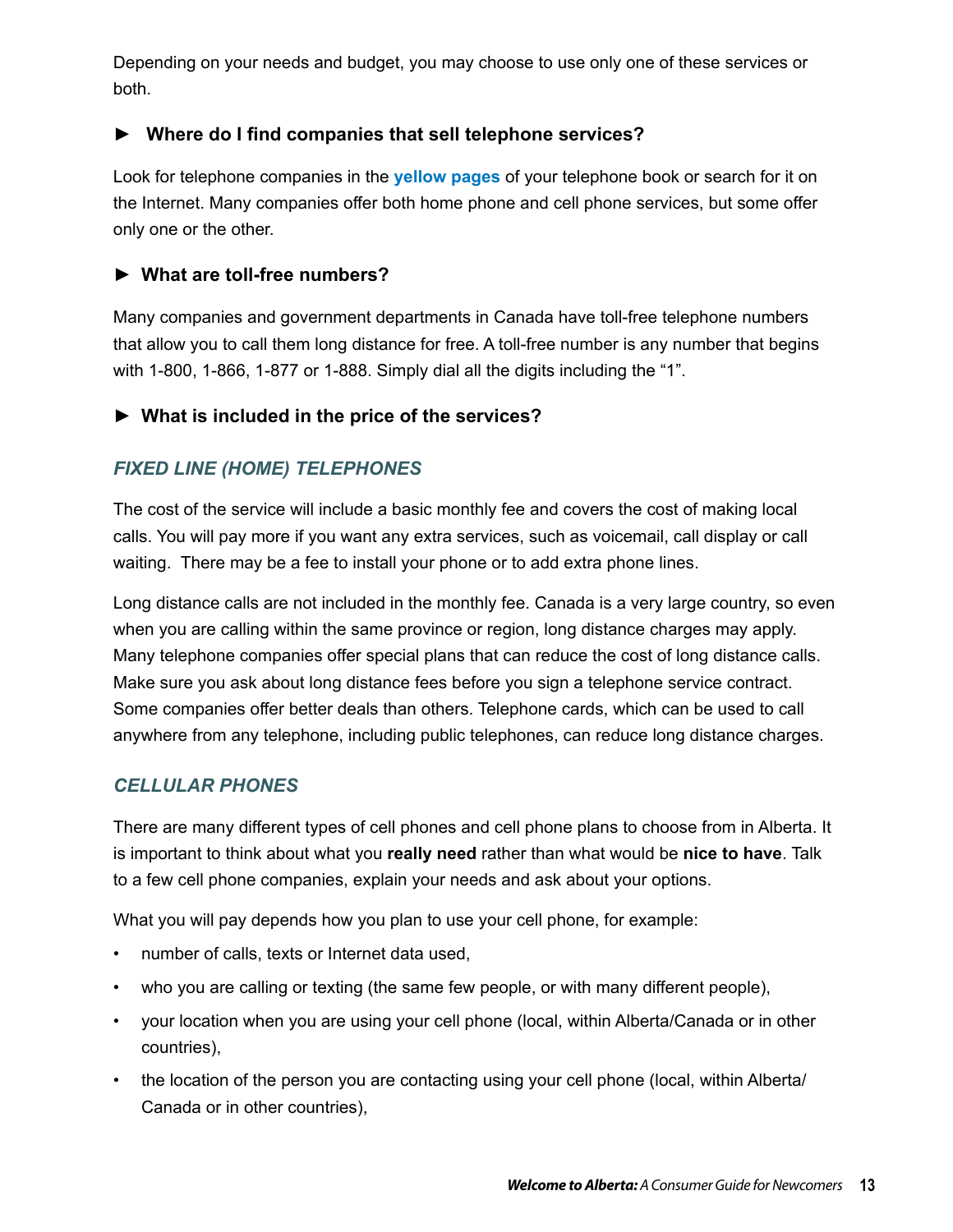- time of day or week you are using your cell phone (during the day, evenings, weekends),
- time spent on the cell phone (how long your calls are  $-$  number of minutes used), and
- the types and number of features you use (voicemail, call waiting, call forwarding, call display).

Ask the cell phone company about their areas of coverage. Do not assume that your cell phone can receive service in all of the areas where you plan to use your phone. Also, ask the company to explain what your local coverage area would be (the geographical area where you would be able to call without having to pay extra charges). Ask about roaming costs and capabilities if you plan to use your cell phone outside this local coverage area when you are travelling to and from work, or making trips outside of Alberta or outside of Canada. Coverage maps can usually be viewed on a cellular provider's website.

For more information on cell phones visit the **[Cellphone](http://www.consumerhandbook.ca/en/topics/products-and-services/cellphones)** section of the **[Canadian Consumer](http://www.consumerhandbook.ca/en/)  [Handbook](http://www.consumerhandbook.ca/en/)** or the **[Cellphone](http://www.ic.gc.ca/consumer)** section on the Office of Consumer Affairs website.

### **Will I need to sign a contract to get telephone services?**

Look carefully at any contract you are asked to sign to see:

- if there are any extra (hidden) fees;
- how much time (notice) you need to give the company if you want to end your contract; and
- • if there is a penalty fee you would have to pay to end your contract before it expires.

### *FIXED LINE (HOME) SERVICES*

You may be asked to sign a contract to receive home telephone services, but you do not usually have to commit to using the service for a set period of time. Check to see how much time (notice) you need to give the company if you want to bring the service with you if you move.

### *CELLULAR SERVICE*

You do **not** need to sign a contract to get cell phone services. When you know how you plan to use your cell phone and what your basic needs are, you can decide which of the following options are best for you:

- Pay monthly without signing a contract. The benefit of this approach is that you are not committed to a contract; however you will have to purchase a cell phone if you do not already have a compatible model.
- Signing a contract for a specific term: you commit to pay for the services of the company for the period of the contract (one (1) year for example) – if you break the contract there are penalty fees that can be expensive. A benefit of this approach is that the cell phone is often sold at a discounted price.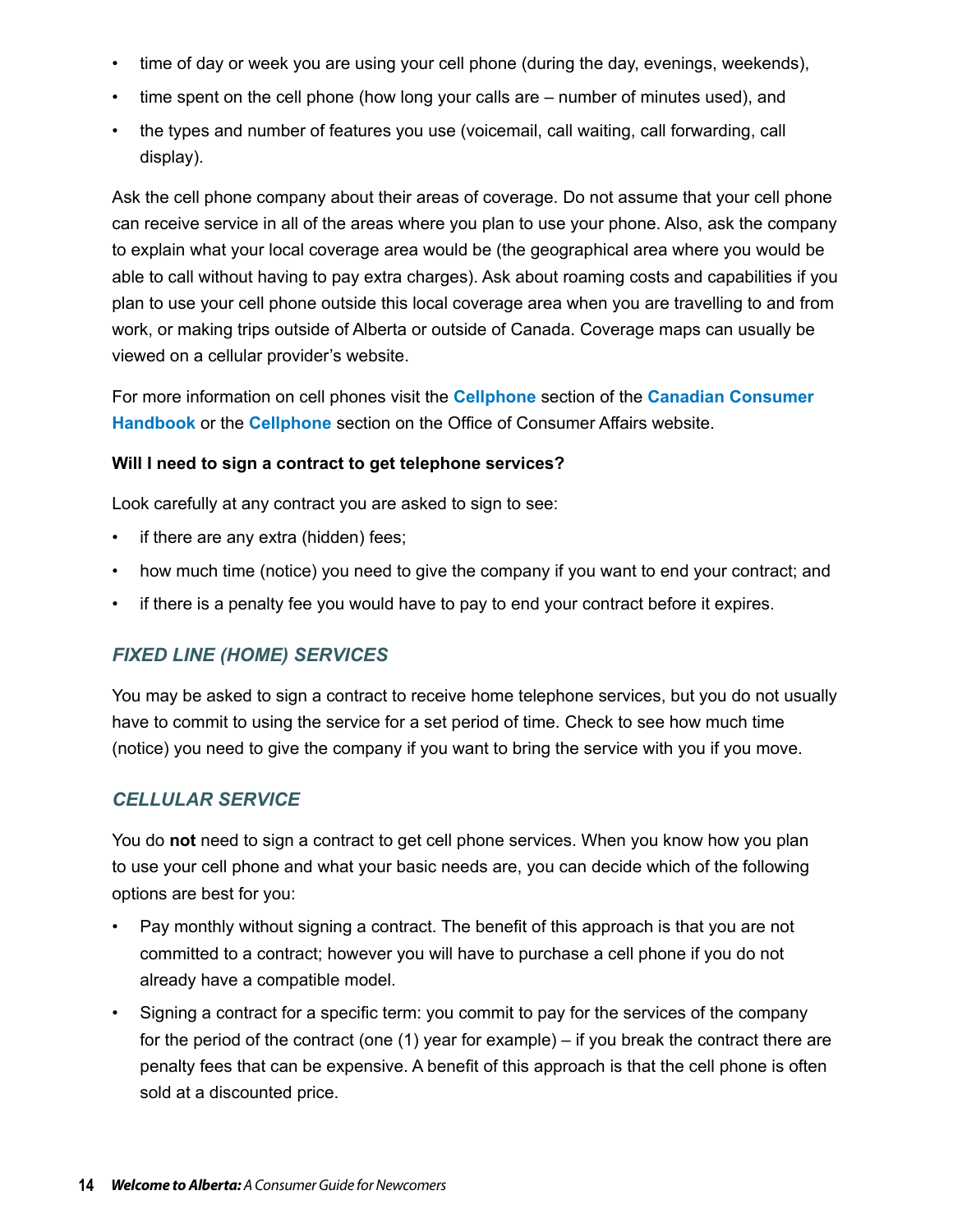- <span id="page-18-0"></span>Using a prepaid monthly plan: you select a plan in advance and pay a flat fee every month for a certain amount of minutes, text messages and data – you are not tied to a fixed-term contract, however the costs may not be as low as when you sign a long-term contract.
- Using prepaid cards: you buy a certain number of minutes, messages and data and use them until they run out – you often need to use what you buy within a certain time period. One of the advantages is that you can put a limit on how much you spend every month.

For more information on cellular plans, contact local cell phone companies.

If you decide to choose a contract, be aware that in Alberta many cell phone companies ask their customers to sign one to three-year (1 to 3) contracts. If the company asks you to sign a contract for a long period of time, ask yourself if it's worth it. Are you getting a good discount on the price of the service as well as the cost of the phone if you sign? It can be expensive to get out of a cell phone contract if you are unhappy with the service.

For more information on cell phones, visit the **[Cellphone](http://www.consumerhandbook.ca/en/topics/products-and-services/cellphones)** section of the **[Canadian Consumer](http://www.consumerhandbook.ca/en/)  [Handbook](http://www.consumerhandbook.ca/en/)** or the **[Cellphone](http://www.ic.gc.ca/eic/site/oca-bc.nsf/eng/h_ca02269.html)** section on the Office of Consumer Affairs website.

### **► Will I need to give a deposit to get phone services?**

If you don't have a credit history, and if you want home phone or cell phone services, the company may insist that you pay a deposit.

Another option if you don't have a credit history or don't want to pay a deposit is to use calling cards at public telephones or buy a cell phone and use prepaid calling cards that are available at many local stores and stores that sell cell phones.

### **TELEVISION SERVICES**

### **► How do I get television services?**

In larger cities there can be quite a large variety of televisions stations available **for free** and over-the-air. All you need is a television with a built-in digital tuner (a digital television) **and** an antenna.

The number of television stations you can receive over-the-air depends on where you live.

Today's new television sets bought in stores all have built-in digital tuners. If you buy a used television second-hand you may not be able to receive the stations you would like without buying additional equipment or services.

You can find more information on digital television at **<www.digitaltv.gc.ca>**.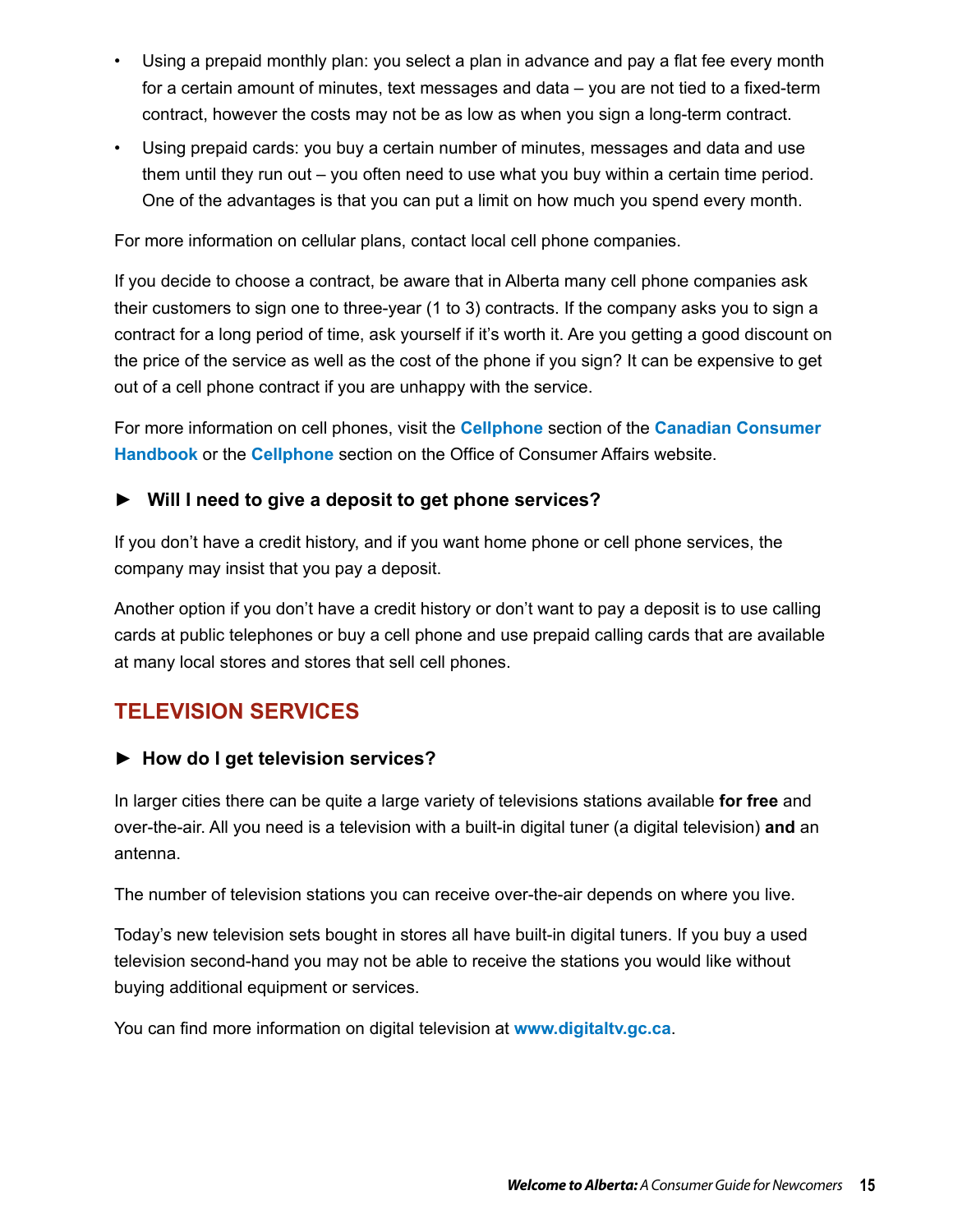### **► How do I buy television services if I need them?**

You can also buy television services that let you watch more channels, such as specialty sports, movies or multi-cultural programs. You can choose from cable, satellite or Internet service. Research the cost of all the options before you decide.

### *TELEVISION WITH CABLE*

Cable is offered at different levels of service or packages in all cities and many towns, starting with the less expensive "basic" package. For example, do you want to be able to watch specialty channels that have cooking, movies or extra sports? If so, you can end up paying more than double the cost of a basic service every month.

### *TELEVISION WITH SATELLITE*

In the case of satellite service, you will need to buy or rent a satellite dish and receiver and have this installed outside your apartment or home. Like cable services, satellite services come with a basic package and additional programming packages or channels that are available at an additional cost. Be sure you check carefully before you sign any contract to make sure you are not paying for services you may not use.

### *TELEVISION WITH INTERNET*

You can also watch television using the Internet. If you are already paying for an Internet service, ask your Internet service provider how much it would cost to add television programming to your service.

### **► If I buy television services will I need to sign a contract?**

In some cases, if you want to buy television services, you will be asked to sign a contract. When you sign, you may be agreeing to buy services for a specific period of time. Your contract may be for as long as one year or more, depending on the company and the services you want.

Compare prices by getting cost estimates from different companies.

Before talking to the company, think about **what you really need**:

- What channels do you want to see? You may have to choose a package of television channels - ask if your favourite channels are included.
- How many televisions do you have in your house? Sometimes you have to pay extra to receive television services to more than one television.
- Do you want to be able to watch high-definition television? You will need to make sure your television is a high-definition television set. You may also need special equipment to use your high-definition television, such as high-definition cables or a high-definition digital box. This equipment costs more.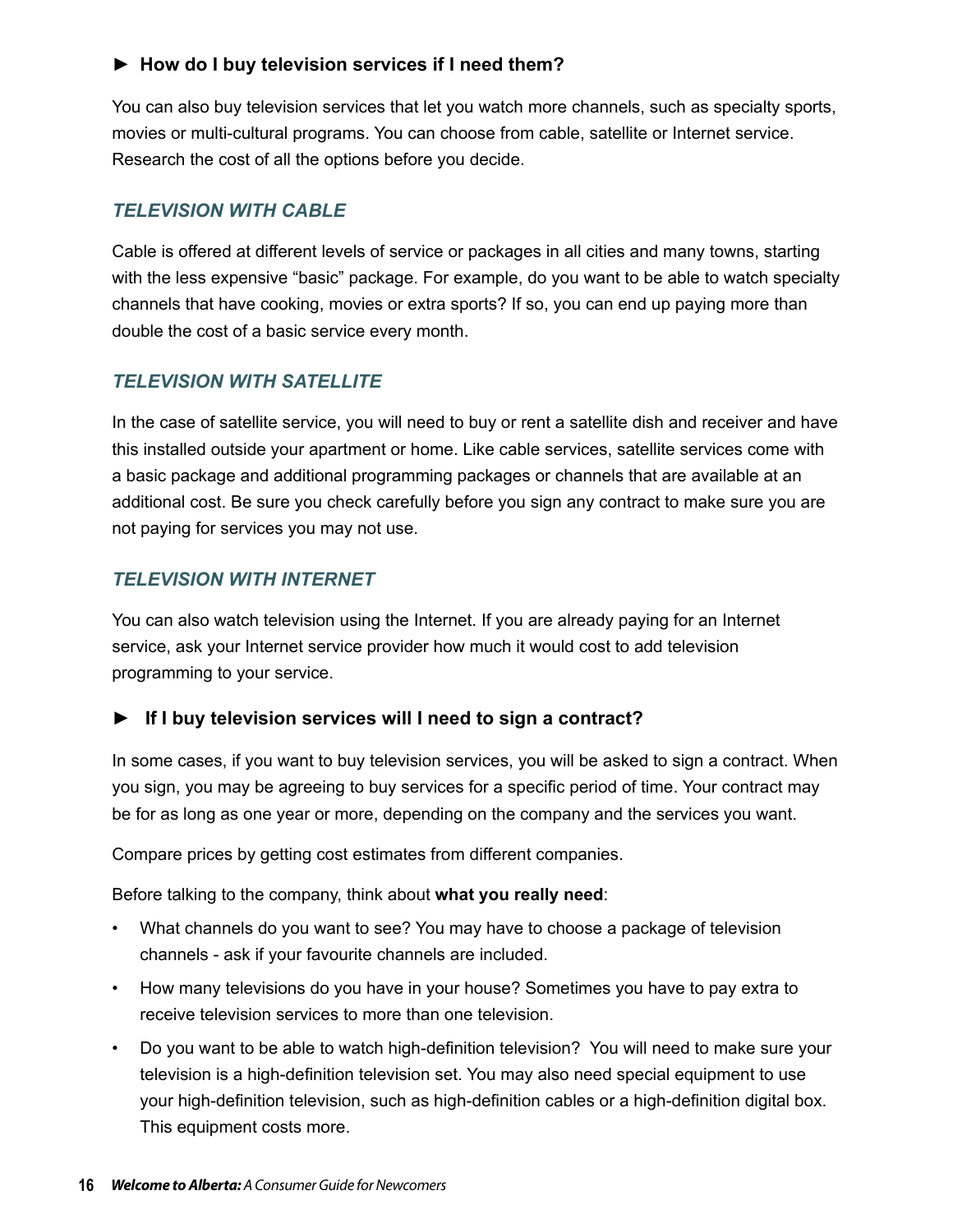Make sure you look at your bill very carefully when it comes in every month. You should be charged only for what you agreed to pay. If you have a problem, call the company to get answers. It's your right to get the service you paid for. Before signing a contract, be sure to ask the television service provider about the cancellation policy just in case you would like to end your contract early.

### **► What equipment will I need to set up my television service?**

In most cases you may need to buy or rent extra equipment to be able to watch your television. For example,

- Television There are many types of televisions. If you want to watch television using an antenna or rabbit ears, you need a television with a built-in digital tuner. If you want to watch high-definition television, you need a high-definition television (these televisions have a screen resolution of 720p or higher).
- Cable or cords Most televisions require a different cable to plug into the wall or into your other television equipment. Cables for high definition can be expensive.
- Cable or satellite box For both cable and satellite you will need to rent or buy a box that connects to your television. The company where you buy your television service will help you with this, but it doesn't hurt to ask to make sure you know what you need and how much it will cost.
- Antenna If you want to receive free television, you will need to buy and connect an antenna to your roof or outside your apartment or set up an indoor antenna (rabbit ears) on top of your television. An electronics store can help you with this. You will also need to make sure your television has a built-in digital tuner.

Be careful of analog television sets (televisions that don't have digital tuners). Most stores do not sell analog television sets anymore, however you may still find them if you buy a secondhand television. Canada no longer broadcasts analog television channels in many areas. If you have an analog television set, you will still be able to get television channels if you buy a settop digital to analog converter box or if you buy cable or satellite services. However, an analog television will not be able to show high-definition television.

Before you buy any kind of television equipment make sure you ask questions, understand what you are buying and understand the rules to return the product if it doesn't work for you.

Visit **<www.digitaltv.gc.ca>** for more information.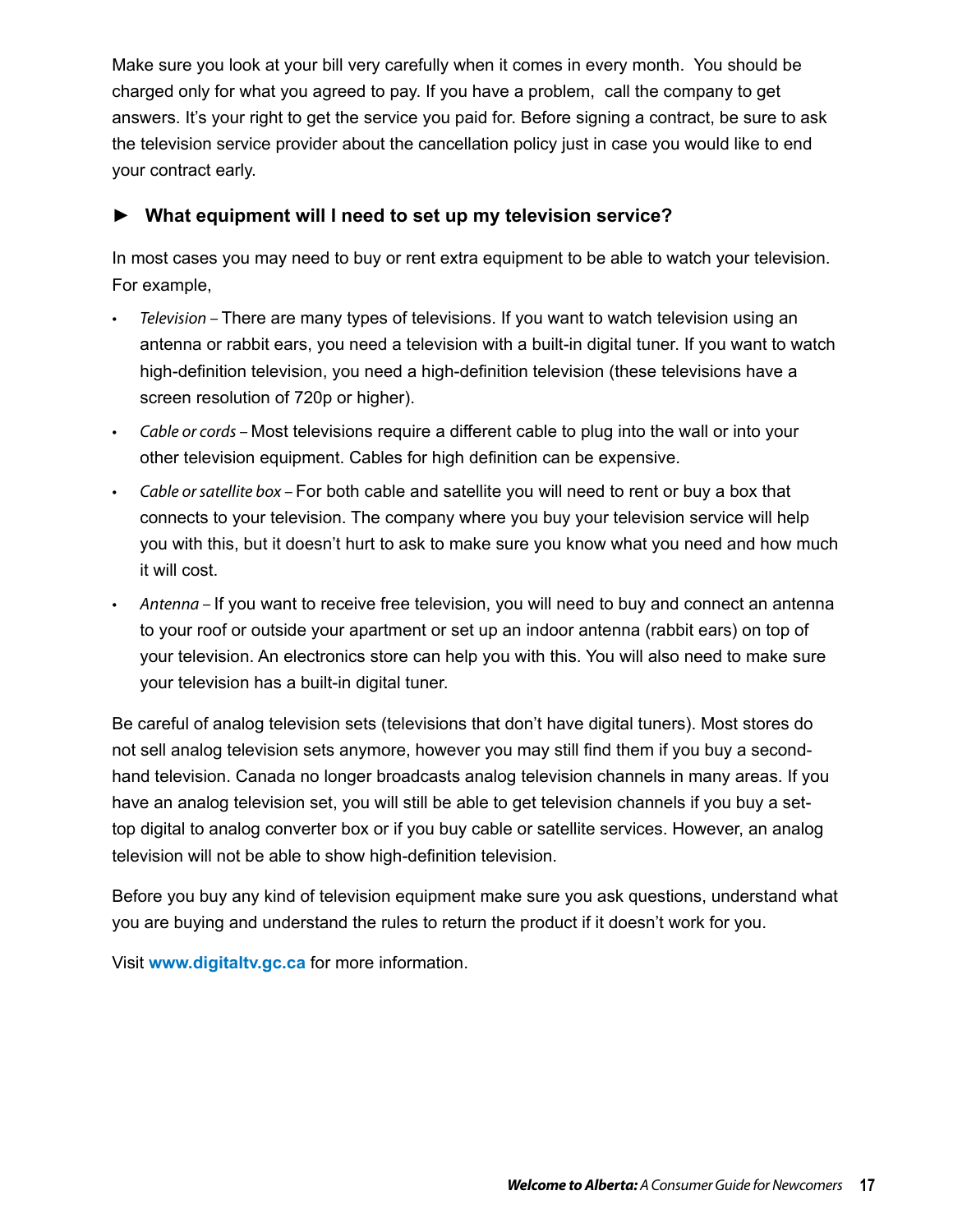### <span id="page-21-0"></span>**INTERNET SERVICES**

### **► What do I need to know about Internet services?**

There are different ways of connecting to the Internet in Canada, for example:

- using your telephone line
- using the same cable as your television service
- connecting by a satellite dish
- connecting through the network used by cellular telephones

Many public libraries have free Internet access if you choose not to buy Internet services.

Before you buy an Internet service, think about what you need, what your budget is, the cost of the service, how well the service works, and how easy it will be to get help if you have problems.

Start by looking at **what you really need**.

Ask the sales person to explain **all** the costs, including any costs for special equipment you will need to use the Internet or fees to connect your service.

Compare prices by getting cost estimates from different companies.

### **► What equipment will I need to set up Internet service?**

The equipment you will need will depend on how you choose to connect to the Internet. There are five common ways of getting Internet service:

### **1 DSL (Digital subscriber line)**

For telephone DSL you will need:

- • Ethernet card in your computer
- cable to go from the Ethernet adapter on your computer to an external modem
- external modem
- a telephone line to go from the modem to the phone jack

You can still make phone calls while you connect to the Internet using DSL, but you will need a fitter adapter at the end of your telephone cable where it plugs into your telephone jack.

#### **2 Cable**

Cable Internet is similar to DSL. You will need:

- Ethernet cable to go from the computer to the external modem
- • external modem and a cable to go from the external modem to the cable jack

You will also still be able to make phone calls while you connect to the Internet using cable.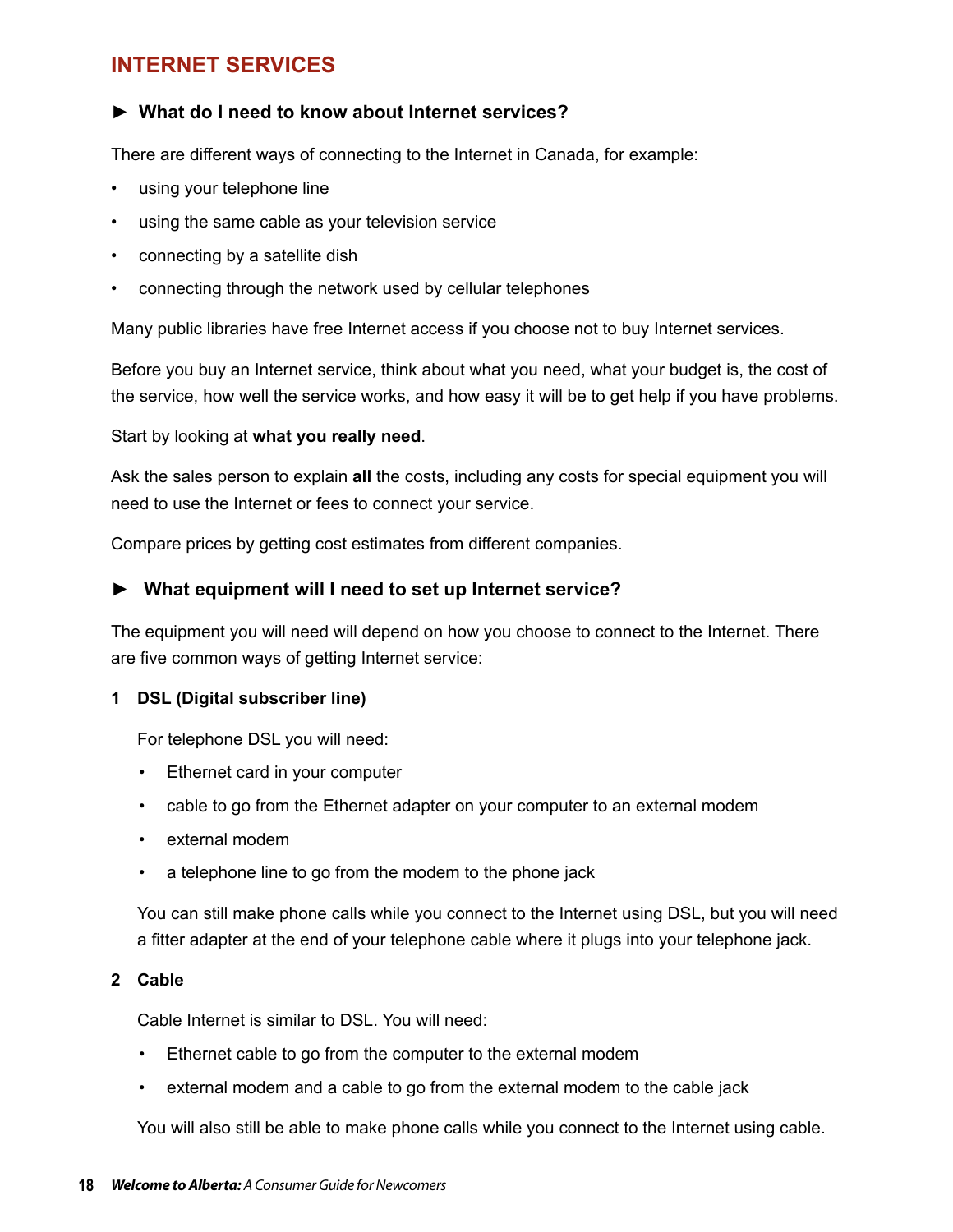### **3 Satellite**

To access the Internet by satellite you will need:

- satellite dish that your service provider will install
- • external modem; a cable to connect the modem to the computer
- • a cable to connect the modem to an external satellite modem. Then the modem
- will connect to the computer

### **4 Wi-Fi**

Wi-Fi lets you connect to the Internet without having to plug in a cable or wire into your computer. This is most common for people who use laptops and smartphones. To use Internet with Wi-Fi at home, you'll need a wireless adapter and wireless modem. The modem will have to be set up with DSL, Cable, or satellite Internet.

There are two kinds of adapters: external and internal. Most new computers and laptops will have wireless cards built in to them for connecting to Wi-Fi. If your computer does not have this function, you may need to buy or rent a wireless adapter and plug it into the USB port on your computer.

You can also use public Wi-Fi services (such as in libraries and some coffee shops). To use public Wi-Fi you will need a laptop with Wi-Fi built in or a cellular phone and a wireless adapter. Ask the manager of the business for the password to access the Wi-Fi.

### **5. USB Modems (Mobile broadband sticks)**

Various telecommunication providers within Alberta offer Internet services through USB modems. These devices plug into your computer and provide an Internet connection through the service provider's wireless network.

### **6. Tethering via a mobile device**

Tethering is the process of a connecting smartphone to a laptop or other Internet enabled device to work as a modem. This connection is made through Bluetooth, Wi-Fi or by connecting a USB cable between the Smartphone and the other device. Ask your cell phone provider if your device is capable of this feature and if there are any additional costs associated with it.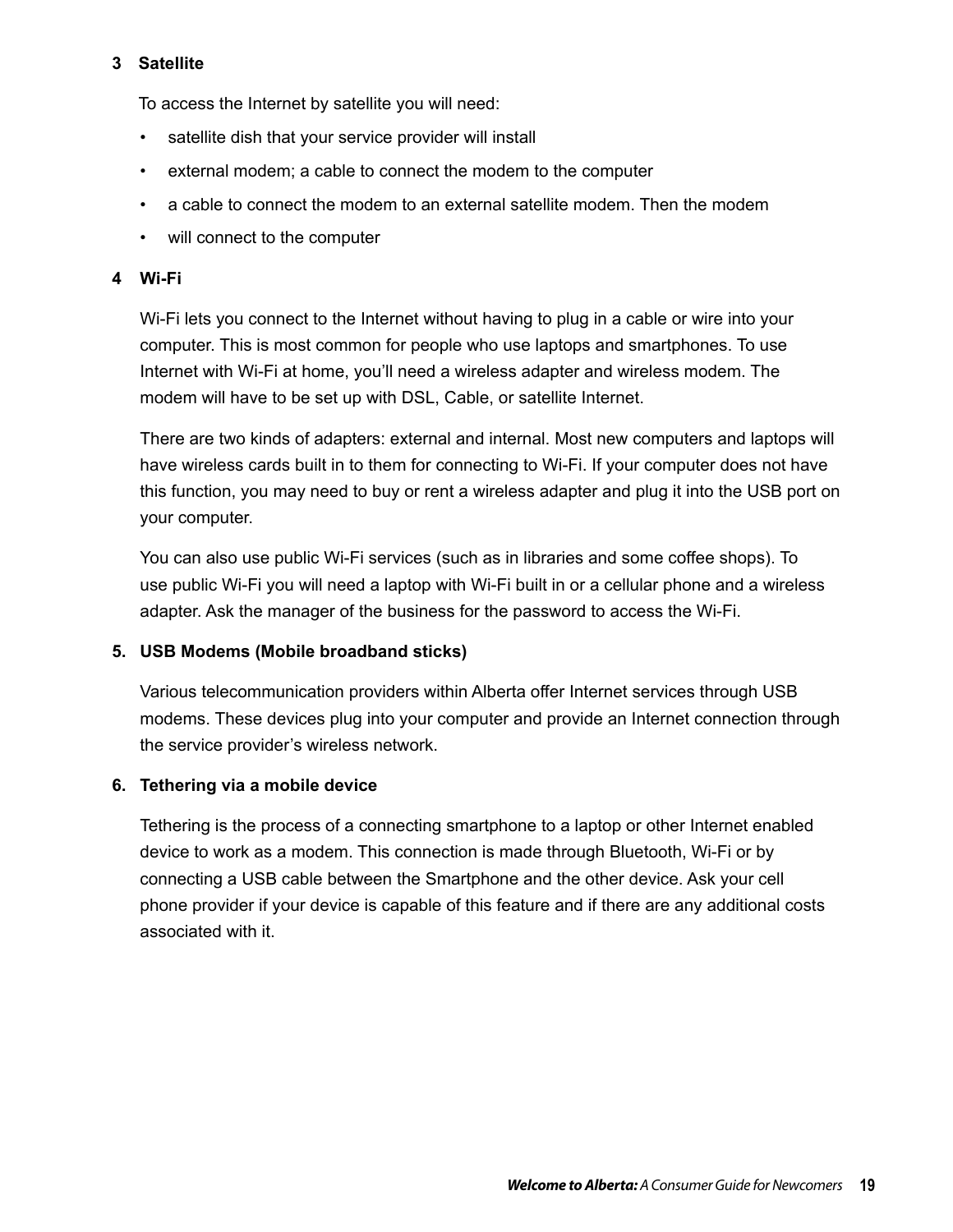### <span id="page-23-0"></span>*BUNDLING*

### **► What does "bundling" my communications services mean?**

Some companies that offer special prices when you buy more than one service from them (such as Internet, cable television, home telephone and cell phone services). This is called bundling and many businesses offer this option.

Decide what you need. You then may want to look into bundling to get a mix of services for a single price that is lower than the individual monthly prices of each service. You should compare the prices of these services and make sure you are getting a lower price through bundling.

Bundling can save you money. Make sure you do not buy services you do not need when buying bundled communications services. Ask the salesperson to clearly explain the monthly fees and any extra costs or conditions.

Shop around and compare prices. Ask companies what savings they can offer and to detail in writing exactly what is offered and for how long.

Also, check to see if there are any special offers for signing as a new customer. Many companies offer these kinds of deals and they can save you money.

Before you sign a new contract, it is also a good idea to research what other customers have to say about the quality of service and customer support offered by the company.

Remember to take your time. Do not feel pressured to say "yes" right away.

### **INSURANCE**

### **► What is tenant or homeowner insurance?**

When you rent an apartment or a house you are a tenant. As a tenant, if your belongings are damaged or destroyed because of a problem in the apartment or the house, such as a leaking roof or a fire, **you** are responsible for replacing the damaged product. Buying tenants' insurance covers many of the costs of damaged household goods in rental situations.

Homeowners' insurance is not mandatory within Alberta, however it is recommended in case your home is damaged or destroyed. If you are borrowing money from a bank to buy your home, your bank may require this insurance. Homeowners' insurance usually also covers your losses if someone is harmed on your property, if your property is damaged or if personal items on your property are stolen.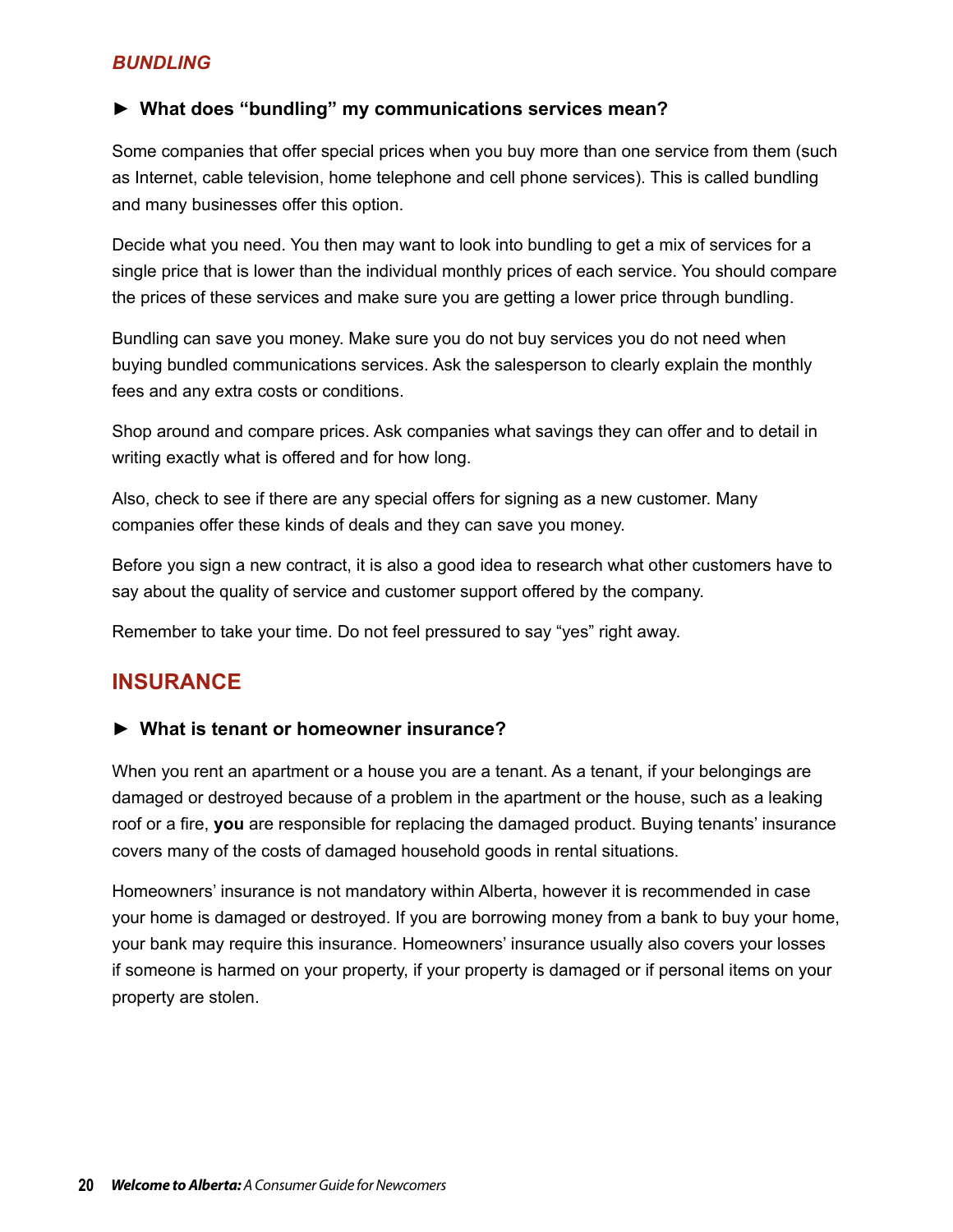<span id="page-24-0"></span>There are many different types of insurance available, including:

- Automobile Insurance
- **Life Insurance**
- Tenant Insurance
- Mortgage Insurance
- • Travel Insurance
- **Credit Balance Insurance**
- **Additional Health Insurance**

More information on insurance is available from the Financial Consumer Agency of Canada in *[Understanding Insurance Basics](http://www.fcac-acfc.gc.ca/eng/resources/publications/Insurance/InsuranceBasics/InsuranceBasics_toc-eng.asp)* and in the **[Insurance](http://www.consumerhandbook.ca/en/topics/products-and-services/insurance)** section of the **[Canadian Consumer](http://www.consumerhandbook.ca/en/)  [Handbook](http://www.consumerhandbook.ca/en/)**.

### **UTILITIES**

Services such as heat, electricity and water are called utilities. Electricity is often called **hydro** in Canada. Unless you are renting a house or an apartment where utilities are clearly listed as being included in your rent, you will usually have to contact companies and open accounts for heat, water and electricity.

Before you buy a house or rent an apartment, be sure to ask about how the utilities are supplied and which companies you will need to contact. In areas where there are more than one company offering utility services, be sure to compare any offers and prices before you sign a contract.

### **► How do I open a utilities account to get the services?**

Talk to the company about what information they need from you to set up your account. It is often possible to set up utility services before moving into a house or an apartment. The company may ask you to give a security deposit when you are setting up your account.

### **► How do I pay my utility services?**

Utility bills are often sent monthly or every two months and can be paid either by direct withdrawals from your bank account (pre-authorised payment), by cheque through the mail, by Internet or telephone banking or through a financial institution. Bills may be based on actual monthly usage or on the monthly average usage that is expected for the year. Paying a monthly average for the expected yearly usage is often used to spread out the higher costs of winter bills over the full year.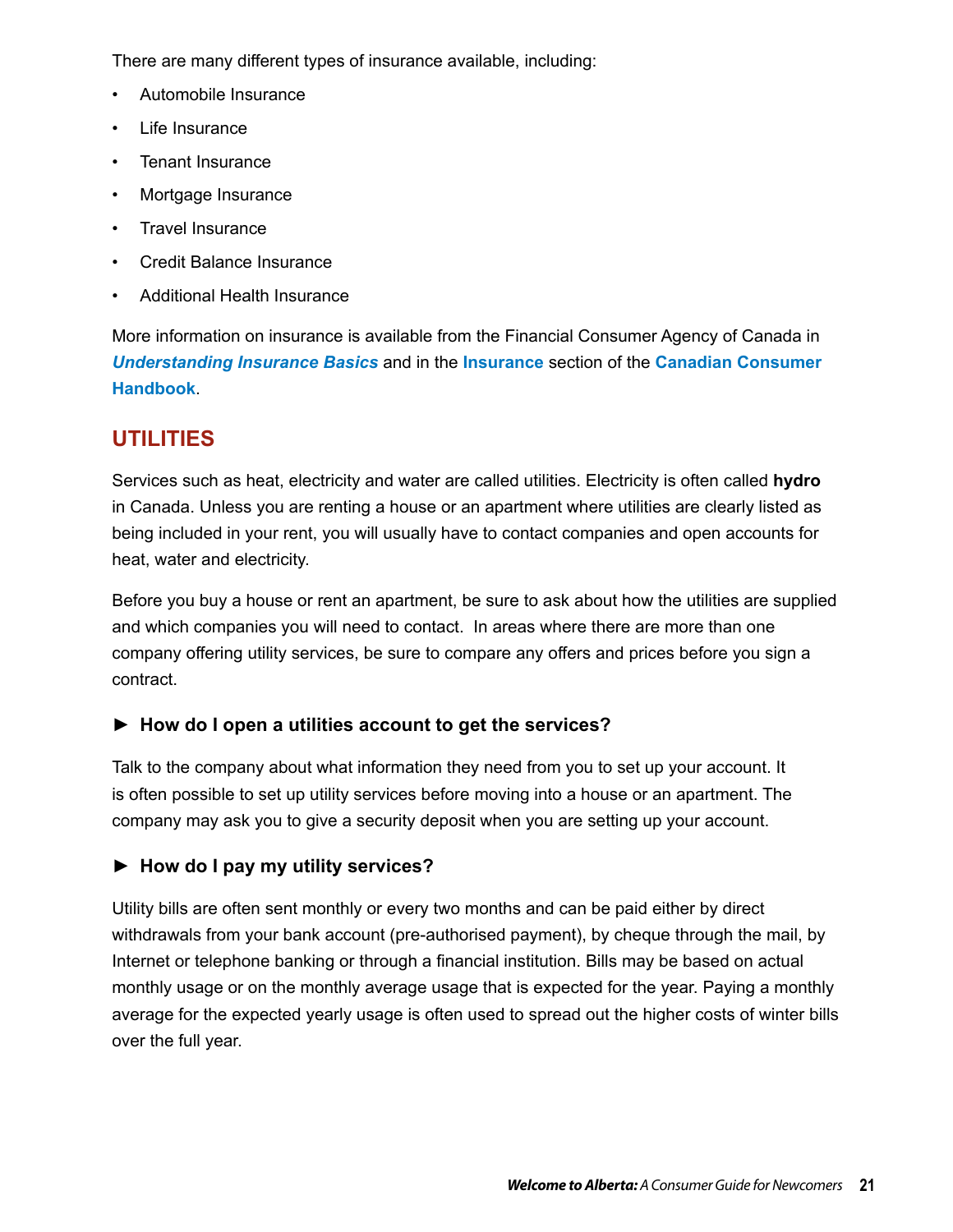### **► What are energy marketers and should I buy the services they are selling?**

Sometimes, energy companies sell their services door-to-door. They often claim to be able to guarantee electricity or natural gas prices if you sign a long-term contract. Never sign for energy services when the salesperson visits your home. Ask them to leave the information in writing so you can compare the services and prices they are offering to what you are receiving already. Ask about extra charges. Would the services they are selling affect any of the services you currently have or contracts you have signed, such as renting a water heater or furnace repair services? Ask about cancellation fees if you cancel the contract before the term expires.

For complaints related to your energy bill, contact the company using the contact information on your bill. If you cannot resolve the complaint with the company, contact the **[Alberta](http://ucahelps.alberta.ca/)  [Government: Utilities Consumer Advocate](http://ucahelps.alberta.ca/)**:

Toll free within Alberta *-* 310-4-UCA (310-4822) Outside of Alberta - 1-780-644-5130 Email: **[UCAhelps@gov.ab.ca](mailto:ucahelps@gov.ab.ca) Website: <http://ucahelps.alberta.ca/>**

# **PRODUCTS YOU NEED FOR YOUR HOME**

### **► Where can I buy furniture and appliances?**

There are many types of stores that sell new furniture. You can also find used furniture and appliances for sale in your local newspaper, used furniture stores or on classified websites on the Internet. An immigrant-serving organization may be able to suggest good places to buy furniture in your community. Contact the **[Alberta Association of Immigrant Serving Agencies](http://www.aaisa.ca)** (AAISA) to find a local immigrant-serving organization.

### **► I have seen advertisements for "in-store" credit or "in-store credit cards". What does this mean?**

Many large retailers offer credit cards that can only be used at their stores. Some advertise that if you buy with their store credit you won't have to pay for 12 or more months. However, as with any kind of credit, these offers may come with additional costs including interest.

Many companies that offer store credit cards charge high interest rates. These high interest rates can mean that you end up paying more than the price of the item you buy.

It is important to understand the costs to help you decide if these cards will help you in the long term as you build a history of your credit use in Canada.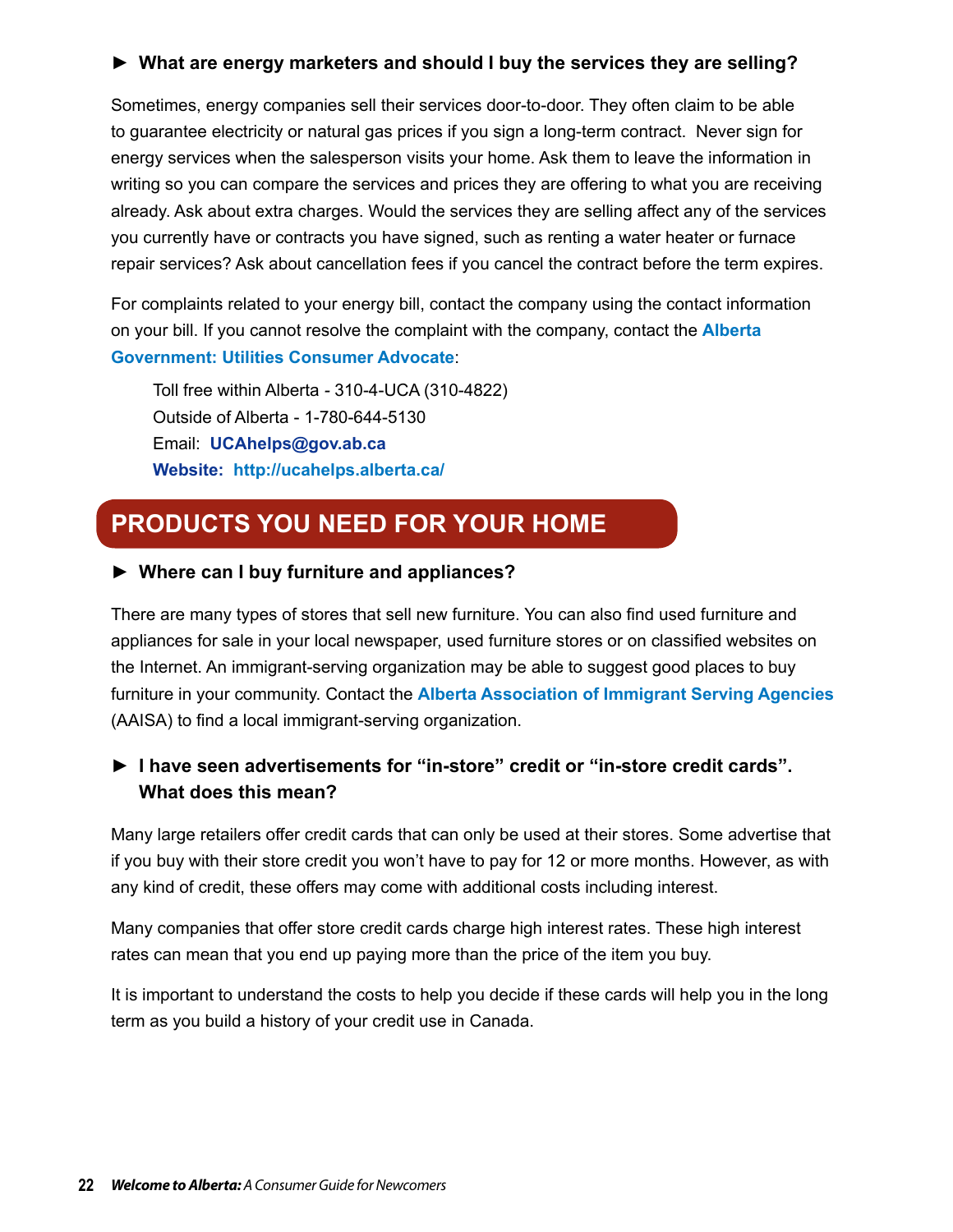### <span id="page-26-0"></span>**► I have seen advertisements for "rent-to-own" furniture and appliances. What does this mean?**

Rent-to-own stores ask you to sign a contract that lets you take the product home and make small weekly payments until you have fully paid for the items. This may sound like a good option if you don't have the money to pay right now, but this way may end up costing you **a lot more** – sometimes three or four (3 or 4) times what it would cost if you paid cash or financed your payment on an installment plan.

With rent-to-own products, if you fail to make the weekly payments, the seller can come to your home and take back the items you rented (reclaim or re-possess them). In that situation, all the money you gave the company in weekly payments up until that point will be lost and you won't have a purchase to show for it.

For more information, visit the **[Rent to own](http://www.consumerhandbook.ca/en/topics/products-and-services/rent-to-own)** section of the **[Canadian Consumer Handbook](http://www.consumerhandbook.ca/en/)**.

# **3 JOBS AND LANGUAGE CLASSES**

**What you don't need to pay for.**

# **INFORMATION ON JOBS**

### **► Should I pay someone to help me find a job?**

There are many useful places where you can find information to help start your search for a job in Alberta. Immigrant-serving organizations offer free services to help newcomers adjust to life in Alberta. They can help you in many ways, including in your search for a job.

Immigrant-serving organizations can give you free advice and can help you look for a job in Alberta.

You can find addresses and contact information for immigrant-serving organizations through the

**[Alberta Association of Immigrant Serving Agencies](http://www.aaisa.ca) (AAISA)** or by calling **Service Alberta's Consumer Contact Centre:**

Edmonton and area - 780-427-4088 Other areas within Alberta (toll free) *-* 1-877-427-4088 Email: **[service.alberta@gov.ab.ca](mailto:service.alberta@gov.ab.ca)**

Additional information can be found at **[Citizenship and Immigration Canada's website](http://www.cic.gc.ca/english/newcomers/pt/ab.asp)**, in the Alberta section.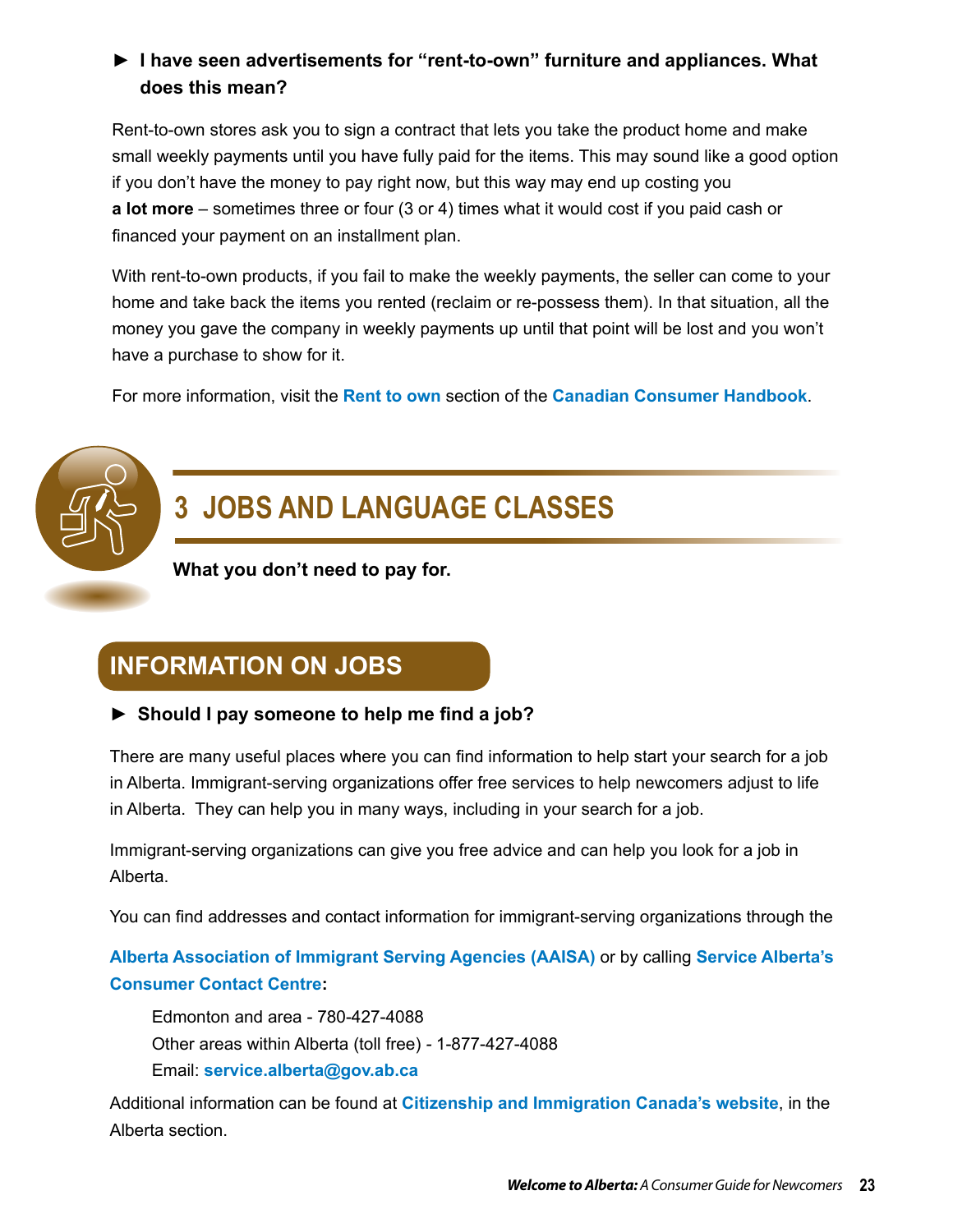There are also private businesses that can offer to help you find a job, but they may ask you to pay for their services. Examples of services include resume-building and job-skills training. If you choose to buy these services, be sure to review the terms of the contract and don't be shy to ask questions. No one can legally promise that they will find you a job. Don't be the victim of a scam. If the offer seems too good to be true, it probably is.

Be cautious if you are asked to pay for specialized job training in exchange for "guaranteed employment". You should also be cautious if you are asked to pay an upfront fee to a job placement company to obtain a dream job.

For more information on employment scams, read Service Alberta's Consumer Tips: **[Employment Agencies](http://www.servicealberta.gov.ab.ca/pdf/tipsheets/Emp_Agencies_Tipsheet.pdf).**

# **INFORMATION ON LANGUAGE CLASSES**

### **► Is there anything I should be aware of when choosing language classes?**

Good English language skills are very important to help you settle. In Alberta, most newcomers who are permanent residents are eligible for free government-funded language classes.

You can get information on all government-funded language training programs available to you from a local immigrant-serving organization. Immigrant-serving organizations can be found through the **[Alberta Association of Immigrant Serving Agencies](http://www.aaisa.ca/)** (AAISA).

You may also choose to pay for language classes at a private language school. Be careful about any program that guarantees success or promises you will pass tests and get a certificate or a job if you use their services. Ask an immigrant-serving organization about the private language school before signing a contract and paying for the classes.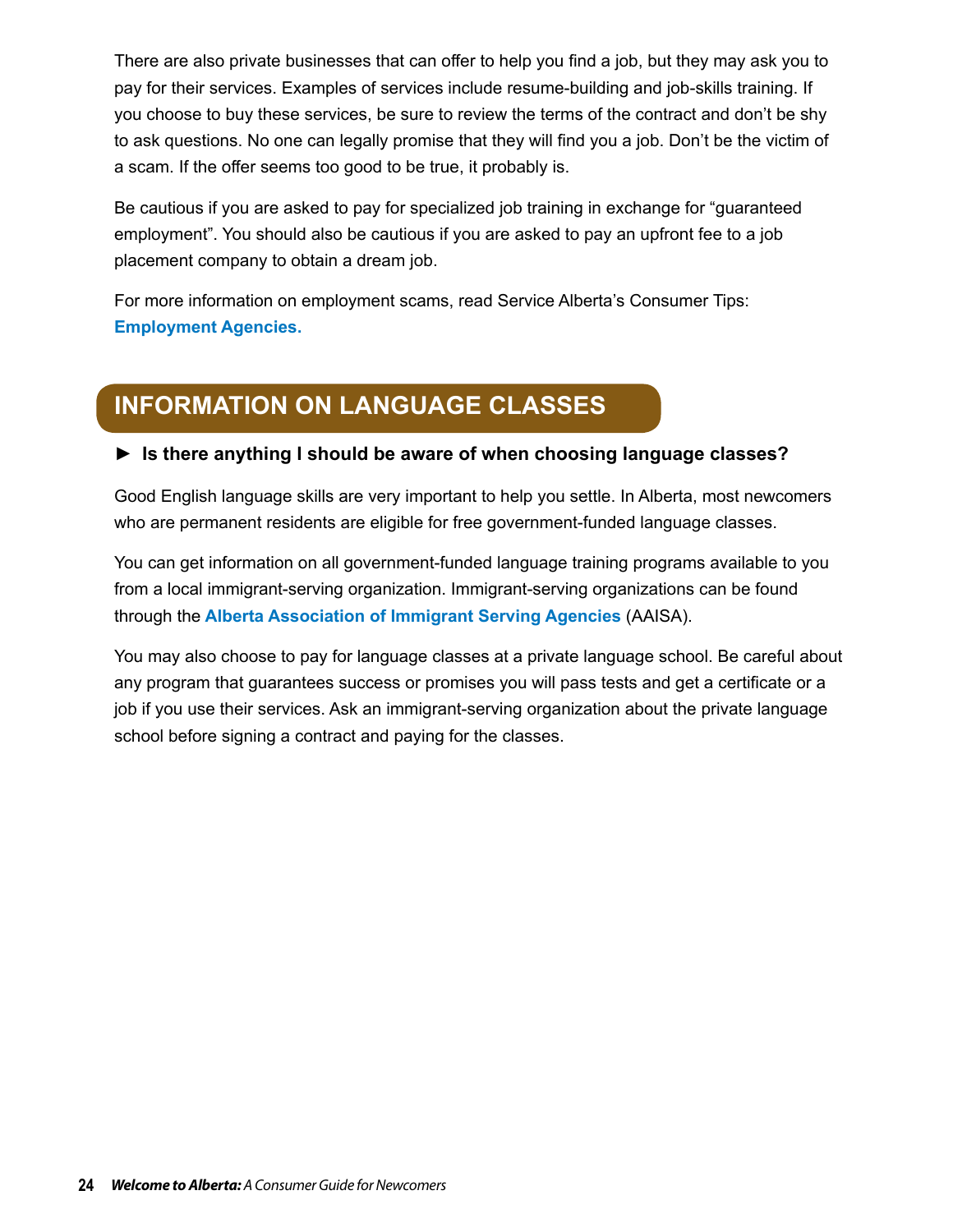<span id="page-28-0"></span>

# **4 MAKING DECISIONS ABOUT YOUR FINANCES AND BANKING**

**There are important things you should know about finances. The cost of products and services in Alberta may be different than in your home country. Be sure to learn about finance and banking in Canada before buying any large items. The Financial Consumer Agency of Canada's [Budget Calculator](http://www.fcac-acfc.gc.ca/eng/resources/toolCalculator/budgeting/index-eng.asp) can help you with your family budget.**

# **INFORMATION ON FINANCES AND BANKING**

### **► How important is it to have a bank account in Canada?**

Opening a bank account is one of the first things you should do. In Canada, having a bank account is very important. The money you place in an account with a Canadian bank, credit union or caisse populaire is safe and insured to a certain amount against loss. For information on what and how much is insured, visit the **[Deposit Insurance](http://www.fcac-acfc.gc.ca/eng/consumers/banking/depositins/index-eng.asp)** section of the Financial Consumer Agency of Canada website.

There are also many activities that are easier when you have a bank account, such as using debit cards, paying bills, transferring money and writing and cashing cheques. Many employers will deposit your pay directly to your bank account and many government benefits can also be automatically deposited to your account. The Financial Consumer Agency of Canada can guide you on **[Choosing the Right Savings Account](http://www.fcac-acfc.gc.ca/eng/resources/publications/banking/tssavechose-eng.asp)** and **[Choosing the Right Chequing Account](http://www.fcac-acfc.gc.ca/eng/resources/publications/banking/tscheqchose-eng.asp)  [and Banking Package](http://www.fcac-acfc.gc.ca/eng/resources/publications/banking/tscheqchose-eng.asp)** for your needs.

### **► What do I need to open a bank account?**

Under Canadian law, you have the right to open a personal bank account.

You can open an account even if:

- you don't have a job
- you don't have money to put in the account right away
- you have been bankrupt

Information is available from the Financial Consumer Agency of Canada in **[Opening a Personal](http://www.fcac-acfc.gc.ca/eng/resources/publications/banking/TSOpenBankAcc-eng.asp)  [Bank Account: Understanding Your Rights](http://www.fcac-acfc.gc.ca/eng/resources/publications/banking/TSOpenBankAcc-eng.asp)**.

The rules may be different if you deal with a financial institution that is not a bank, like a credit union or a caisse populaire. Ask your **[provincial or territorial consumer affairs office](http://www.consumerhandbook.ca/en/contacts/provincial-territorial-offices)** what rules apply where you live.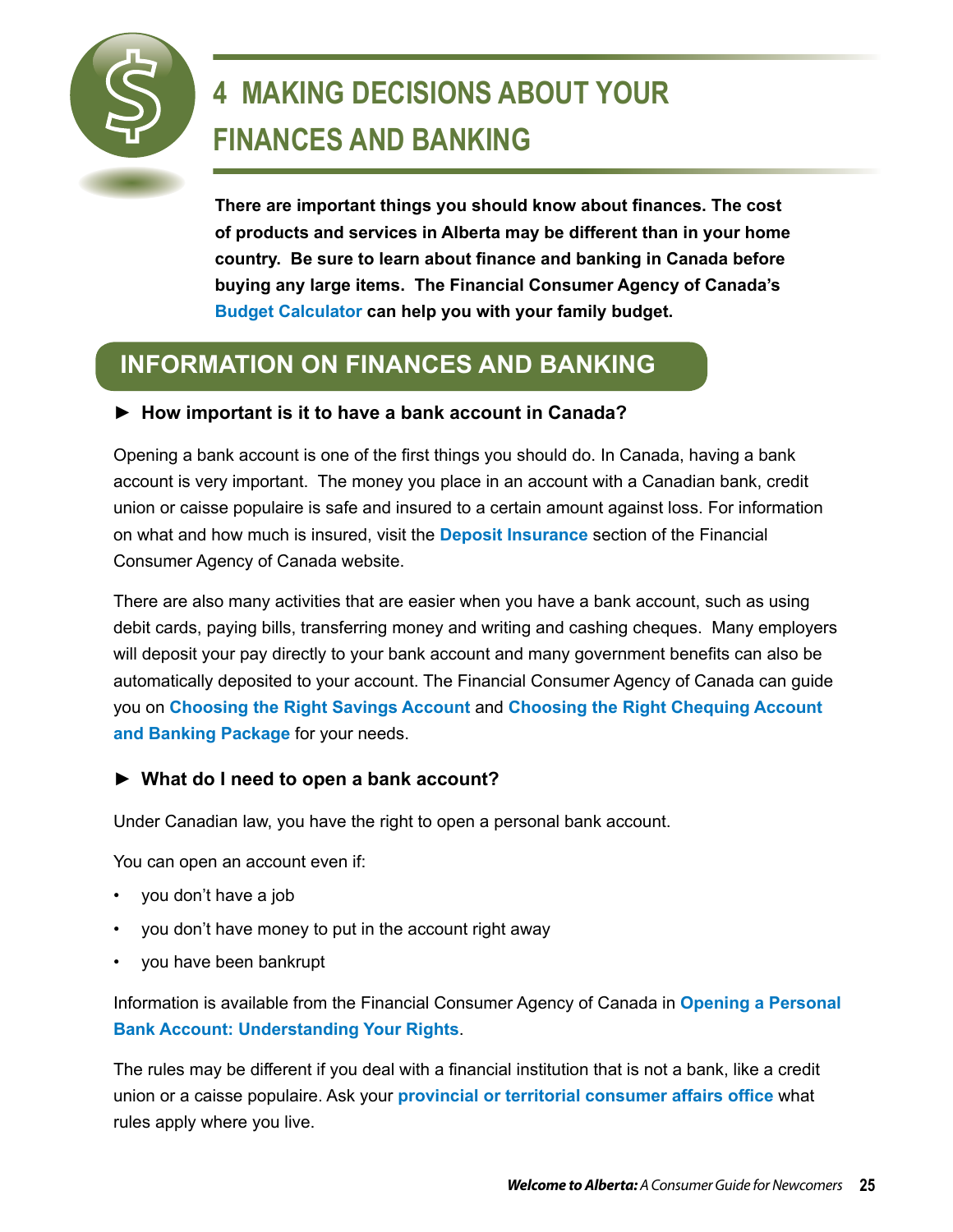The rules may be different if you deal with a financial institution that is not a bank, like a credit union. For more information contact **Service Alberta's Consumer Contact Centre:**

*Edmonton and area -* 780-427-4088 *Other areas within Alberta (toll free) -* 1-877-427-4088 Email: **[service.alberta@gov.ab.ca](mailto:service.alberta@gov.ab.ca)**

### **► What is a "credit history" and why do I need it?**

"Credit history" is the record of your payments on credit and loans. When you get credit, the company that gives it to you saves information on whether or not you make your payments on time. This information is called your "credit history".

In Canada it is very important to have a credit history. Many businesses will check your credit history to determine how likely you are to repay a loan, or to pay your rent or other bills on time. If you don't have a credit history, or if your credit history is poor, you may not be able to get a mortgage to buy a house or a landlord may refuse to rent you an apartment. If you don't have a credit history, certain companies like telephone service providers may refuse to give you service without a deposit.

More information on credit history is available in **[Understanding your Credit Report and](http://www.fcac-acfc.gc.ca/eng/resources/publications/budgetMoneyMgmt/CreditReportScore/CreditReportScoreTOC-eng.asp)  [Credit Score](http://www.fcac-acfc.gc.ca/eng/resources/publications/budgetMoneyMgmt/CreditReportScore/CreditReportScoreTOC-eng.asp)** from the Financial Consumer Agency of Canada or in Service Alberta's Consumer Tips: **[Your Credit Report.](http://www.servicealberta.ca/pdf/tipsheets/Your_Credit_Report.pdf)**

### **► What are my options to get credit or a loan?**

You have many different options for getting credit or loans.

Banks, credit unions or caisses populaires offer many different services, including personal loans and lines of credit. The **[Financial Consumer Agency of Canada](http://www.fcac-acfc.gc.ca/eng/consumers/creditloans/index-eng.asp)** offers useful information on borrowing to help you build a good credit history.

Another option is to apply for a credit card. There are hundreds of different credit cards to choose from, each offering different interest rates, fees, benefits and rewards. The Financial Consumer Agency of Canada offers tips on **[Choosing the Right Credit Card for You](http://www.fcac-acfc.gc.ca/eng/resources/publications/paymentoptions/RightCC/RightCC_toc-eng.asp)**.

If you are having difficulty getting a credit card because you are new to Canada, a "secured credit card" might be a good option for you. To obtain a secured card, you will need to give the credit card company a certain amount of money as a deposit. Making all your secured credit card payments on time can help you build a credit history or rebuild a poor one.

Before getting a credit or loan product, think about your budget and whether you will be able to repay the money. Using credit to spend and buy more than your budget permits is dangerous.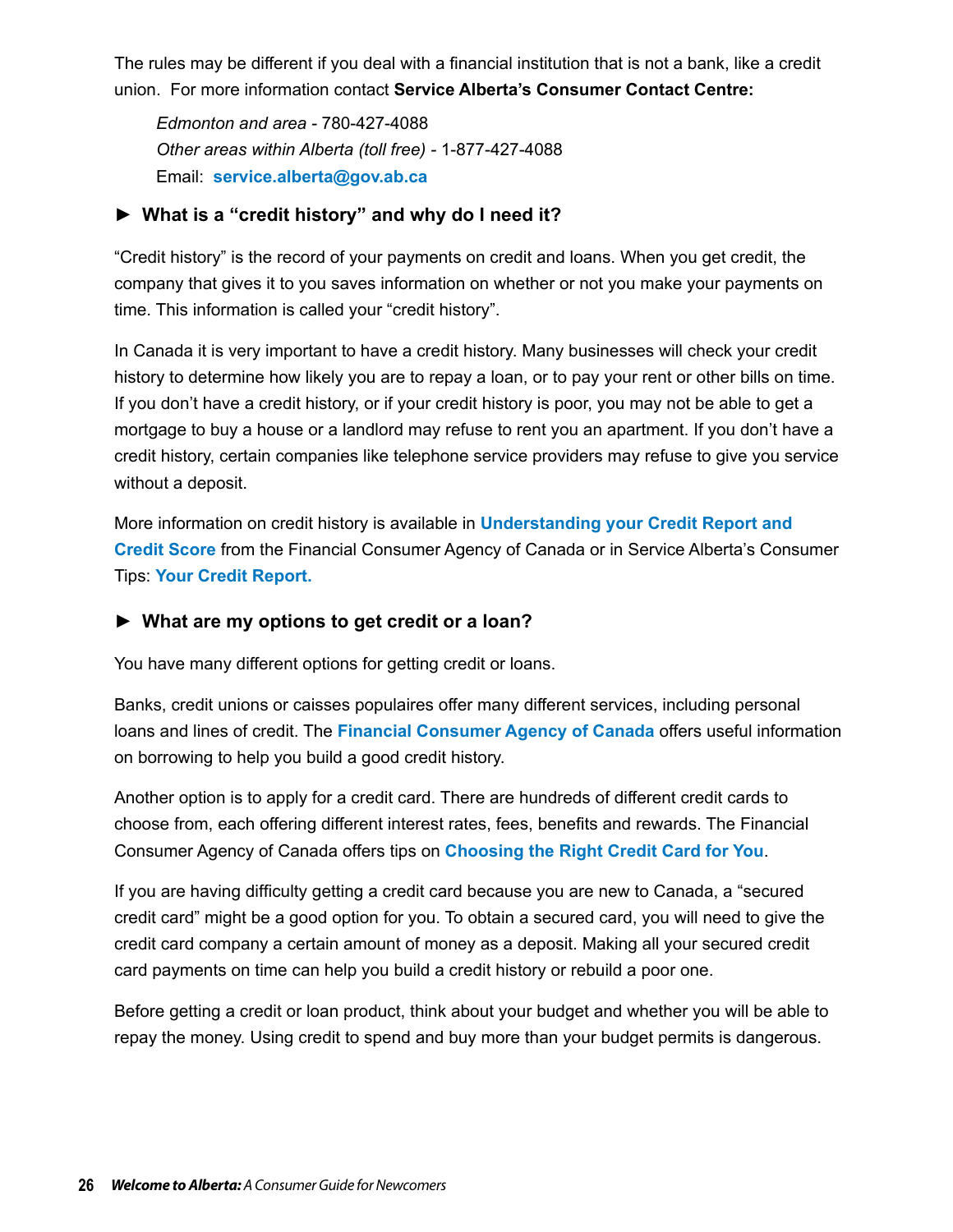### **► What are payday loans?**

A payday loan is a short-term loan that you have to pay back with your next paycheque. These loans are not from a bank or credit union, but from another type of company called a payday lender. You usually have to give the lender a cheque for the amount of the loan plus all of the associated fees.

A payday loan is a very expensive way to borrow money. If you have other cheaper ways to access money for your short-term needs, you should consider those first. To calculate the total cost of a payday loan, visit **[Service Alberta's Payday Loan Calculator.](http://www.servicealberta.gov.ab.ca/1608.cfm)**

### **► Cancelling a payday loan**

If you have agreed to a payday loan, you may cancel the agreement without reason within two (2) business days of receiving a copy of the agreement.

For further information on what rules apply to payday lenders, visit Service Alberta's Consumer Tips: **[Payday Lending](http://www.servicealberta.gov.ab.ca/pdf/tipsheets/Payday_Lending.pdf)** – information on payday lending is also available from the Financial Agency of Canada's **[Understanding the Cost of a Payday Loan](http://www.fcac-acfc.gc.ca/eng/resources/publications/mortgageloan/tspaydayl-eng.asp)**, or call **Service Alberta's Consumer Contact Centre:**

*Edmonton and area -* 780-427-4088 *Other areas within Alberta (toll free) -* 1-877-427-4088 Email: **[service.alberta@gov.ab.ca](mailto:service.alberta@gov.ab.ca)**

### **► What are cheque cashing services?**

Those who don't have a bank account or have short-term money problems sometimes wish to exchange cheques for money. The advantage of cheque cashing services is that they will usually cash the cheque right away and give you the money for a 5-10% fee. If you have other, cheaper ways to access money for your short-term needs, you should consider those first.

You may wish to talk to your financial institution about its policies on cheques or visit the **[Financial Consumer Agency of Canada](http://www.fcac-acfc.gc.ca/eng/resources/faq/qaview-eng.asp?id=256)** for information.

### **► Now that I am in Canada, how can I transfer money to my family and community in another country?**

In Canada, many people send money to other countries. These services are offered at many post offices, grocery stores, pharmacies, currency exchanges, travel agencies, cheque-cashing outlets and other businesses. Canadian banks and credit unions also offer money transfers. Beware that some countries do not accept or send money easily.

Through these outlets you can send money to banks or private companies in another country that will give it to the person you are sending it to.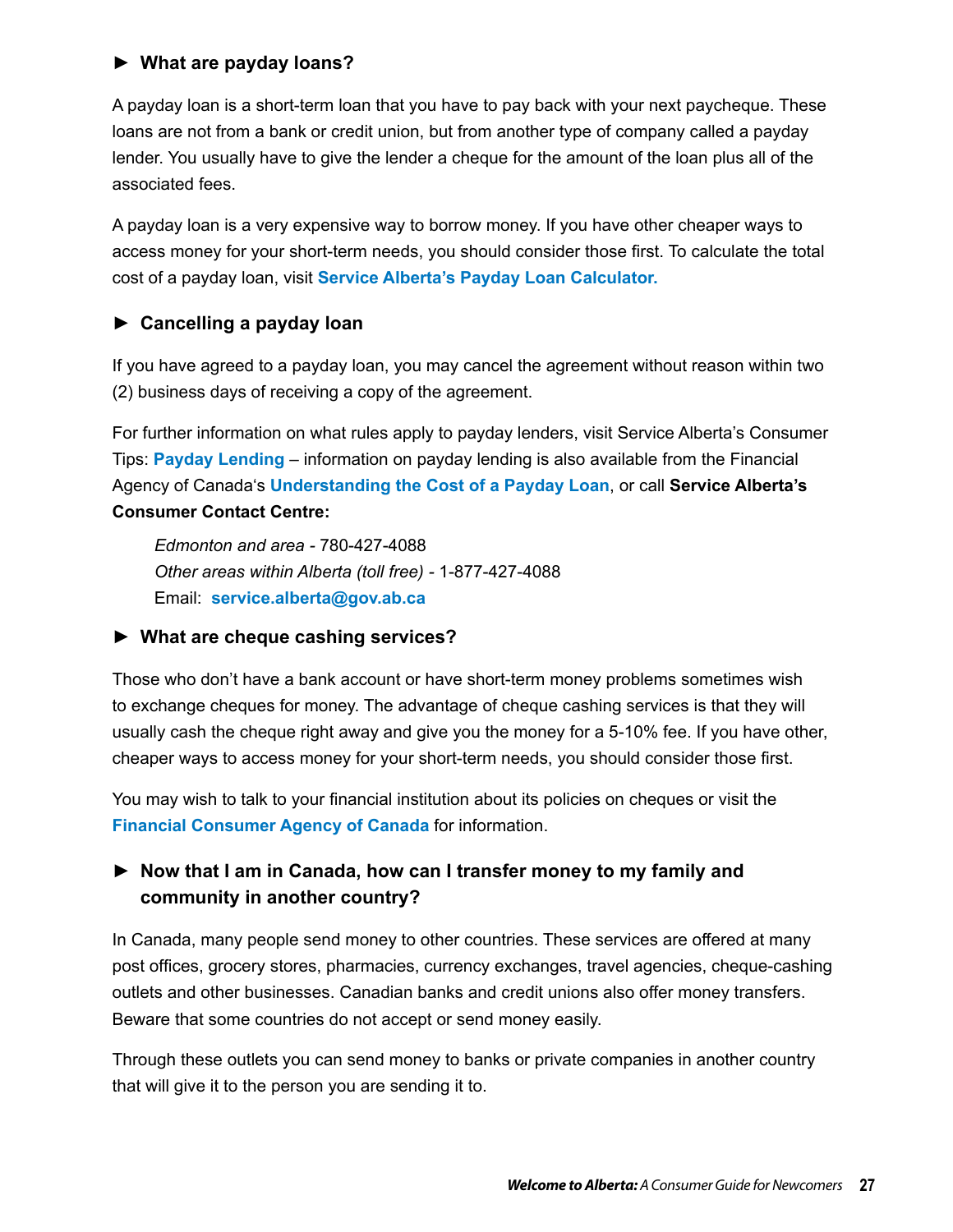<span id="page-31-0"></span>The fees charged by money transfer companies and banks can make it expensive to send money to another country. Ask about all the fees so you don't end up paying more than you expect.

Make sure the business is trustworthy before you hand over your money.

The Financial Consumer Agency of Canada offers tips and answers to questions you may have about **[Sending Money to Someone in Another Country](http://www.fcac-acfc.gc.ca/eng/consumers/otheroptions/sending/index-eng.asp)**.

For complaints related to financial services, contact **[The Financial Consumer Agency of](http://www.fcac-acfc.gc.ca/eng/resources/lodgeComplaint/index-eng.asp)  [Canada](http://www.fcac-acfc.gc.ca/eng/resources/lodgeComplaint/index-eng.asp)**.



# **5 CONSUMER CONTRACTS**

**You may have to enter into contracts as you settle into your new life in Alberta, such as a lease for an apartment or arrange for phone and Internet services. You should fully understand all contracts before you sign them.** 

## **INFORMATION ON CONTRACTS**

### **How easy is it to break or walk away from a contract?**

A contract is a legal agreement. When you sign a contract you are committing to the terms and conditions in the document. Never assume you can cancel a contract just because you have changed your mind. Always read a contract carefully and do not sign it unless you understand it completely. When possible, have a lawyer or another trusted person review a contract you want to sign.

Don't assume you can cancel a contract you are about to sign. Call Service Alberta's Consumer Contact Centre for information related to cancelling contracts.

### **► Are there contracts that are difficult or expensive to cancel?**

Many contracts for a set amount of time (example: six (6) months, one (1) year) are hard to cancel and may cost you money.

Examples:

- cell phones
- house cleaning
- gym memberships

Understand the terms of the contract before you sign it.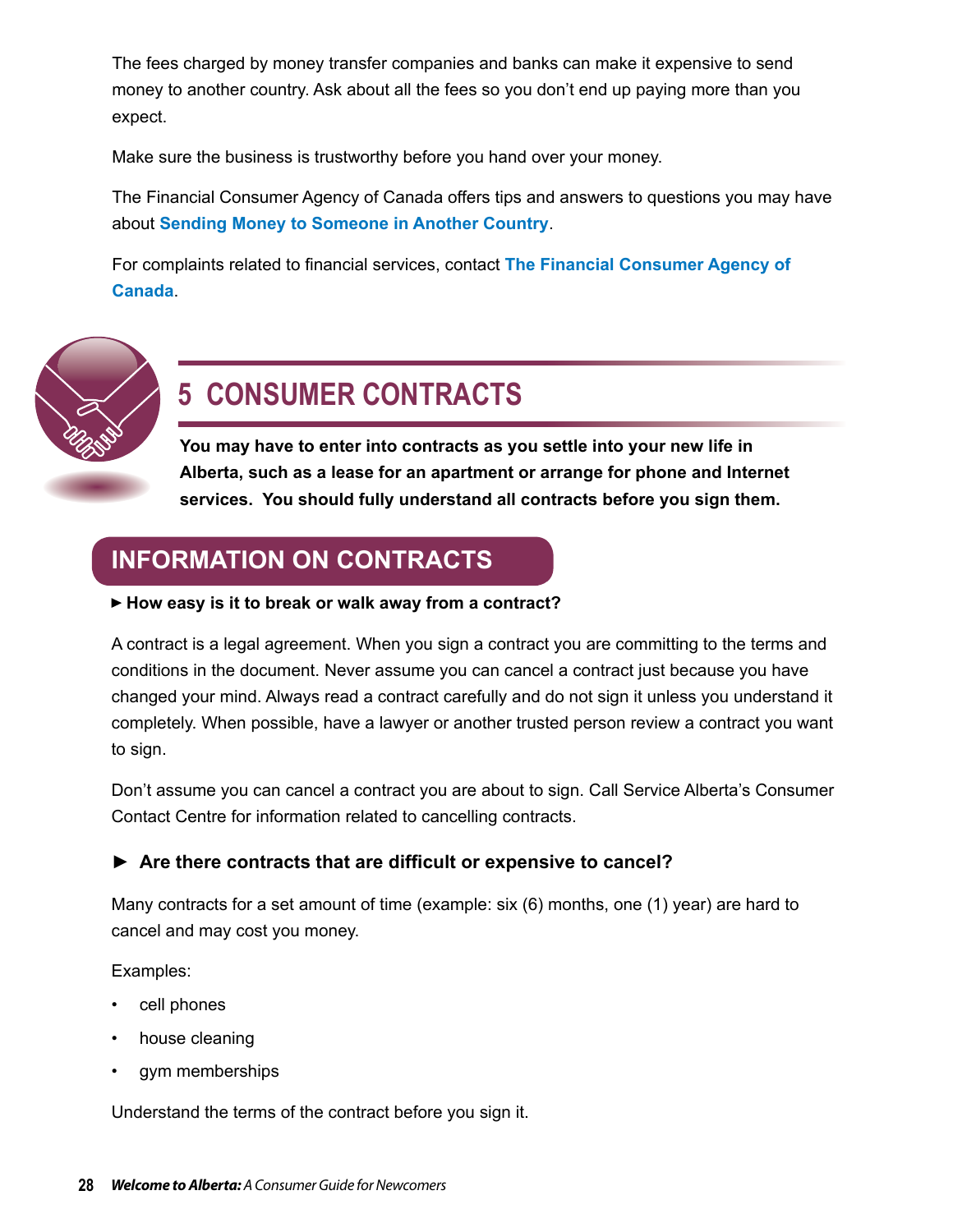<span id="page-32-0"></span>If you are having problems with a contract, contact **Service Alberta's Consumer Contact Centre:**

*Edmonton and area -* 780-427-4088 *Other areas within Alberta (toll free) -* 1-877-427-4088 Email: **[service.alberta@gov.ab.ca](mailto:service.alberta@gov.ab.ca)**



# **6 VEHICLES AND TRANSPORTATION**

**Having a vehicle in Alberta can make travelling around much easier, however; owning a vehicle can be very expensive. Costs can include gas, insurance, loan or lease payments, repairs and parking. Canadian winters can cause damage to vehicles and increase your repair costs.** 

## **INFORMATION ON VEHICLES AND TRANSPORTATION**

### **► Do I need to buy a vehicle to get around in Alberta?**

Not necessarily. Depending on your needs and where you live, there may be other transportation options available.

### *PUBLIC TRANSPORTATION*

Most Alberta cities have a public bus system. Larger cities, such as Calgary or Edmonton, may also have a subway or rail system. Listed below are transit systems for Alberta's most populated cities:

- • **[Calgary Transit](http://www.calgarytransit.com/)**
- **[Edmonton Transit System](http://www.edmonton.ca/transportation/edmonton-transit-system-ets.aspx)**
- • **[Strathcona County Transit](http://www.strathcona.ca/departments/transit.aspx)**
- • **[Red Deer Transit](http://www.reddeer.ca/City+Government/City+Services+and+Departments/Transit/default.htm)**
- • **[Lethbridge Transit](http://www.lethbridge.ca/living-here/getting-around/Transit/Pages/default.aspx)**
- • **[Wood Buffalo Transit](http://www.woodbuffalo.ab.ca/Municipal-Government/municipal_departments/Public-Operations/Wood-Buffalo-Transit.htm)**
- • **[St. Albert Transit](http://www.stalbert.ca/transit/)**
- • **[Medicine Hat Transit](http://www.medicinehat.ca/index.aspx?page=196)**
- • **[Grande Prairie Transit](http://www.cityofgp.com/index.aspx?page=155)**
- • **[Airdrie Transit](http://www.airdrie.ca/transit/index.cfm)**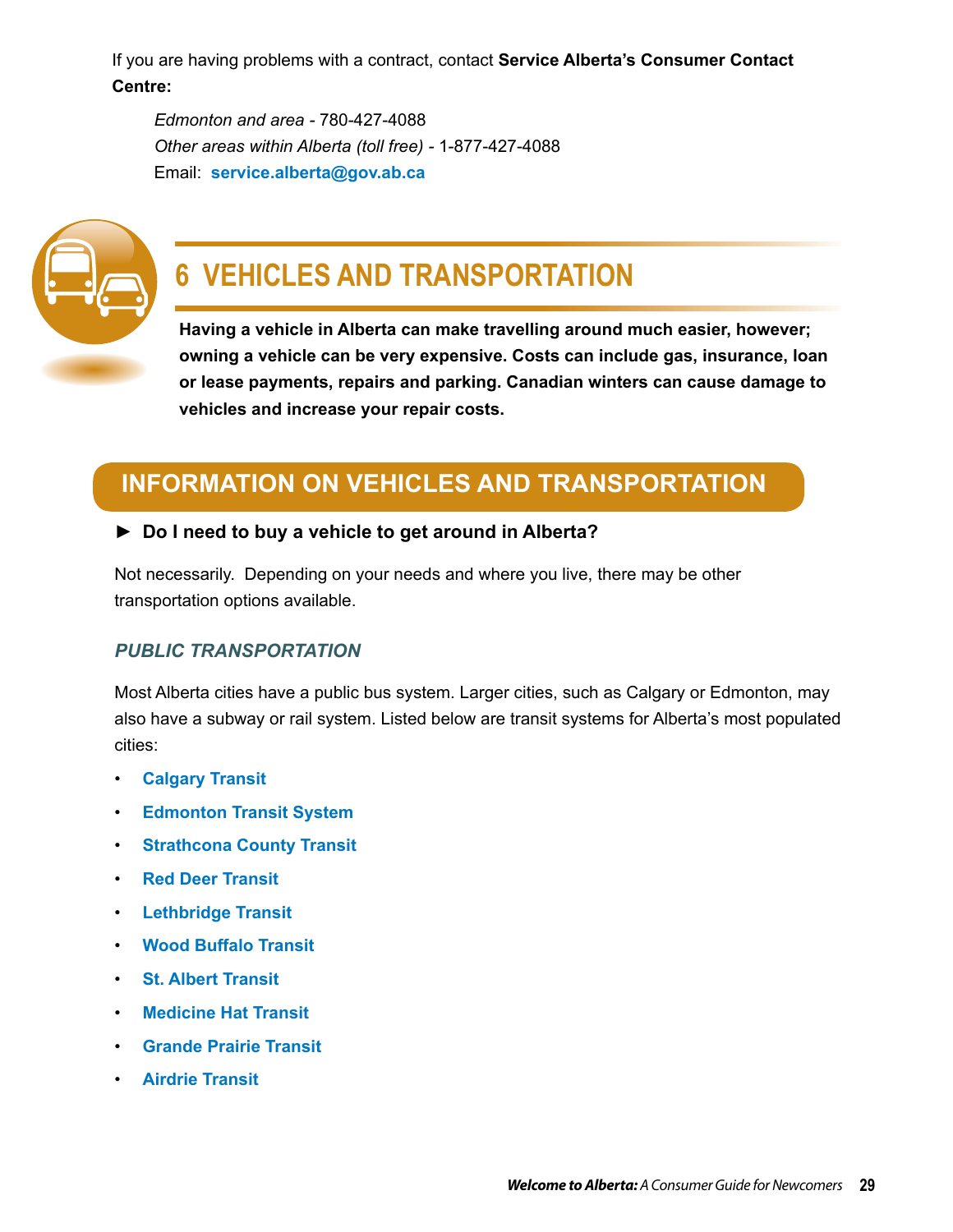### <span id="page-33-0"></span>*VEHICLE POOLING*

Vehicle pooling is when more than one person travels together in a vehicle. Ask your friends and family or co-workers for vehicle pooling options.

### *VEHICLE RENTAL*

Renting a vehicle might be a good option if you need a vehicle for a short period of time on an occasional basis. Rates are usually based on the size of vehicle and number of days rented.

Each rental company has different rules. Companies usually will not rent a vehicle to anyone who is under 25 years old. To rent a vehicle you will need a valid driver's licence and a credit card.

### *TAXIS*

There are various taxi companies across Alberta. Look for local companies within the yellow pages, phonebook or on the Internet.

### *BICYCLES*

Many cities also have bike paths or special bicycle lanes separate from vehicle lanes that allow people to get around.

### **GETTING AN ALBERTA DRIVER'S LICENCE**

Whether you plan on owning a vehicle or not, getting an Alberta driver's licence is recommended. The driver's licence, officially known as an operator's licence, is a widely accepted piece of photo identification.

When you have a legal presence in Canada and become an Alberta resident, your licence from your home country, used along with an International Driving Permit, is valid for only 90 days after you arrive in Canada. If you have a licence from another Canadian province or territory, it too is only valid for 90 days after you become an Alberta resident.

To get a driver's licence, you will need to visit an Alberta registry agent. To find an Alberta registry agent near you, visit **<www.servicealberta.ca>** and click Registry Agents under the Registries tab.

Alberta has a Graduated Driver Licensing (GDL) program to ensure new drivers gain the experience and skills needed for safe driving. If you do not already have a driver's licence, it will take a minimum of three (3) years to fully complete the GDL program.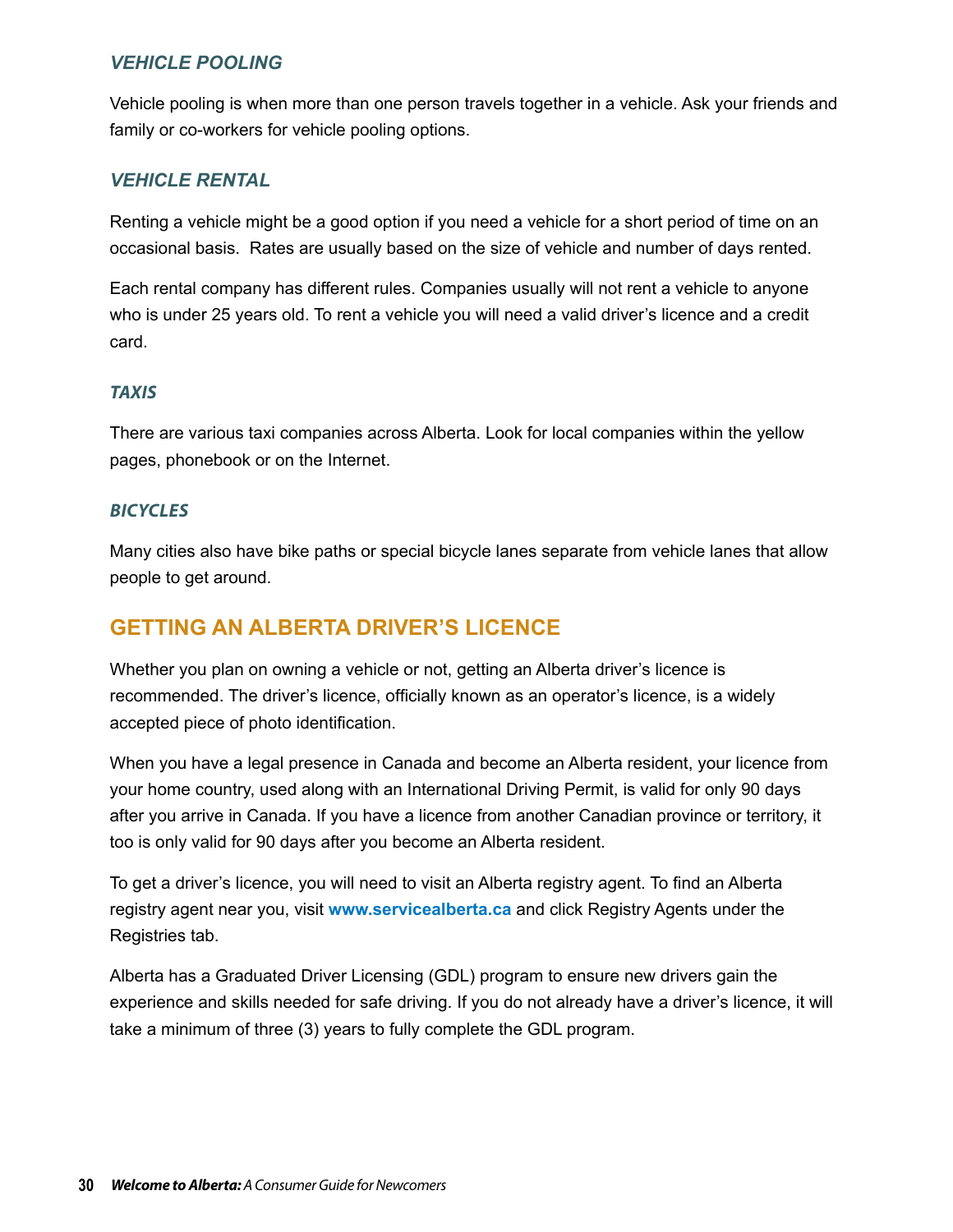### **► Exchanging a driver's license from another province**

If you have a valid driver's license from another part of Canada, you can exchange it for an equivalent Alberta license without having to write a test or pass a driving exam. However, you will have to show that you have no medical or vision problems that could stop you from driving safely.

### **► Exchanging a driver's license from the United States**

A valid licence from the United States can be exchanged for a Class 5, 6, or 7 when the applicant presents a valid licence of equivalent class. All other classes would require testing and applicants must provide applicable medical reports and undergo vision screening. All applicants must bring acceptable identification and proof of residency.

For more information on identification and residency requirements, visit: http://www. servicealberta.ca/1305.cfm

### **► Exchanging a driver's license from another country**

Some countries have a Reciprocal Licensing Agreement with Alberta that recognizes international licences. If you have a valid licence from one of these countries, you can exchange it for an Alberta Class 5 license:

A valid licence from a country that has a Reciprocal Licensing Agreement with Alberta can be exchanged for a Class 5 licence when the applicant presents a valid licence of equivalent class.

Alberta has Reciprocal Licensing Agreements with the following countries in addition to all Canadian jurisdictions and territories:

- • Australia \* • Austria
- 
- 
- Isle of Man \* **•** Japan
- Republic of Korea Scotland
- • Switzerland \* • United States
- 
- Belgium England
- France Germany
	-
	-
	-

• Wales

\* The reciprocal licensing agreements with Australia, Isle of Man and Switzerland include the exchange of a class 6 (motorcycle) licence when the applicant presents a valid licence of equivalent class.

For more information on obtaining an Alberta Driver's licence, visit: **[http://servicealberta.ca/](http://servicealberta.ca/Drivers_Licence.cfm) [Drivers\\_Licence.cfm](http://servicealberta.ca/Drivers_Licence.cfm)**.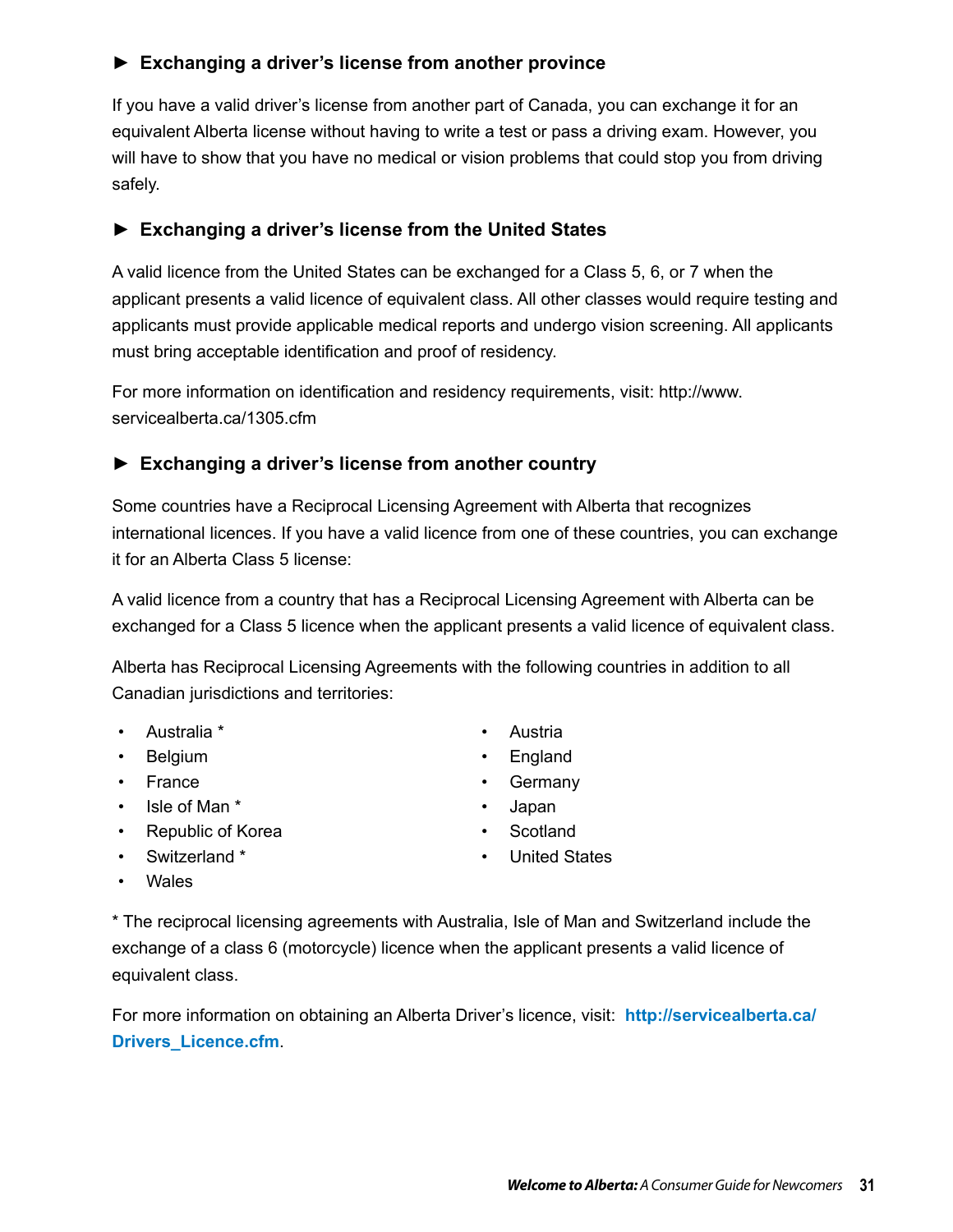### <span id="page-35-0"></span>**IMPORTING A VEHICLE INTO ALBERTA**

### **► Importing a vehicle from another province:**

When bringing a vehicle into Alberta from outside the province, it must be registered **within 90 days** of the date the owner takes up residence in Alberta. If the vehicle you are registering in Alberta was last registered in another jurisdiction, it must pass an Out of Province Vehicle Inspection. This inspection is a basic safety or mechanical fitness assessment that must be performed by a certified journeyman technician who is licensed by Alberta Transportation's Vehicle Inspection Program.

You will need to visit an Alberta registry agent to purchase the necessary form for the Out of Province inspection and the vehicle registration. To obtain Alberta registration and a licence plate for your vehicle you will require:

- Proof of ownership or previous registration for the vehicle
- Proof of Alberta insurance
- An Alberta address
- Personal identification

The vehicle must be within the province when you purchase your Alberta licence plate. Before visiting a registry agent to purchase the registration you will need to contact a private insurance company in Alberta to purchase the mandatory insurance.

A registry agent can also sell a vehicle in-transit permit, which allows the vehicle to be driven to an inspection facility. The registry agent will require proof of ownership and insurance before issuing the in-transit permit.

### **► Importing a vehicle from another country:**

There are different rules that apply when importing a vehicle from another country. Before you import a vehicle into Canada, reference the **[Registrar of Imported Vehicles](https://www.riv.ca/Home.aspx)** to verify such things as vehicle admissibility, modification and inspection requirements and cost considerations.

In order to register a vehicle in Alberta that has been imported from outside Canada, the vehicle must be in Alberta and you will need to produce the following documents to a **[registry agent](http://www.servicealberta.gov.ab.ca/1641.cfm)**:

- Proof of Ownership of the Vehicle
- Valid proof of insurance 'pink card' relating to the vehicle
- Transport Canada Vehicle Import Form (Form 1)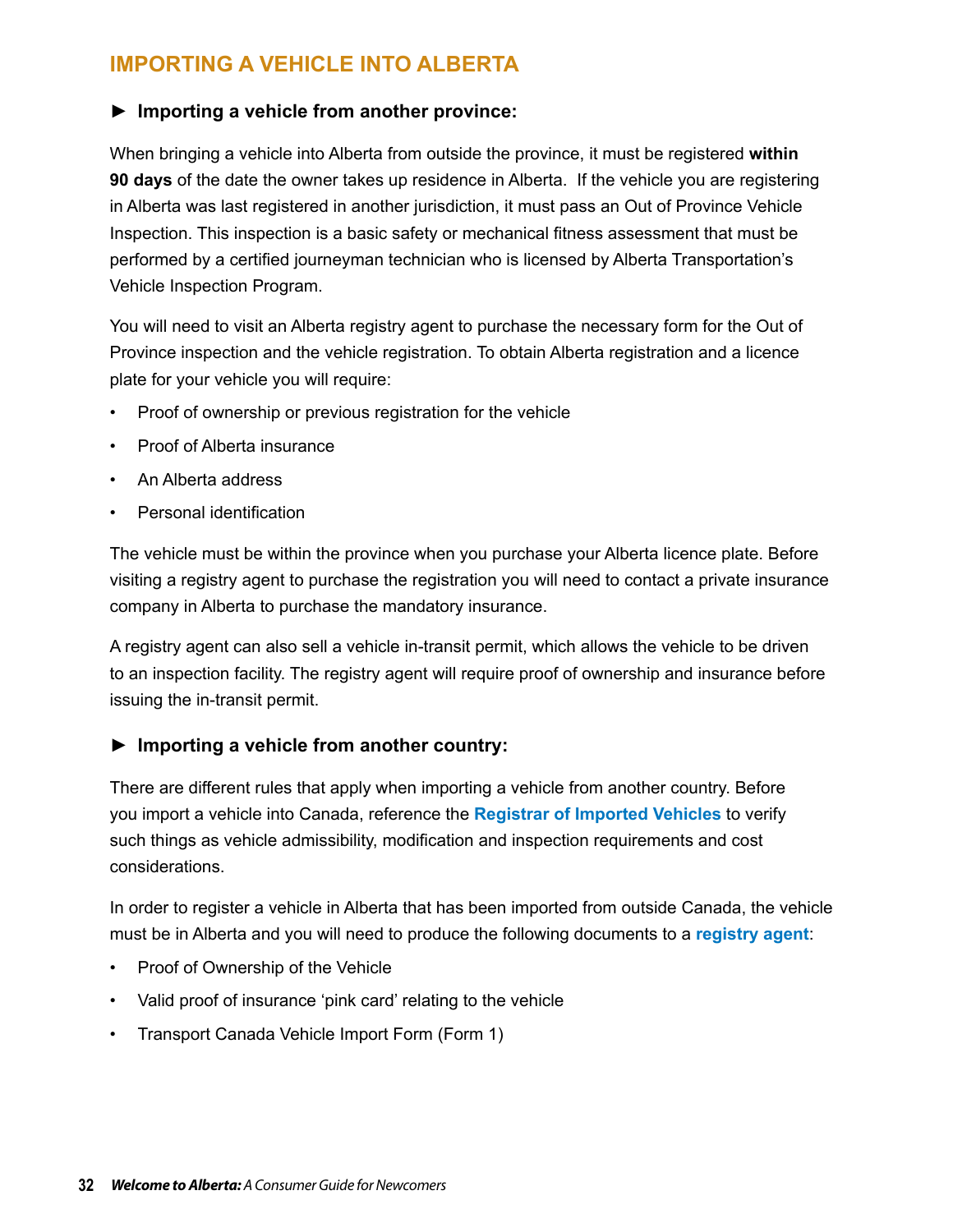- <span id="page-36-0"></span>• For used vehicles, either an Out of Province Vehicle Inspection, Salvage Vehicle Inspection or Commercial Vehicle Inspection form as applicable
- For new vehicles, a New Vehicle Information Statement (NVIS) or Certificate of Origin

Once you have your completed Transport Canada Vehicle Import Form (Form 1), present the form and your proof of ownership documents into a registry agent. Based on these documents, a registry agent will provide you with the appropriate inspection request form that you need to provide to the inspection station.

Once you have the completed inspection form from the **[inspection station](http://www2.infratrans.gov.ab.ca/vis/production/vishome.asp)**, return to the registry agent with all the above mentioned documentation to have your vehicle registered. There may be other requirements depending on your specific situation (i.e. valid Alberta insurance, identification, etc.). A registry agent can assist you in determining this.

For an overview of the laws, restrictions, entitlements, rights, and obligations for individuals who want to import a vehicle into Canada, see the Canadian Border Services Agency's document: **[Importing a Vehicle into Canada](http://www.cbsa-asfc.gc.ca/publications/pub/bsf5048-eng.pdf)**.

### **PURCHASING A VEHICLE**

### **► I need a vehicle. What do I need to know?**

When buying a vehicle, you should think about safety, how much it costs to fix, insurance, and how much gas the vehicle uses.

Useful websites to help you choose a vehicle include:

- **[Alberta Motor Vehicle Industry Council](http://www.amvic.org/),**
- • **[Automobile Protection Association](http://www.apa.ca)**,
- • **[Canadian Automobile Association](http://www.caa.ca)**,
- • **[Insurance Bureau of Canada](http://www.ibc.ca)**, and
- • **[Consumer Reports](http://www.consumerreports.org/cro/canadaextra/index.htm)**.

### **► Is the price advertised for the vehicle the real price I will pay?**

It is very important to ask to see all the costs of a vehicle in writing prior to buying a vehicle. There may be extra costs that are not printed on the price tag. Be sure to review the total cost of the vehicle before you purchase it rather than simply looking at the monthly payment.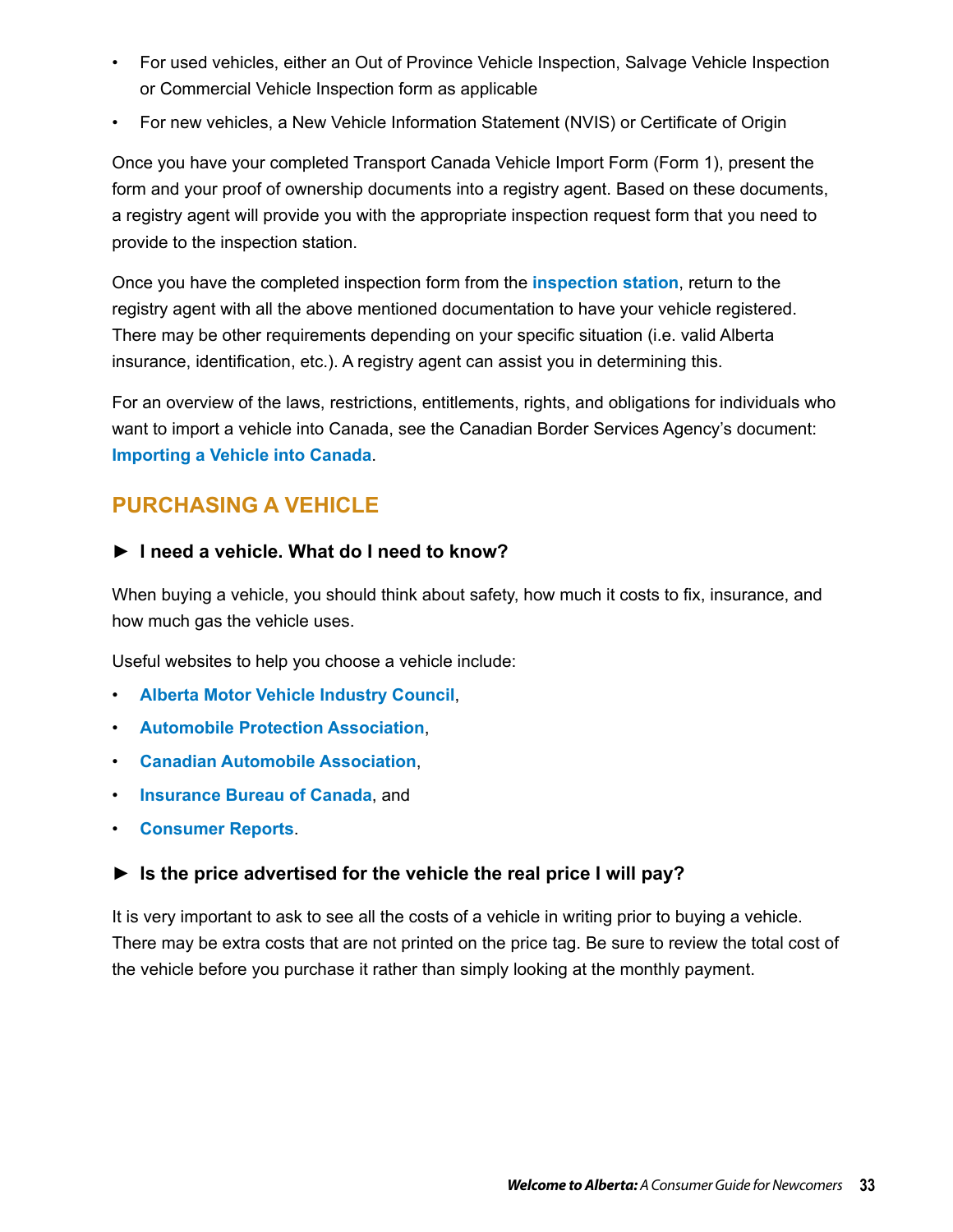### **► What are vehicle options?**

Different automobile dealers may sell the same vehicle at different prices. This is because there may be different options sold with the vehicle including an upgraded stereo system, air conditioning, sunroof, navigation console, and winter tires. Make sure you get the vehicle dealer to write down everything that comes with the vehicle and final price.

### **► How do I choose a vehicle dealer?**

Visit and speak with different companies that sell new or used vehicles (vehicle dealers). Ask your family, friends or a representative from an immigrant-serving organization to recommend a good vehicle dealer. Immigrant-serving organizations can be found through the **[Alberta](http://www.aaisa.ca/)  [Association of Immigrant Serving Agencies](http://www.aaisa.ca/)** (AAISA).

### **► What is vehicle leasing? Is it better to lease or to buy a vehicle?**

Leases are contracts in which you make a fixed number of payments during the specified term of the lease and you return the vehicle to the company when the lease is over. Leasing may be a convenient way to get a vehicle, but it may not be the cheapest. Compare costs and think about your needs and choices before you lease. Be sure to ask about what fees you'll pay at the beginning, during, and at the end of the lease.

Deciding to lease or buy a vehicle will depend on your needs and finances.

Information on leasing a vehicle can be found in the Service Alberta resource, **[In the Driver's](http://www.servicealberta.gov.ab.ca/pdf/reality_choices/The_Drivers_Seat.pdf)  [Seat](http://www.servicealberta.gov.ab.ca/pdf/reality_choices/The_Drivers_Seat.pdf).** 

For additional information, visit the **[Vehicle Purchase](http://www.consumerhandbook.ca/en/topics/products-and-services/vehicle-purchase)** section of the **[Canadian Consumer](http://www.consumerhandbook.ca/en/)  [Handbook](http://www.consumerhandbook.ca/en/)** for tips and information on how to solve any problems that may occur after buying or leasing a vehicle.

### **► Is it better to get a new or a used vehicle?**

If cost is an issue, it may be worthwhile for you to consider buying a used vehicle. If you are thinking about getting a used vehicle, get it inspected by a mechanic, test drive it, and compare it to other vehicles before you offer to buy it.

### **► Is there anything I should know about paying for a vehicle?**

You will have two choices:

- You can pay for the entire amount at once (cash or cheque)
- You can get a loan to finance the cost of the vehicle over time

If you finance the cost of the vehicle, the total cost of the vehicle will be higher. If you decide to finance, make sure you understand the contract before you sign.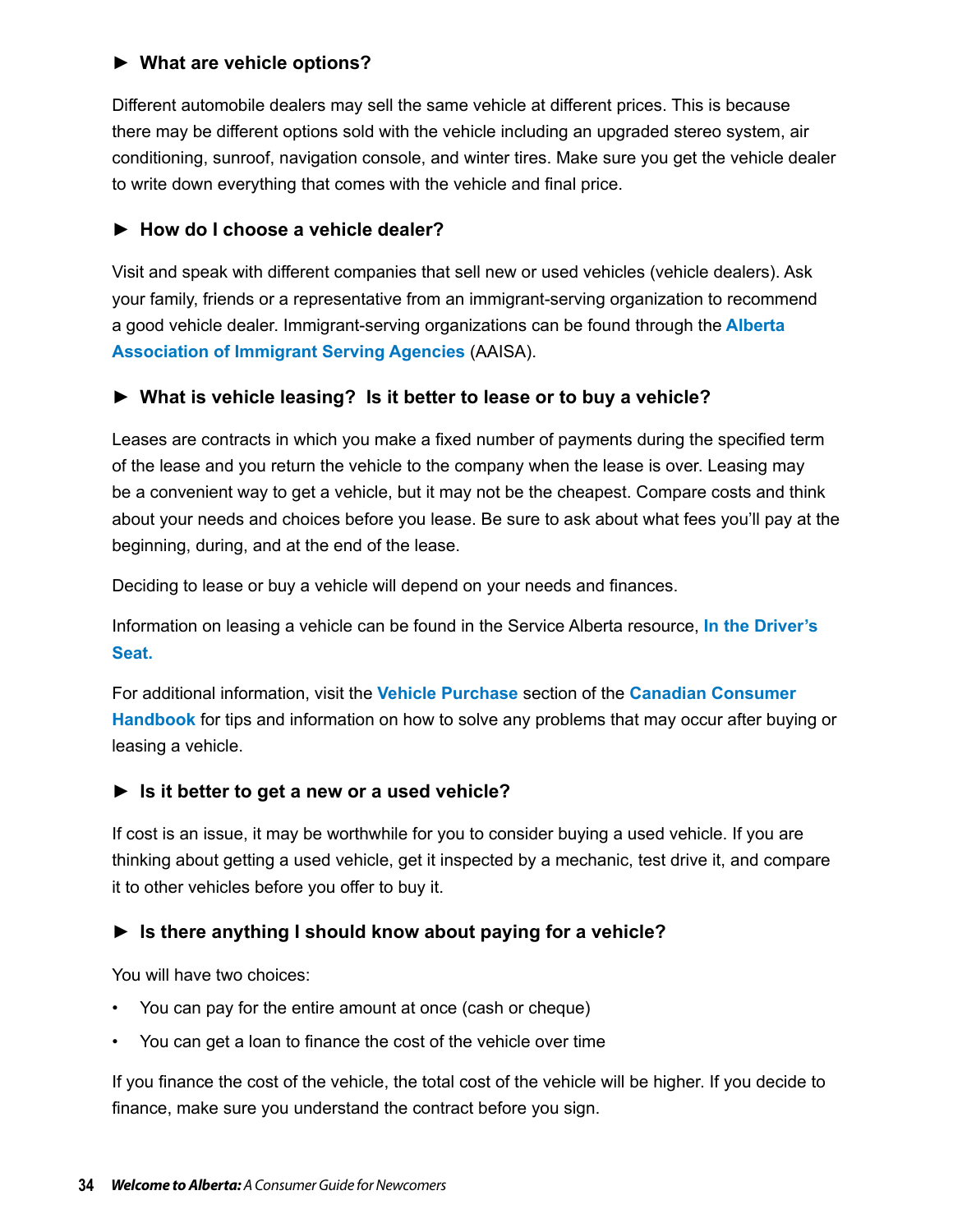### <span id="page-38-0"></span>**► What should I look out for if I am buying a used vehicle?**

When buying a used vehicle, you can buy from:

- a dealer
- a private seller / an individual

Make sure you have a mechanic inspect the vehicle to see if it safe to drive. Also make sure you test drive it before you buy it. It is encouraged to check the vehicle's history report, available through **[CarProof](https://www.carproof.com/home.aspx)** or **[CarFax](http://www.carfax.com/)**. There is a fee associated with these reports; however these third party sources can provide you with crucial information about the vehicle.

Sometimes maintenance records are available, so ask to see them.

Make sure to get the ownership certificate when you buy the vehicle. You will need this information when you have the vehicle licensed in your name.

Never buy a vehicle you have not seen and test driven, even if you are buying from a friend.

Be careful of "curbsiders". Curbsiders are private sellers who sell damaged vehicles. That is why it is always recommended to have a used vehicle looked at by a mechanic and check the vehicle's history report.

For more information on buying used vehicles, visit Service Alberta's resource: **[In The Driver's](http://www.servicealberta.ca/pdf/reality_choices/The_Drivers_Seat.pdf)  [Seat](http://www.servicealberta.ca/pdf/reality_choices/The_Drivers_Seat.pdf).** Additional information can be found by visiting the **[Vehicle Purchase](http://www.consumerhandbook.ca/en/topics/products-and-services/vehicle-purchase)** section of the **[Canadian Consumer Handbook](http://www.consumerhandbook.ca/en/)**.

### **OPERATING AND MAINTAINING A VEHICLE**

### **► What do I need to know about vehicle repair services?**

Most vehicle repair businesses have trained employees, but you want to be sure that you are getting good value for what you pay for.

Ask your friends or family to suggest a mechanic. The **[Better Business Bureau](http://www.consumerhandbook.ca/en/contacts/better-business-bureaus)** is another good source of information.

Repair shops will often post certificates showing that their mechanics are qualified. Also look for shops that clearly show and explain their prices.

Always get an estimate in writing that clearly explains the cost before you let a mechanic work on your vehicle.

More information on vehicles and repairs is available from the **[Automobile Protection](http://www.apa.ca/)  [Association](http://www.apa.ca/)**.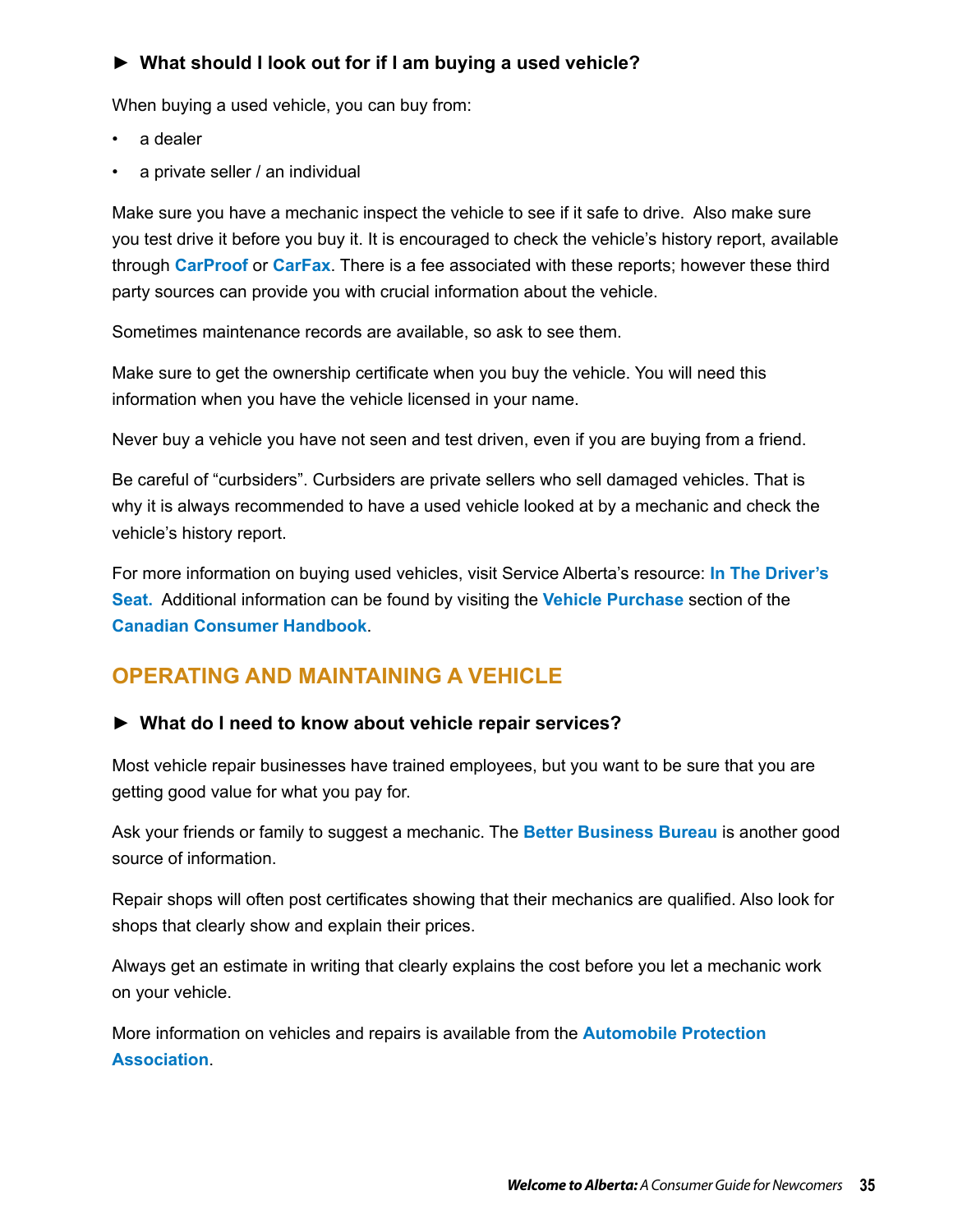### <span id="page-39-0"></span>**► Is it mandatory for me to have vehicle insurance?**

In Alberta every driver **must** have vehicle insurance. If you drive without vehicle insurance, you can be charged with an offence under the law and you may be sued for damages or injuries caused to others, if there is an accident.

For more information, visit the **[Vehicle Purchase](http://www.consumerhandbook.ca/en/topics/products-and-services/vehicle-purchase)** and **[Insurance](http://www.consumerhandbook.ca/en/topics/products-and-services/insurance)** sections of the *[Canadian](http://www.consumerhandbook.ca/en/)  [Consumer Handbook](http://www.consumerhandbook.ca/en/)* and the Auto Insurance section of **<www.ConsumerInformation.ca>**.

### **► What can I do if a car dealer or repair shop has taken advantage of me?**

You can file a complaint with the Alberta Motor Vehicle Industry Council (AMVIC). AMVIC regulates automotive businesses in Alberta and will investigate complaints that a business has acted in an unfair manner or taken advantage of a consumer.



# **7 POTENTIAL SCAMS**

No matter where you live, there may be people trying to take your money through illegal means. Unfortunately, Alberta is no exception. The Government of Alberta continuously works towards fraud prevention; however it is important for consumers to defend themselves as well. The best way you can protect yourself from these criminals is to stay educated about common scams. Service Alberta has a **[Fraud Awareness section](http://www.servicealberta.ca/560.cfm)** on their website where you can learn how to be a smart and safe consumer.

## **INFORMATION ON SCAMS IN CANADA**

**► Is there a list of common scams I may come across in Canada?**

There are many known scams in Canada. The **[Canadian Anti-Fraud Centre](http://www.phonebusters.com/english/recognizeit.html)** website has a list and description of common scams and offers information on how to avoid being caught in scams.

### **► Should I do business with a company that calls me and offers to cut the amount of my debt?**

If you are concerned about your debt load, carefully consider all your options and do not take the first offer that is presented to you.

- **► Options for reducing debt include:**
- contacting your creditors to see about interest rate reductions or other arrangements to help you pay your bills;
- applying for a debt consolidation loan through a financial institution;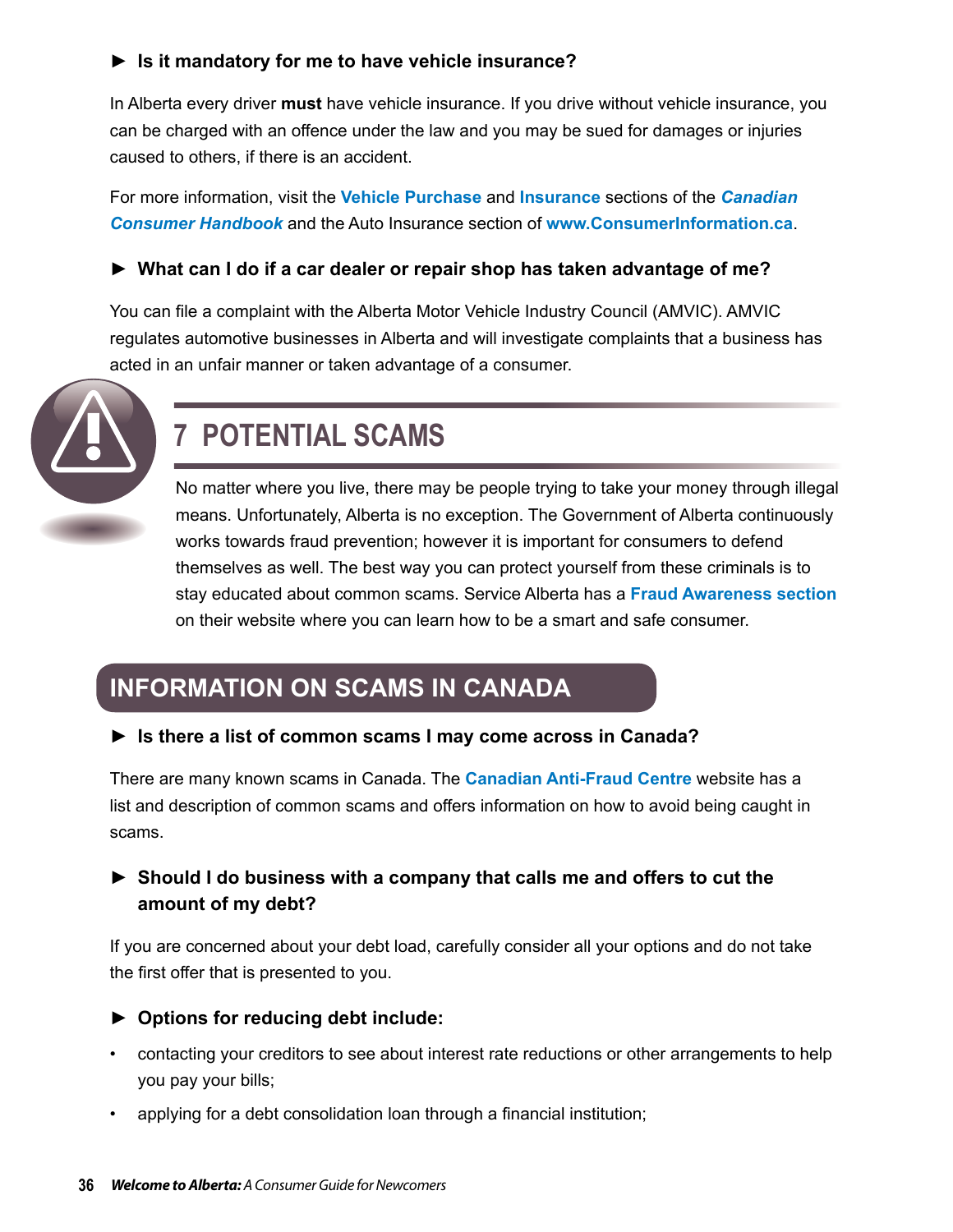- <span id="page-40-0"></span>enrolling in a debt management program with a credit counselling agency; or
- working with a trustee in bankruptcy to file for a consumer proposal or bankruptcy (although bankruptcy should only be considered as a last resort).

**Money Mentors** is a not-for-profit consumer debt counselling service that offers debt counselling and a number of debt repayment options. For more information on **Money Mentors**, contact them directly at 1-888-294-0076 or go to their website **[www.moneymentors.ca.](http://www.moneymentors.ca/)**

### **► Debt Settlement or Negotiation**

Any agency offering to negotiate with creditors or seek a settlement for a debt that is operating in Alberta must be licensed and are subject to strict contract requirements and fee limitations. You can search for licensed debt repayment agencies on the **[Service Alberta website](http://www.servicealberta.gov.ab.ca/183.cfm)** or inquire through **Service Alberta's Consumer Contact Centre**. Complaints about a debt repayment agency can be directed to Service Alberta's website under the **[Filing a Consumer](http://www.servicealberta.gov.ab.ca/562.cfm)  [Complaint](http://www.servicealberta.gov.ab.ca/562.cfm)** section.

For more information about dangers related to debt reduction, visit the Financial Consumer Agency of Canada's **[Consumer Alert: Debt Reduction Companies - Beware of "Too Good](http://www.fcac-acfc.gc.ca/eng/resources/consumeralerts/alerts_posting-eng.asp?postingId=393)  [to be True" Offers.](http://www.fcac-acfc.gc.ca/eng/resources/consumeralerts/alerts_posting-eng.asp?postingId=393)**



# **8 CONTACT INFORMATION**

## **ALBERTA GOVERNMENT CONTACTS**

### *SERVICE ALBERTA, CONSUMER PROGRAMS*

Service Alberta works to ensure a fair marketplace for both buyers and sellers. We investigate consumer complaints, enforce consumer protection legislation, license and register regulated businesses and charitable organizations. The department provides an appropriate regulatory framework and informs consumers and businesses of their rights and responsibilities. Consumer Awareness, Research and Education provides materials on a wide range of topics free of charge.

3rd Floor Commerce Place 10155 - 102 Street Edmonton, Alberta T5J 4L4 Website: **www[.servicealberta.ca](www.servicealberta.ca)** Email: **[service.alberta@gov.ab.ca](mailto:service.alberta@gov.ab.ca)**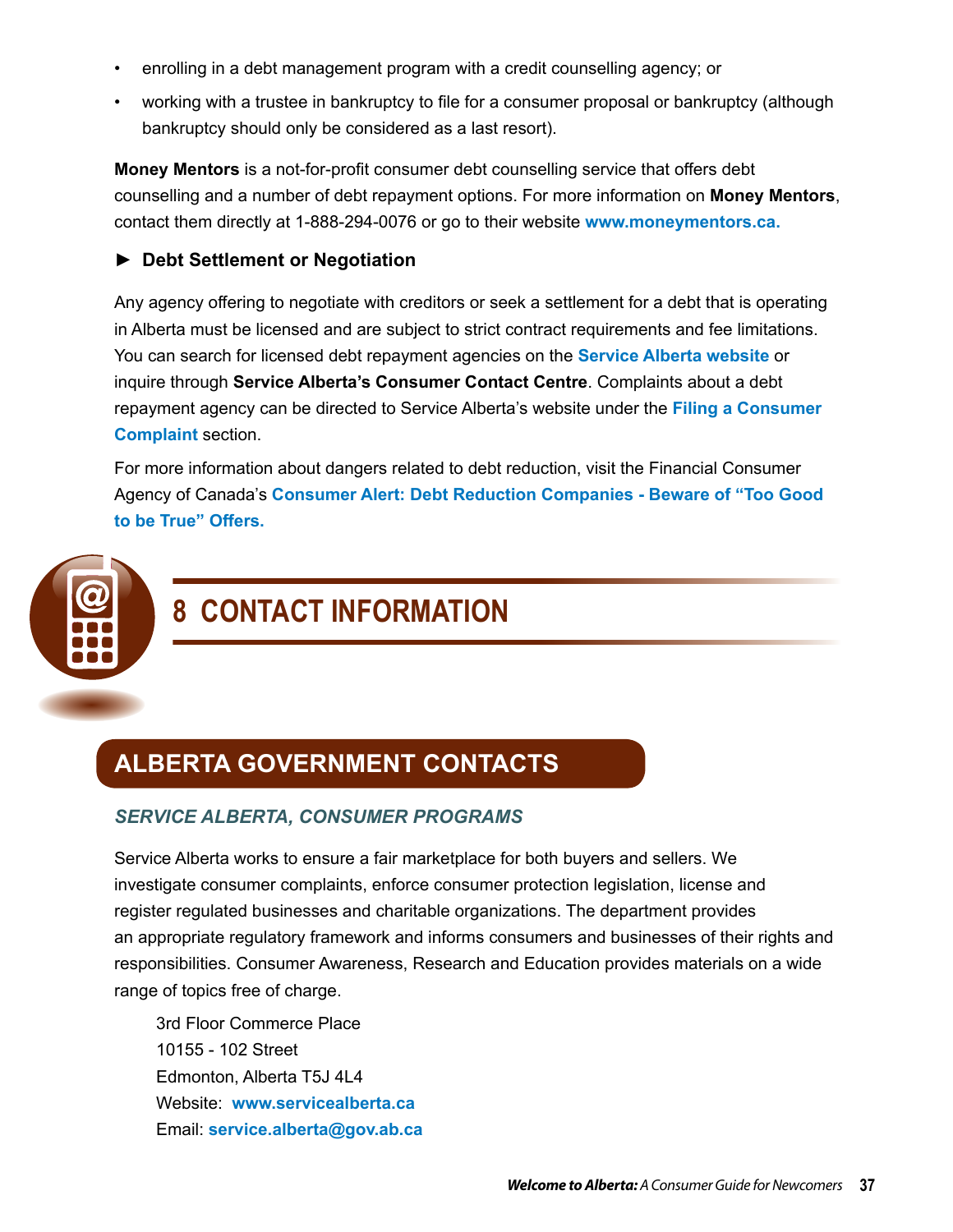The Service Alberta Consumer Contact Centre handles more than 250,000 phone inquiries from Albertans each year. The Centre provides information on dozens of topics including landlord/ tenant disputes, making purchases over the Internet and lodging a consumer complaint.

### **Consumer Contact Centre**

Toll free within Alberta: 1-877-427-4088 or Outside of Alberta: 1-780-427-4088

### **HEALTH LINK ALBERTA**

Health Link Alberta offers consumers a greater role in managing their own health so they can make informed decisions about their medical situations and what healthcare resources to use at home. The result is a more knowledgeable public, fewer hospital visits and healthier communities.

Registered nurses provide you with advice and information about health symptoms and concerns that you or a member of your family may be experiencing.

Health Link Alberta provides information on diseases, treatments and wellness by telephone and can help you find appropriate health services and information.

The telephone service also gives you an opportunity to provide recommendations or concerns regarding health services.

Edmonton: 780-408-LINK (5465) Toll free: 1-866-408-LINK (5465) Calgary: 403-943-LINK (5465) Website: **<https://myhealth.alberta.ca/>**

### *RESIDENTIAL TENANCY DISPUTE RESOLUTION SERVICE (RTDRS)*

The Residential Tenancy Dispute Resolution Service (RTDRS) offers landlords and tenants an alternative means of resolving serious disputes outside of court. The RTDRS is designed to be faster, more informal and less expensive than the courts.

A tenant or a landlord who has concerns related to an eviction, unpaid rent/utilities, security deposit, damages, repairs or other common disagreements may use the service.

Telephone: Toll free at 310-0000 then 780-644-3000. Website: **[www.rtdrs.alberta.ca](http://www.rtdrs.alberta.ca)** E-mail: **[rtdrs@gov.ab.ca](mailto:rtdrs@gov.ab.ca)** Office Hours: 8:15 a.m. to 4:30 p.m. Closed between 12:00 noon and 1 p.m.

**Please note**: applications are accepted between 8:15 a.m. - 11:45 a.m. & 1:00 p.m. - 4:00 p.m.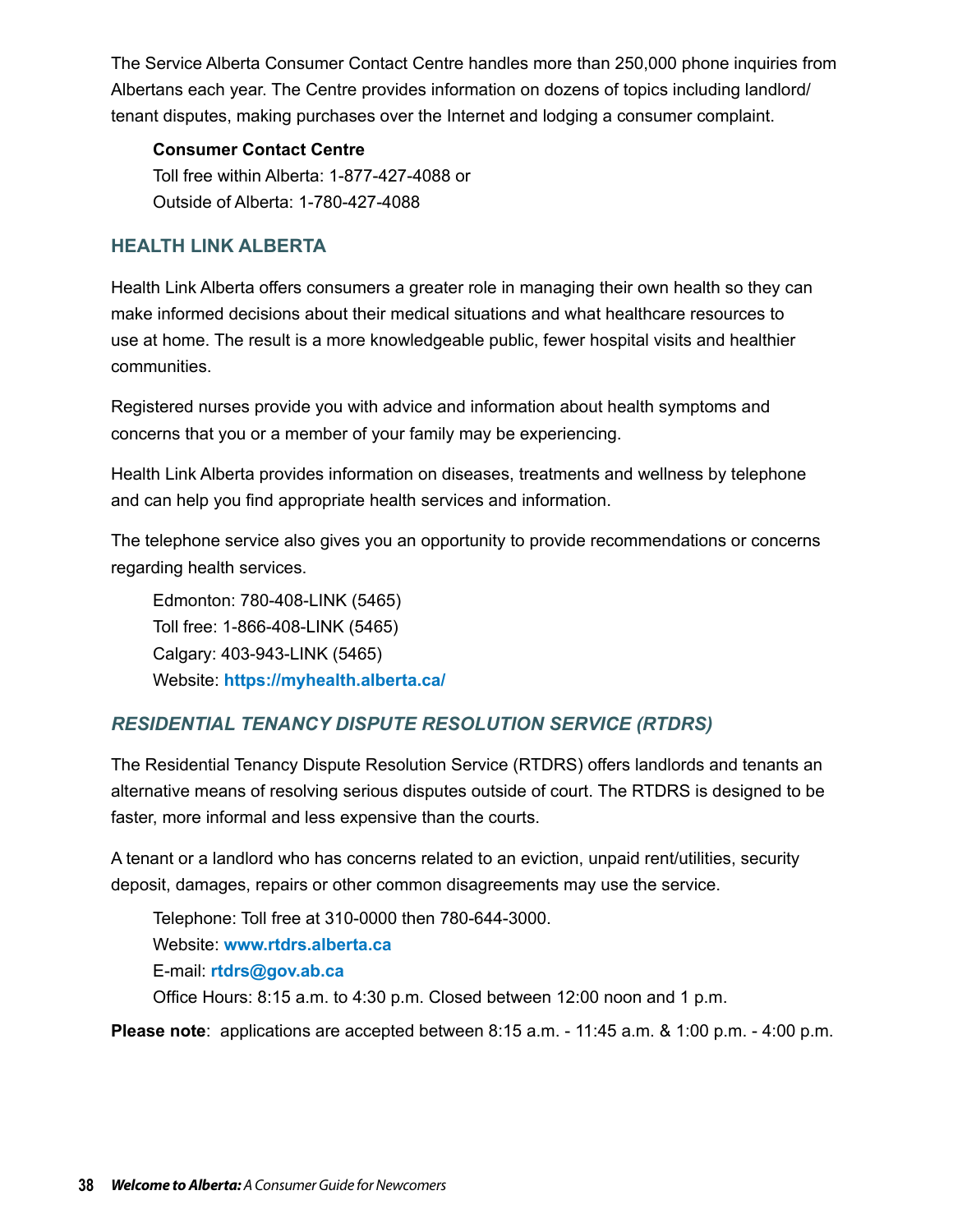**Edmonton Office** Unit 112, 10025 - 102A Avenue Edmonton, Alberta T5J 2Y8

**Calgary Office** Main Floor, Rocky Mountain Plaza, 230 - 7 Avenue SE Calgary, Alberta T2G 0H9

### *MONEY MENTORS*

Money Mentors is a not-for-profit consumer debt counselling service that offers a number of debt repayment options.

Offices located in Edmonton, Red Deer, Calgary, Lethbridge, and Grande Prairie

Telephone: 1-888-294-0076 (toll free in Alberta) Website: **[www.moneymentors.ca](http://www.moneymentors.ca)**

### *ALBERTA MOTOR VEHICLE INDUSTRY COUNCIL (AMVIC)*

AMVIC's role is to regulate the motor vehicle industry in Alberta. This responsibility is delegated to AMVIC by the provincial government. The delegation agreement requires AMVIC to enforce the *Fair Trading Act* and regulations that apply to the automotive industry.

**Head Office** Suite 303, 9945 - 50 Street Edmonton, Alberta T6A 0L4

Telephone: (780) 466-1140 Website: **[www.amvic.org/](http://www.amvic.org/)** Email: **[info@amvic.org](mailto:info@amvic.org)** Fax: (780) 462-0633

### *UTILITIES CONSUMER ADVOCATE*

The Utilities Consumer Advocate (UCA) provides information and advice and represents your interests in Alberta's electricity and gas markets.

Website: **<http://ucahelps.alberta.ca>**/

### *GOVERNMENT OF ALBERTA PROGRAMS AND SERVICES*

### **(General Inquires)**

Telephone (toll free in Alberta): 310-0000 Website: **[www.programs.alberta.ca](http://www.programs.alberta.ca)**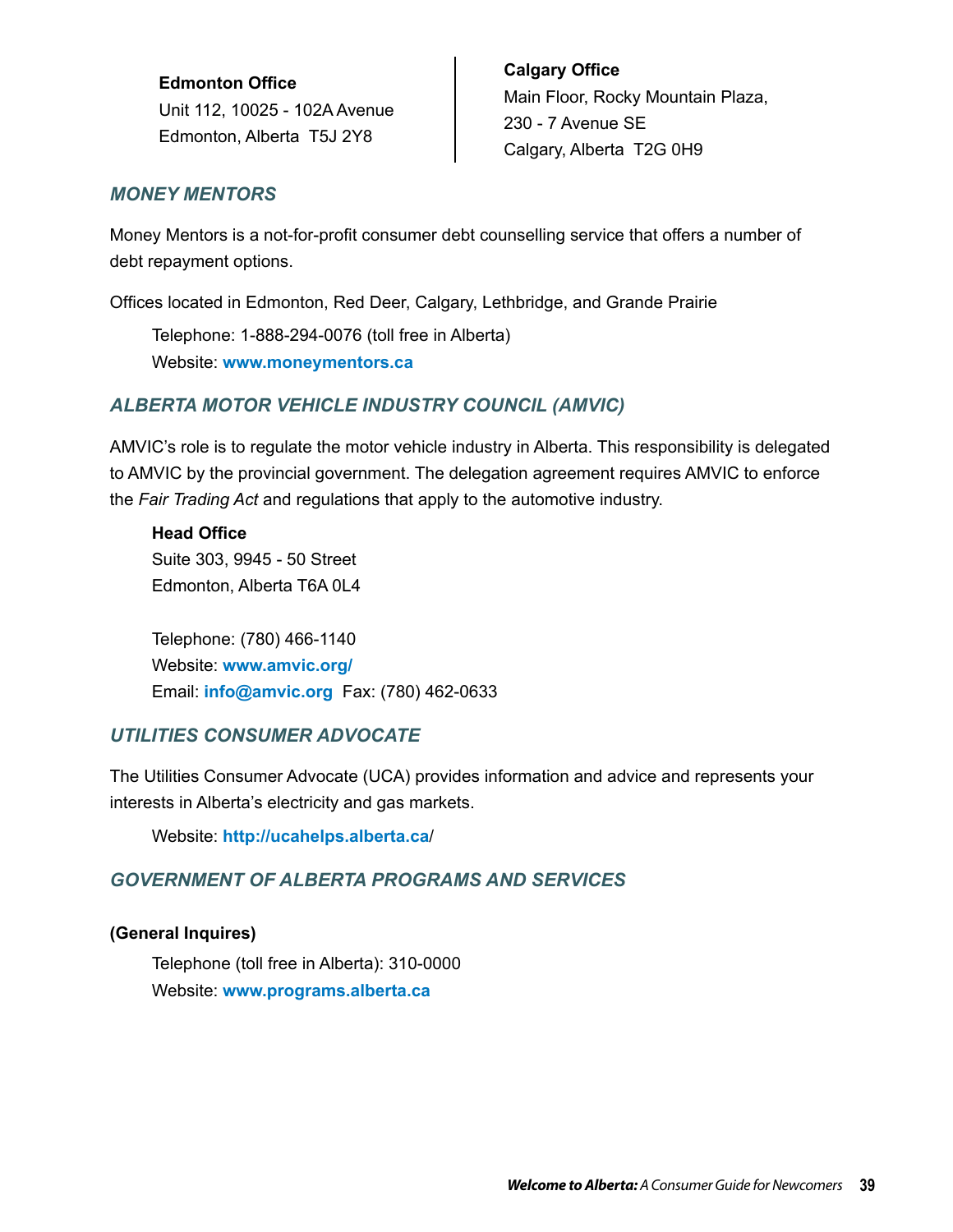# <span id="page-43-0"></span>**FEDERAL GOVERNMENT CONTACTS**

### *SERVICE CANADA*

Service Canada is a federal government department that can help you find the information you need on the services you want.

From within Canada, you can call Service Canada toll free Monday to Friday. For callers in Canada, service is available from 8:00 a.m. to 8:00 p.m. your local time.

Toll free: 1 800 O-Canada (1-800-622-6232) TTY: 1-800-926-9105

If you live outside Canada, find out more **[about accessing 1 800 O-Canada from other](http://www.servicecanada.gc.ca/eng/common/contactus/phone.shtml)**

**[locations around the world](http://www.servicecanada.gc.ca/eng/common/contactus/phone.shtml)** on the contact page of **[Service Canada's](http://www.servicecanada.gc.ca/eng/common/contactus/)** website.

### *CITIZENSHIP AND IMMIGRATION CANADA*

You will find information about programs and services for newcomers at:

**<www.cic.gc.ca/english/newcomers/live>**

### **CANADA REVENUE AGENCY**

The Canada Revenue Agency (CRA) administers:

- Tax laws for the Government of Canada and for most provinces and territories
- Various social and economic benefit and incentive programs delivered through the tax system.

Website: **[www.cra-arc.gc.ca/](http://www.cra-arc.gc.ca/)**

### *CANADIAN MOTOR VEHICLE ARBITRATION PLAN (CAMVAP)*

CAMVAP is a cross-Canada program that you can use to resolve disputes with a manufacturer about defects in your vehicle's assembly or materials, or how the manufacturer is applying or administering its new vehicle warranty. Disputes are resolved through binding arbitration.

Telephone: 1-800-207-0685 Website: **[www.camvap.ca/](http://www.camvap.ca/)**

For disputes related to a new vehicle warranty or to defects in the manufacture of a new vehicle, contact the **[Canadian Motor Vehicle Arbitration Plan \(CAMVAP\)](http://www.camvap.ca/)**.